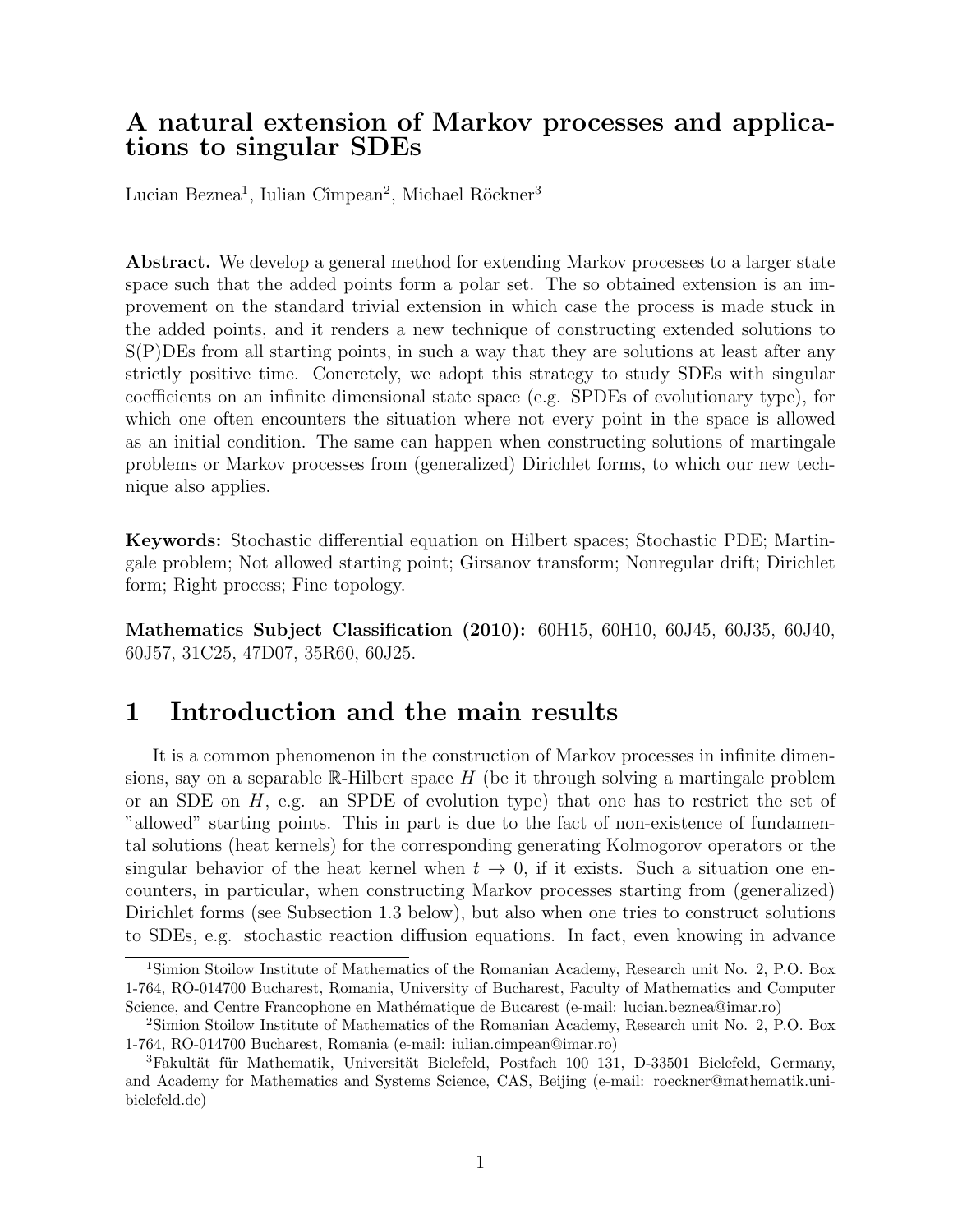that the corresponding resolvent is (Lipschitz) strong Feller or moreover with corresponding transition semigroup being (Lipschitz) strong Feller, such a situation can occur. A surprising fact is that in the latter case there is a simple counter example on  $\mathbb{R}\setminus\{0\}$  where the strong Feller property of the transition semigroup does not guarantee that one can solve the corresponding martingale problem for any starting point (see Corollary 3.16 from Appendix).

The general aim of this work is to develop a natural way of extending the state space of a Markov process which at a first stage is constructed on a smaller space (see Theorem 1.9) of "good"points, such that when the extended process starts from the added "bad" points, it will immediately enter the space of "good" points, where it stays for the rest of the time, i.e., in potential theoretical terms, the set of bad starting points is polar. We call this procedure "natural extension", and the main tools to develop it are potential theoretic, based on a Ray type completion of the state space of a right Markov process as developed in  $\lceil \text{BeRö 11a} \rceil$  and  $\lceil \text{BeBo 04a} \rceil$ . We want to stress that our natural extension is completely different from the usual one, called trivial extension, where the Markov process is made stuck for bad starting points. In the latter case, the process has no relation to the corresponding SDE or martingale problem when started at such a bad point, while in our case the process immediately enters the set of good points (see the beginning of Subsection 1.3 for more details).

Examples in infinite dimensions where bad starting points occur are discussed in [DaRö 02], [DaRö 09], [DaRöWa 09], [DaFlPrRö 13], [DaFlPrRö 13], [DaFlRöVe 16]. More precisely, the solutions to the SDEs therein considered were constructed for all starting points except the ones of the abstract (though negligible) set of 'bad' starting points. To avoid any confusion, we would like to point out that although the main results from [DaRö 02] claim the existence of the associated diffusion process from all starting points, there is a small gap which was treated afterward in  $[DaRö 09]$ . In this regard, the question of existence (and uniqueness) of solutions which are allowed to start from such bad points remained open, and one concrete goal of this work is to give a positive answer to this question, based on the general technique of extending Markov processes developed in Subsection 1.2. More precisely, in Theorem I and Theorem II we show that the solutions obtained in the aforementioned papers can be extended to Lipschitz strong Feller diffusions on the entire space of starting points, in a unique natural way, so that the associated martingale problems can be solved for all starting points. We thus show that all statements made in  $[DaRö 02]$  concerning the solutions of the martingale problem for any starting point are indeed correct and the completion of the proof is contained in this paper. Moreover, we show that when the extended diffusions start from a bad point, they become solutions in the classical sense for the corresponding SDEs, after any strictly positive moment of time. It seems that in most general situations this is the best result one could possibly expect.

Concerning other previously known extension techniques for SDEs, let us mention the method of "generalized solutions" from [DaZa 14], Subsection 7.2.4. (see also [Ge 14]), where a pathwise extension is constructed for the solution of an SDE with continuous and dissipative drift, which is constructed at a first stage only on a smaller space. Even in this situation, when starting from a bad point, the so extended process is not always associated to a corresponding SDE. In this paper, when we apply our natural extension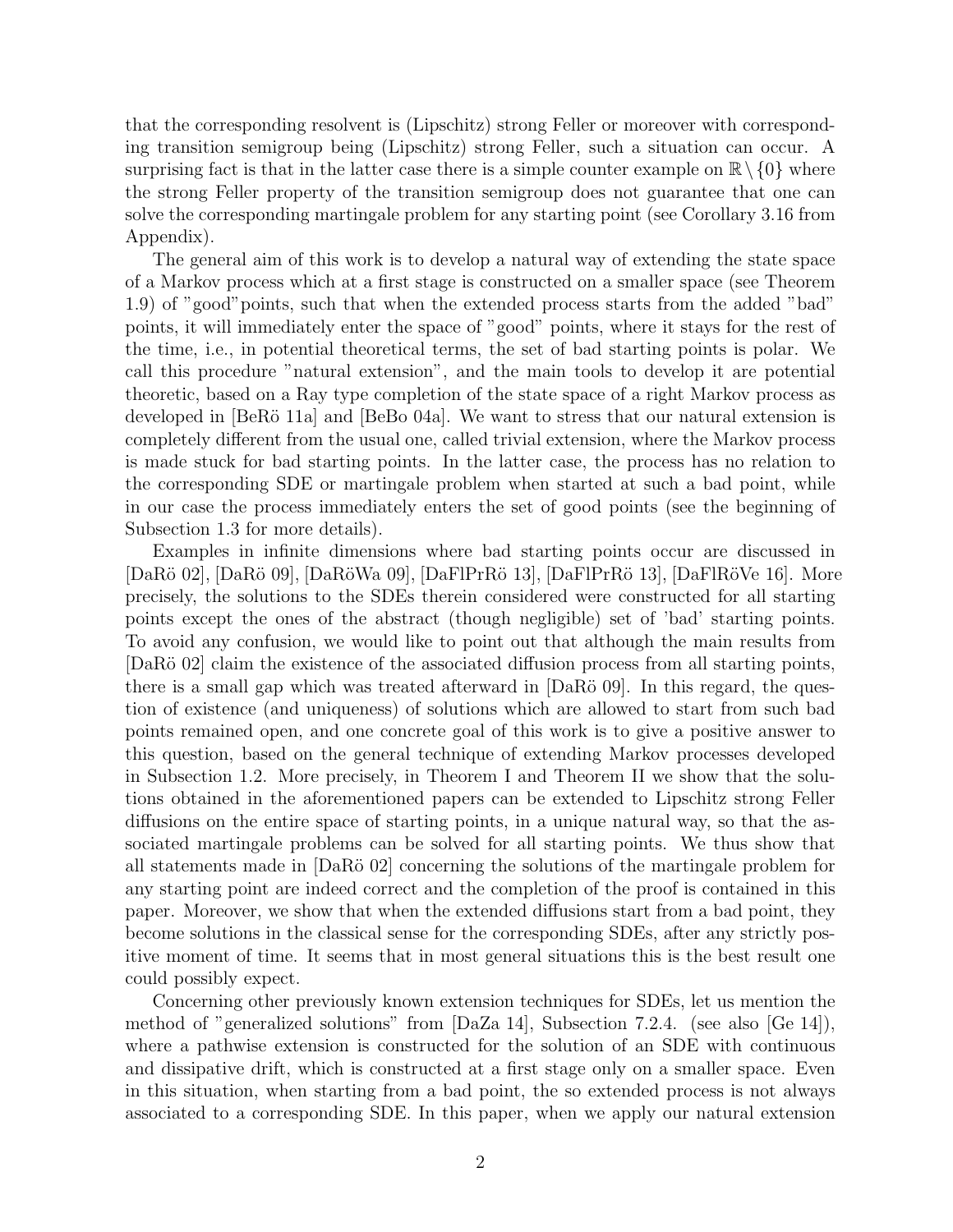to an SDE, the drift consists not only of a singular dissipative part, but also a merely bounded part, so that the above extension can not be applied; though, we make use of such an extension when the merely bounded part is zero, see Subsection 1.1. Moreover, our natural extension enjoys a smoothing-type effect, in the sense that when it starts from a bad point, it will immediately enter the set of good points, where it remains for the rest of time. Due to this behaviour, we are able to show that the so extended Markov process solves the corresponding SDE after any infinitesimally small time  $t > 0$ .

Concerning the structure of this paper, we would like to mention that instead of starting with the general result on natural extensions of Markov processes and then look at the applications to  $S(P)$ DEs, we preferred to do it the other way around, with the hope that the reader would naturally be led from concrete difficulties arising from singular SDEs, to the importance of considering the general problem of extending the state space of a Markov process. Concretely, the remainder of this section is structured in three subsections: In Subsection 1.1 we recall the SDEs under consideration together with several known results which are needed in this paper; then we present our new results (Theorem I and Theorem II), which in particular solve the left over problems of the 'bad' starting points in  $DaR\ddot{o} 02$ ,  $DaR\ddot{o} 09$ . Subsection 1.2 is devoted to the general result (Theorem 1.9) concerning the extension of the state space of a Markov process, where most of the potential theoretic techniques occur. We emphasize that the main result of this subsection is the key instrument used to prove the results of the first subsection. In Subsection 1.3, as another application of the general results from Subsection 1.2, we apply our technique of natural extension to construct right processes from (generalized) Dirichlet forms, so that they can start in a natural way from all points of the state space, thus avoiding the trivial modification which is usually implemented (see Corollary 1.20).

Section 2 contains the proofs of the results stated in Section 1, and it is again organized in three subsections, corresponding to those from Section 1.

Finally, in the Appendix we give an overview of right processes and their potential theory, where one of the aims is to explain carefully the role of different topologies like the fine topology and its natural topologies, which are frequently encountered within the main body of the paper. Therefore, our recommendation to the reader who is particularly interested in Subsection 1.2 and the details of the proofs in Section 2, is to start with the Appendix.

#### 1.1 Stochastic equations in Hilbert spaces with nonregular drifts

We place ourselves into the framework of the papers  $[DaR\ddot{o} 02]$ ,  $[DaR\ddot{o}Wa 09]$ , and [DaFlRöVe 16]. More precisely, let  $(H,\langle\cdot,\cdot\rangle)$  be a real separable Hilbert space (with norm | · |) and consider the stochastic differential equation

$$
\begin{cases} dX(t) = (AX(t) + F_0(X(t)) + B(X(t)))dt + \sigma dW(t) \\ X(0) = x \in H, \end{cases}
$$
\n(1.1)

where W is an H-valued cylindrical Wiener process on some probability space.

Concerning the coefficients appearing in (1.1), the following two hypotheses will be in force for the rest of the paper.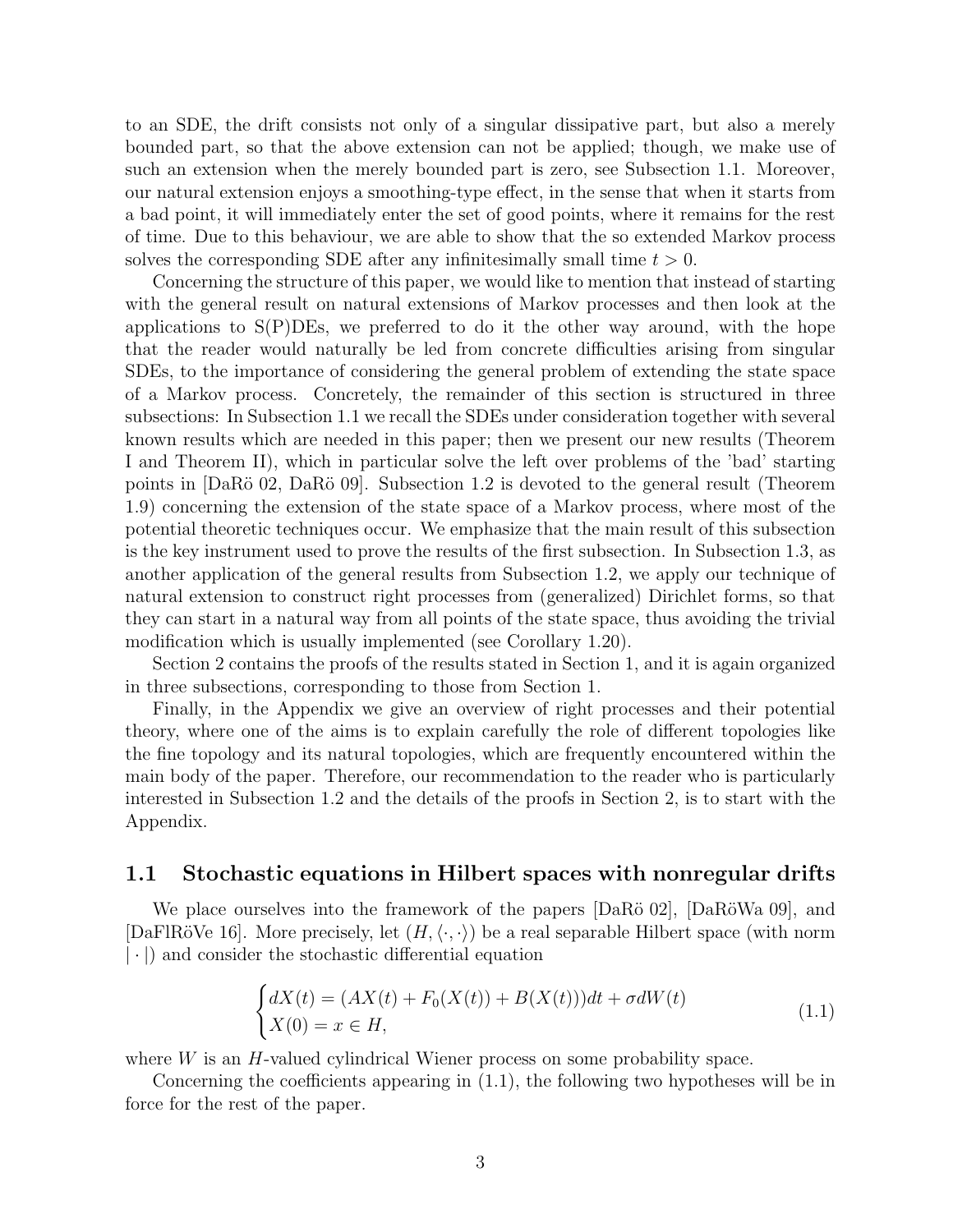#### Hypothesis 1.

(i)  $A: D(A) \subset H \to H$  is a self-adjoint linear operator which generates a  $C_0$ -semigroup  $T_t = e^{tA}$  on H, and there exists  $\omega \in \mathbb{R}$  such that

$$
\langle Ax, x \rangle \le \omega |x|^2
$$
 for all  $x \in D(A)$ .

(ii)  $\sigma$  is symmetric and positive definite such that  $\sigma^{-1} \in L(H)$  (for simplicity one may assume that  $\sigma = Id$  and for some  $\alpha > 0$ 

$$
\int_0^\infty (1+t^{-\alpha})|T_t|^2_{\text{HS}} dt < \infty,
$$

where  $|\cdot|_{\text{HS}}$  denotes the Hilbert-Schmidt norm.

(iii)  $F_0$  is a (possibly) nonlinear mapping given by

$$
F_0(x) := \underset{y \in F(x)}{\arg \min} |y|, \quad x \in D(F),
$$

where  $F: D(F) \subset H \to 2^H$  is an *m*-dissipative mapping, i.e.

$$
\langle u - v, x - y \rangle \le 0 \text{ for all } x, y \in D(F), u \in F(x), v \in F(y),
$$

and Range  $(I - F) := \bigcup$  $x \in D(F)$  $(x - F(x)) = H.$ 

The Kolmogorov operator associated to  $(1.1)$  with  $B = 0$  is

$$
L_0\varphi(x) = \frac{1}{2}\text{Tr}[\sigma^2 D^2\varphi(x)] + \langle x, AD\varphi(x) \rangle + \langle F_0(x), D\varphi(x) \rangle, \quad x \in D(F), \varphi \in \mathcal{E}_A(H),
$$

where  $\mathcal{E}_A(H)$  is the linear space generated by the (real parts of) functions of type  $\varphi(x)$  =  $\exp\{i\langle x, h\rangle\}$  with  $h \in D(A)$ .

**Hypothesis 2.** There exists a Borel probability measure  $\nu$  on H such that

(i) 
$$
\int_{D(F)} (1+|x|^4)(1+|F_0(x)|^2) \nu(dx) < \infty.
$$
  
(ii) 
$$
\int_H L_0 \varphi \, d\nu = 0 \quad \text{for all } \varphi \in \mathcal{E}_A(H).
$$

(iii) 
$$
\nu(D(F)) = 1
$$
.

For an exposition of concrete examples when the previous two hypotheses are fulfilled, we refer to  $[DaR\ddot{o} 02]$ ,  $[DaR\ddot{o}Wa 09]$ , and  $[DaF]R\ddot{o}Ve 16]$ .

Let  $H_0 := supp(\nu)$  and  $Lip_b(H_0)$  denote the space of all bounded Lipschitz functions on  $H_0$ . By  $b\mathcal{B}(H_0)$  we denote the space of all bounded and measurable functions from  $H_0$  to R; this notation will be later used for other spaces instead of  $H_0$ , with the same meaning.

We summarize now some of the main results from  $[DaR\ddot{o} 02]$  and  $[DaR\ddot{o}Wa 09]$  which we particularly rely on, more precisely (parts of) Theorem 2.3, Proposition 5.2, corollaries 5.3 and 5.4, and respectively Theorem 1.6 and Corollary 1.7.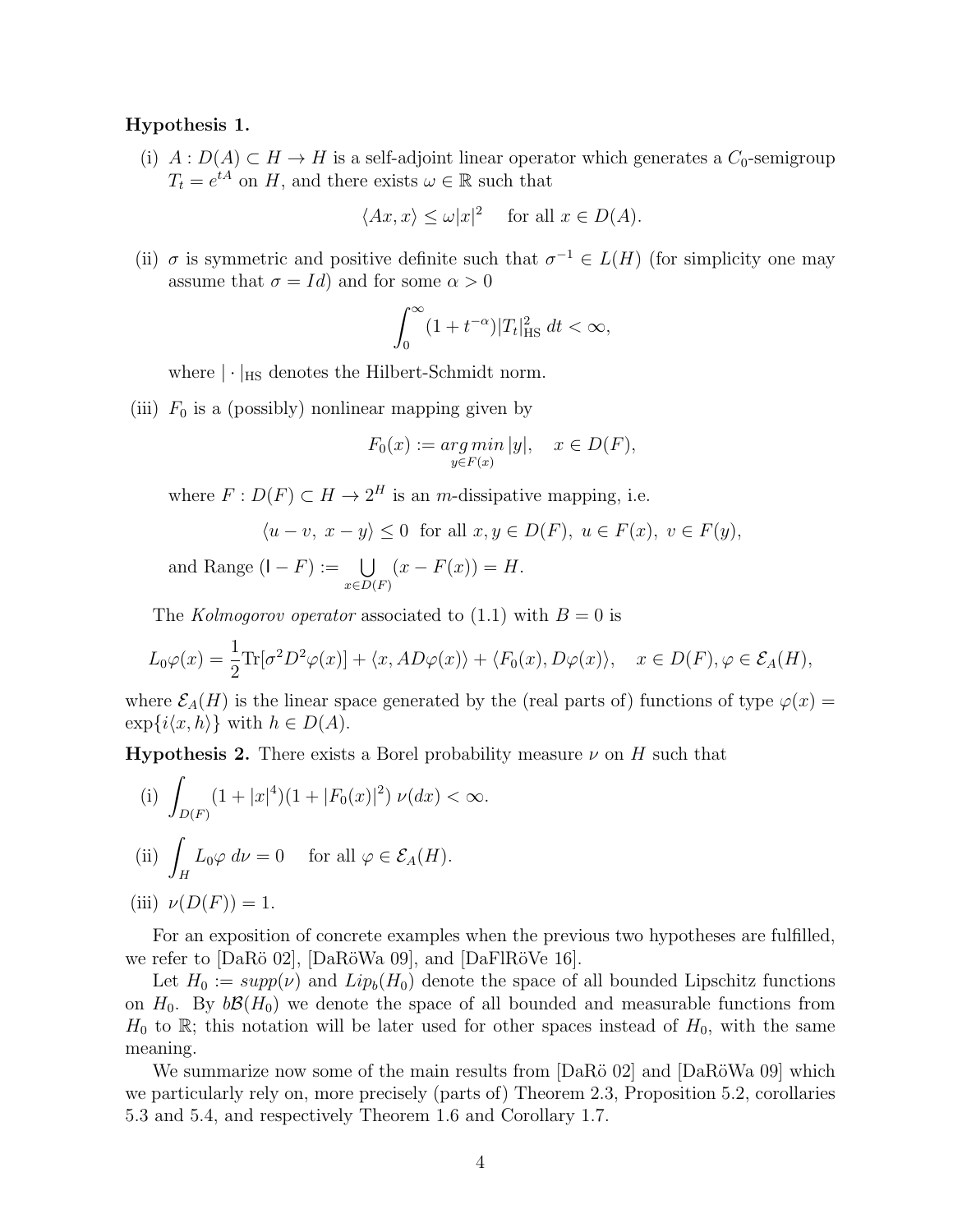Theorem 0. The following assertions hold.

(i) (cf. [Da Prato/R: PTRF 2002])  $(L_0, \mathcal{E}_A(H))$  is closable on  $L^2(H, \nu)$ , its closure denoted by  $(L, D(L))$  is m-dissipative and:

 $(i.1)$  there exists a Lipschitz strong Feller Markovian semigroup of kernels on  $H_0$ denoted by  $(P_t)_{t\geq 0}$  such that  $\lim_{t\to 0} P_t f = f$  pointwise on  $H_0$  for all  $f \in Lip_b(H_0)$ ; by (Lipschitz) strong Feller we mean  $P_t(b\mathcal{B}(H_0)) \subset C_b(H_0)(resp. Lip_b(H_0)).$ 

(i.2)  $\nu$  is invariant for  $(P_t)_{t\geq0}$  and the extension of  $(P_t)_{t\geq0}$  to  $L^2(\nu)$  is the strongly continuous semigroup generated by L.

(ii) (cf. [Da Prato/R / Wang: JFA 2009])  $\nu$  satisfying Hypothesis 2 is unique,  $P_t(L^q(H, \nu)) \subset$  $C(H_0)$ , and the following Harnack inequality holds

$$
(P_t f(x))^q \leq P_t f^q(y) e^{|\sigma^{-1}|^2 \frac{p\omega |x-y|^2}{(q-1)(1-e^{-2\omega t})}}
$$

for all  $f \geq 0, t > 0, q \in (1,\infty), x, y \in H_0$ . In particular,  $P_t(dx) \ll \nu$ ,  $t > 0$ .

- **Remark 1.1.** (i) Hypothesis 1, (ii) implies that  $tr(A^{-1}) < \infty$ , and because Hypothesis 2 is in force, we can apply [BoDaRo 96], Theorem 1.1 to deduce that  $\nu << N(0, \frac{1}{2}A^{-1})$ . This will be useful later to prove Itô's formula for Lipschitz functions; see Proposition 2.5.
- (ii) Let  $\mathcal{FC}_b^2$  denote the space of functions of type  $\phi(\varphi_1,\ldots,\varphi_k)$  for all  $k \geq 1$  and bounded functions  $\phi : \mathbb{R}^k \to \mathbb{R}$  with continuous and bounded first and second derivatives, where  $\varphi_k$  are defined in the proof of Theorem I. Then by Proposition 3.3 from [DaFlRöVe 16], we have that  $\mathcal{FC}_b^2$  is a core for  $(L, D(L))$ .

Let us take a moment to explain briefly the strategy used in the above mentioned papers in order to construct solutions for equation  $(1.1)$ , so that we will have a clear context which leads us to the main goal of the present work. Consider first the case  $B \equiv 0$ , as in [DaRö 02] and [DaRöWa 09]. The idea is to show that the operator  $(L, D(L))$ fits in the framework of [St 99b] (or more particularly [St 99a]), i.e. it is the generator of a quasi-regular local generalized Dirichlet form, so that there exist a set  $M \in \mathcal{B}(H_0)$ s.t.  $\nu(H_0 \setminus M) = 0$  and a conservative normal strong Markov process with continuous paths on M whose transition function is precisely the restriction to M of  $(P_t)_{t>0}$ . This process is then shown to satisfy the martingale problem for the canonical projections on the directions given by an orthonormal basis which diagonalize  $A - \omega \text{Id}$  for some  $\omega > 0$ . In fact, it is shown that the corresponding martingales are standard real valued Brownian motions, which means that the constructed Markov diffusion is a weak solution for (1.1), case  $B \equiv 0$ . Then, based on the Yamada-Watanabe type results from [On 04], pathwise uniqueness and hence the existence of strong solutions are obtained. The strong Feller properties and Wang's Harnack inequalities are obtained by an approximation technique which regularize  $F_0$  by convolution with infinite dimensional Gaussian semigroups. The case when B is bounded and measurable is treated in  $[DaFIRöVe 16]$ , but  $F_0$  is restricted to be the sub-gradient of a convex function. In this case, the existence of a solution is ensured by a Girsanov transformation performed on the solution of  $(1.1)$  for  $B \equiv 0$ , but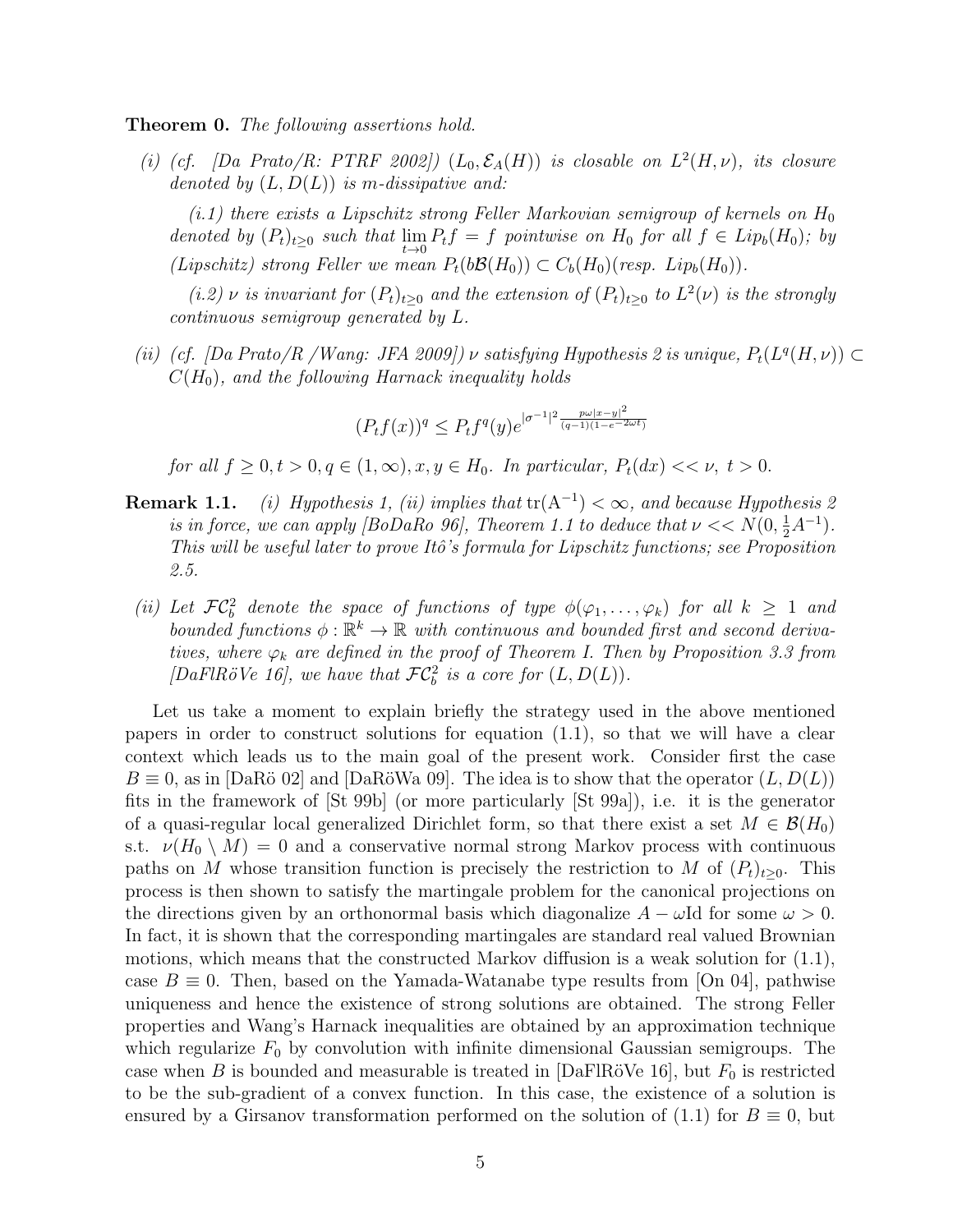again, we stress that this is possible only on the smaller set  $M$ . Pathwise uniqueness is then obtained by an infinite dimensional Zvonkin-type transformation.

Main goal. Our central concern in this paper is to deal with the 'bad' starting points from  $H_0 \setminus M$ . More precisely, the aim is the following: first, show that there exists a Lipschitz strong Feller diffusion Markov process on the entire space  $H_0$  with transition function  $(P_t)_{t>0}$ , which solves the asociated martingale problem for all starting points  $x \in H_0$ ; second, investigate if the extended Markov process starting from a bad 'point' remains a classical solution for the SDE (1.1).

We will split the study in two, the case when  $B \equiv 0$  and the case when B is bounded and measurable, but before that, let us point out that the first part of the main goal can be extracted and treated as a particular case of a general extension problem of the state space of a Markov process, which is in fact of main interest:

A general extension problem. Let  $\mathcal{U} := (U_{\alpha})_{\alpha>0}$  be the Markovian resolvent of kernels associated with  $(P_t)_{t\geq0}$ ,

$$
U_{\alpha}f := \int_0^{\infty} e^{-\alpha t} P_t f dt
$$
 for all  $f \in b\mathcal{B}(H_0)$ .

Forgetting that we deal with SDEs on Hilbert spaces but keeping in mind that M plays the role of the set of 'good' starting points, we place ourselves in the following abstract situation: we are given a Markovian resolvent of kernels  $U$  on a topological space  $E$ (replacing  $H_0$  above), and a subset  $M \subset \mathcal{B}(E)$  for which  $U_\alpha(1_{E\setminus M}) \equiv 0, \alpha > 0$ , so that the restriction of U from E to M is the resolvent of a normal strong Markov process with right continuous (or continuous) paths on  $M$ . Is it possible to extend this process to the entire space E so that it has resolvent  $\mathcal{U}$ , and hopefully having the property that if it starts from a point  $x \in E \setminus M$ , it will immediately enter M? We treat this abstract problem separately in Subsection 1.2, with the emphasis that the general result obtained there are used to prove the main results concerning equation (1.1), which we state in the sequel. For the forthcoming potential theoretical notions (like right process or polar set) we refer to the Appendix.

**Theorem I.** Assume that  $B \equiv 0$  and keep all the notations from Theorem 0. Then the following assertions hold.

(i) There exists a set  $M \subset H_0$  such that  $H_0 \setminus M$  is polar and for each  $x \in M$  there exists a pathwise unique continuous strong solution  $(X(t, x))_{t>0}$  (in the mild sense) to (1.1) starting from x. Moreover, if  $x \in H_0 \setminus M$  then there exists a generalized solution  $(X(t, x))_{t\geq0}$  starting from x, in the sense of  $\vert Da \; Prato/Zabczyk \; 2014 \vert$ .

(ii) There exists a conservative right (strong) Markov process  $X = (\Omega, \mathcal{F}, (\mathcal{F}_t)_{t\geq 0}, (X(t))_{t\geq 0},$  $(\theta(t))_{t\geq0},(\mathbb{P}^x)_{x\in H_0})$  on  $H_0$  (see Definition 3.7 below) with  $|\cdot|$ -continuous paths and transition semigroup  $(P_t)_{t\geq0}$ . In particular,

$$
\mathbb{P}^x \circ X(\cdot)^{-1} = \mathbb{P} \circ X(\cdot, x)^{-1} \quad \text{for all } x \in H_0.
$$

In addition, the following assertions hold: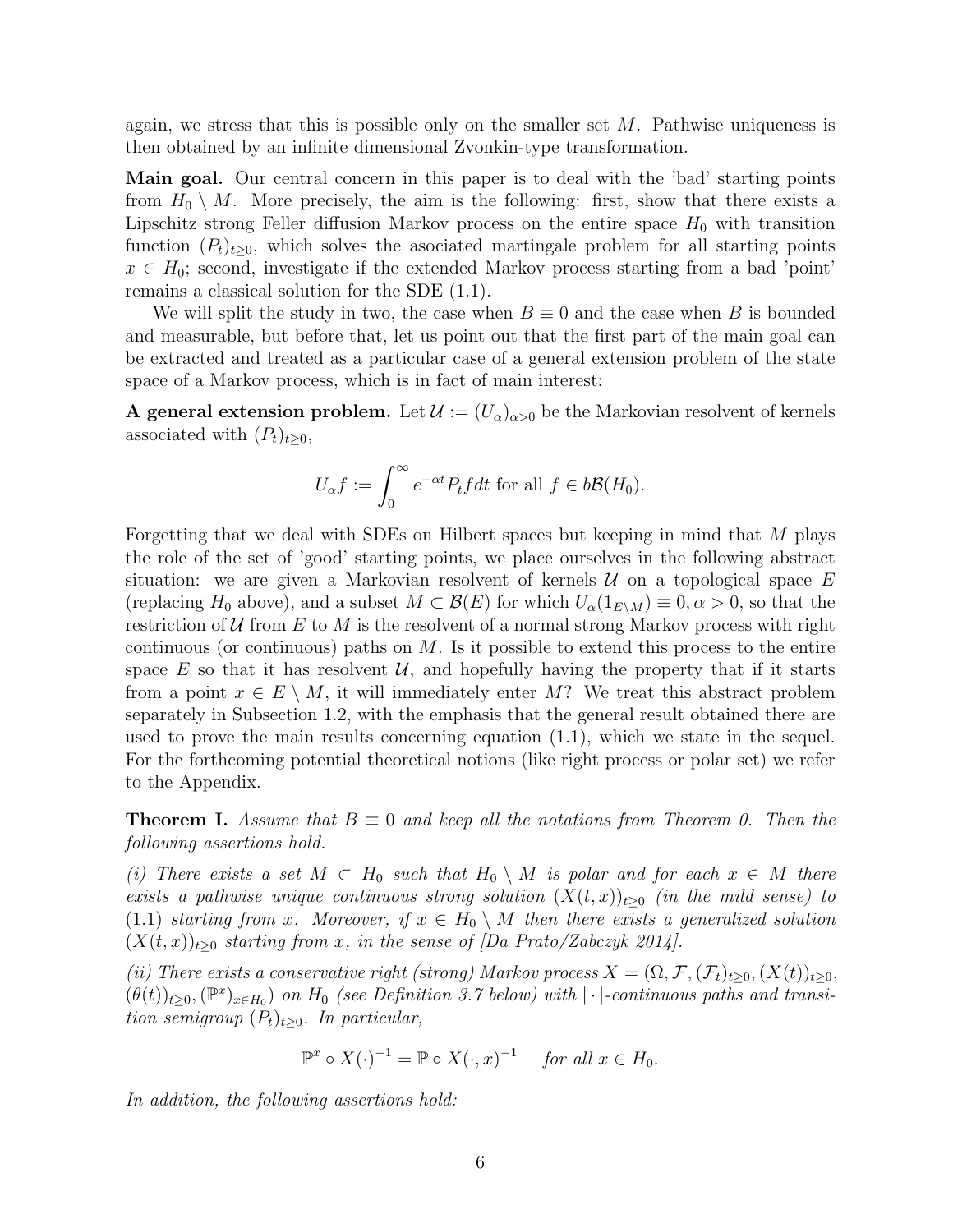(ii.1) For all  $x \in H_0$  we have  $\mathbb{P}^x(X(t) \in M$  for all  $t > 0) = 1$ , where M is the set from (i).

(ii.2) For every  $x \in H_0$ ,  $\mathbb{P}_x$  solves the martingale problem for L with test function space

$$
D_0 := \{ \varphi \in D(L) \cap C_b(H) | L\varphi \in L^{\infty}(H, \nu) \}
$$

and initial condition x, i.e.  $\mathbb{P}_x$ -a.s.  $X(0) = x$  and

$$
\varphi(X(t)) - \varphi(X(0)) - \int_0^t L\varphi(X(s))ds, \quad t \ge 0,
$$

is a continuous  $(\mathcal{F}_t)$ -martingale for all  $\varphi \in D_0$ .

(ii.3) If  $x \in H_0 \setminus M$  and  $\varepsilon > 0$  is fixed, then under  $\mathbb{P}^x$  it holds that  $(X(t + \varepsilon))_{t \geq 0}$  is a probabilistically weak solution to (1.1) (in the mild sense) starting from  $X(\varepsilon)$ .

(iii) If  $x \in H_0 \backslash M$  and  $\varepsilon > 0$  is fixed, then equation (1.1) has a pathwise unique continuous strong solution with initial distribution  $\mathbb{P}^x \circ X(\varepsilon)^{-1}$ .

- **Remark 1.2.** (i) Obviously, since X is a Markov process with transition semigroup  $(P_t)_{t\geq0}$ , the laws  $\mathbb{P}^x \circ X^{-1}$ ,  $x \in H_0$ , are uniquely determined by these two properties.
- (ii) In Theorem I, (i), the existence of a normal Markov process on the entire space  $H_0$ , with | · |-continuous paths and transition function  $(P_t)_{t>0}$ , follows from the existence of a generalized solution in the sense of  $DaZa 14$ , without making use of the general extension results from Section 1.2 (Theorem 1.9 or Corollary 1.20). On the other hand, the fact that the set  $E \setminus M$  is never hit by the so obtained process does not directly follow knowing that the latter is merely a generalized solution, and we stress that this property is crucial to prove Theorem I, (iii). Instead, the fact that  $E \setminus M$ is indeed polar is a genuine product of Theorem 1.9.

The forthcoming case  $B \not\equiv 0$  is completely different because generalized solutions are no longer available, and the extension results obtained in Subsection 1.2 are employed in a crucial way even for the construction of the Markov process so that it can start from all points in  $H_0$ .

**The case when B is bounded.** We keep the same notations as before. In order to study equation  $(1.1)$  when B is bounded, the strategy is to use the Girsanov transformation for all starting points  $x \in H_0$ , which is not straightforward at all for  $x \in H_0 \setminus M$  (see Remarks 1.3 and 2.2 below). It turns out that in order to handle the 'bad' starting points, it is more suitable to perform the Girsanov transformation on the generalized solution of (1.1), with  $B \equiv 0$ , instead of the right process X given by Theorem I, (ii). So let us fix a cylindrical Wiener process  $\widetilde{W}$  on a stochastic basis  $(\widetilde{\Omega}, \widetilde{\mathcal{F}}, (\widetilde{\mathcal{F}})_t, \widetilde{\mathbb{P}})$ , and take  $(X(t,x))_{t\geq 0}$  to be the *generalized solution* given by Theorem I. For each  $t > 0$ , we define the Markov kernels

$$
Q_t f(x) := \mathbb{E}^{\widetilde{\mathbb{P}}}\left\{f(X(t,x))\rho_t^x\right\} \tag{1.2}
$$

for all  $f \in b\mathcal{B}(H_0)$  and  $x \in H_0$ , where

$$
\rho_t^x := e^{\int_0^t \langle B(X(s,x))d\widetilde{W}(s)\rangle - \frac{1}{2}\int_0^t |B|^2(X(s,x))ds} \tag{1.3}
$$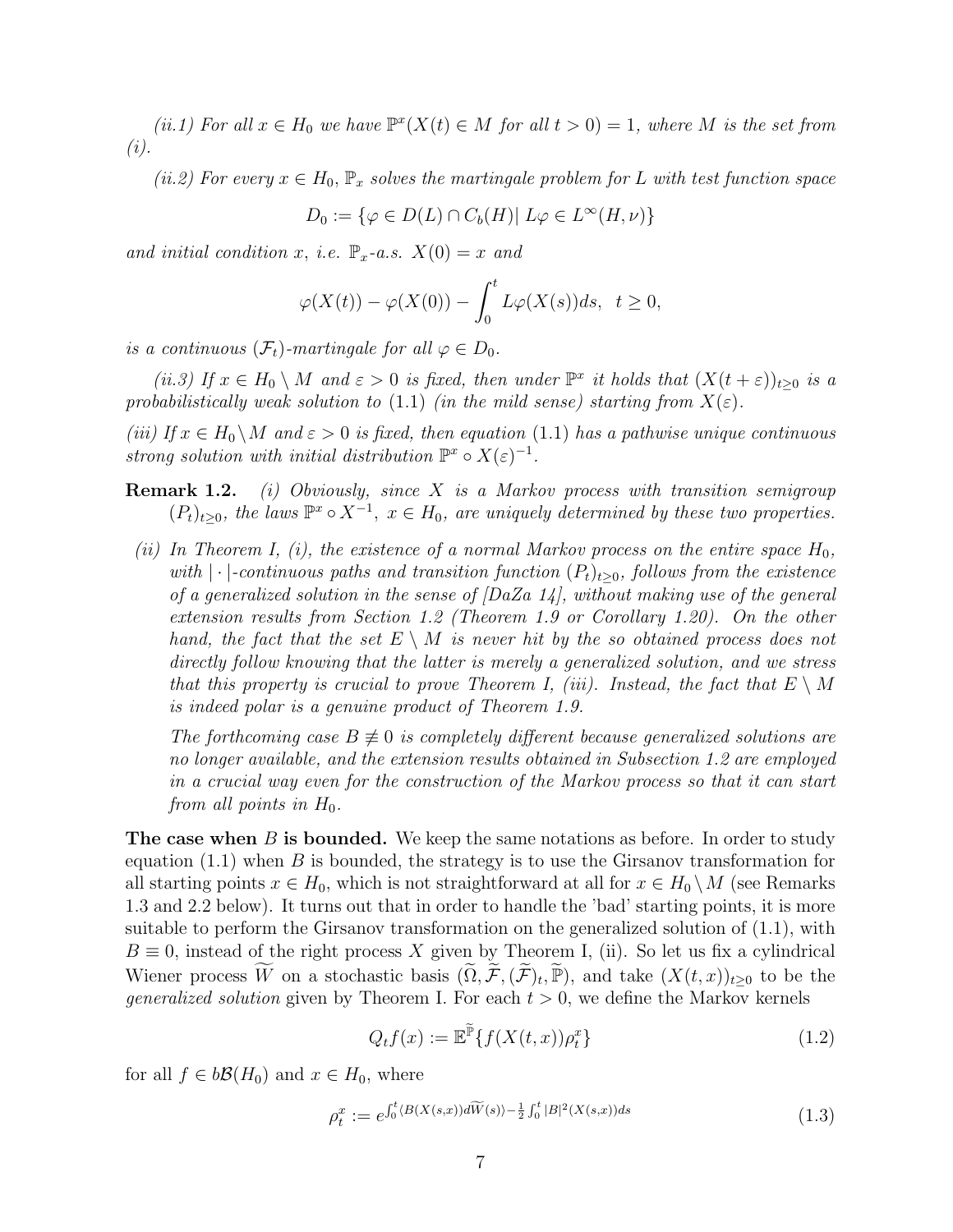are continuous  $\widetilde{\mathcal{F}}_t$ -martingales by Novikov's condition. As expected, it turns out that  $(Q_t)_{t\geq0}$  has the semigroup property, but we draw the attention that because B is not continuous, the proof is more delicate; see Proposition 2.4 below.

**Remark 1.3.** If  $x \in M$ , then by an infinite dimensional Girsanov transform (see [LiRö 15], Appendix I) we get that  $(X(t, x))_{t \in [0,T]}$  is a solution for equation (1.1) starting at x under  $d\mathbb{Q}_T^x := \rho_T^x d\mathbb{P}$ , which is unique in law. However, this transformation can not be applied in the standard way if  $x \in H_0 \setminus M$ , because we don't know if  $(X(t,x))_{t \in [0,T]}$  is a classical solution for (1.1), with  $B \equiv 0$ ; however, it becomes a solution after each time  $\varepsilon > 0$ , as in Theorem I,  $(ii.3)$ , so we could apply Girsanov transform to obtain solutions for  $(1.1)$  after each time  $\varepsilon > 0$  under some new probabilities  $\mathbb{Q}_T^{x,\varepsilon}$  $x_{\tau}^{x,\varepsilon}$ ; but it is not clear how  $(\mathbb{Q}_{T}^{x,\varepsilon})$  $_{T}^{x,\varepsilon})_{T,\varepsilon}$  can be superposed to obtain a global probability  $\mathbb{Q}^x$  under which  $(X(t,x))_{t\geq0}$  becomes a continuous normal Markov solution for (1.1). Instead, the kernels  $Q_t(\cdot, x)$  given by (1.2) make sense for all  $x \in H_0$ , and our aim is to show that there exists a continuous normal strong Markov process Y on H<sub>0</sub>, with transition function  $(Q_t)_{t\geq0}$  and Lipschitz strong Feller resolvent. The strategy adopted in Subsection 2.3 is to make use of Theorem 1.9 (or it's corollaries) and a resolvent formula (see Theorem I below), in order to obtain concurrently both the existence and the Lipschitz strong Feller property.

Recall that by [DaPFlRoVe 16], Lemma 3.7, if  $\alpha \geq 4\pi |B|_{\infty}^2$ , then both

$$
\langle B, \nabla U_{\alpha} \rangle, (I - \langle B, \nabla U_{\alpha} \rangle)^{-1} : L^{\infty}(H, \nu) \to L^{\infty}(H, \nu)
$$
\n(1.4)

are well defined bounded operators with norms less then 2, and

$$
|U_{\alpha}(I - \langle B, \nabla U_{\alpha} \rangle)^{-1} f|_{\text{Lip}} \le 2\sqrt{\frac{\pi}{\alpha}} |f|_{\infty}.
$$
\n(1.5)

Further, we denote by  $\mathcal{V} := (V_\alpha)_{\alpha>0}$  the resolvent of kernels associated to  $(Q_t)_{t\geq0}$ , i.e. for  $\alpha > 0$  and  $f \in b\mathcal{B}(H_0)$ 

$$
V_{\alpha}f(x) := \int_0^{\infty} e^{-\alpha t} Q_t f(x) dt, \quad x \in H_0.
$$

Our last main result heavily relies on the following relation between the resolvents  $\mathcal U$ and V, which could be itself of interest. We emphasize that  $(1.6)$  is not hard to prove  $\nu$ -a.s. by an operatorial approach, as it was done in  $[DaFIRöVe 16]$ , Proposition 3.8; however, we need it pointwise on the entire  $H_0$ , and to do this we had to come up with a completely different proof, based on Itô's formula for Lipschitz functions obtained in Proposition 2.5.

**Theorem 1.4.** If  $\alpha \geq 4\pi |B|_{\infty}^2$  and  $f \in b\mathcal{B}(H_0)$ , then

$$
V_{\alpha}f = U_{\alpha}(I - \langle B, \nabla U_{\alpha} \rangle)^{-1}f. \tag{1.6}
$$

In particular,  $|V_{\alpha}f|_{\text{Lip}} \leq 2\sqrt{\frac{\pi}{\alpha}}|f|_{\infty}$  and  $\mathcal V$  is Lipschitz strong Feller.

Since  $B \neq 0$ , the Kolmogorov operator associated to (1.1) is now

$$
L_0^B \varphi = L_0 \varphi + \langle B, D\varphi \rangle, \quad \varphi \in \mathcal{E}_A(H).
$$

We can conclude now: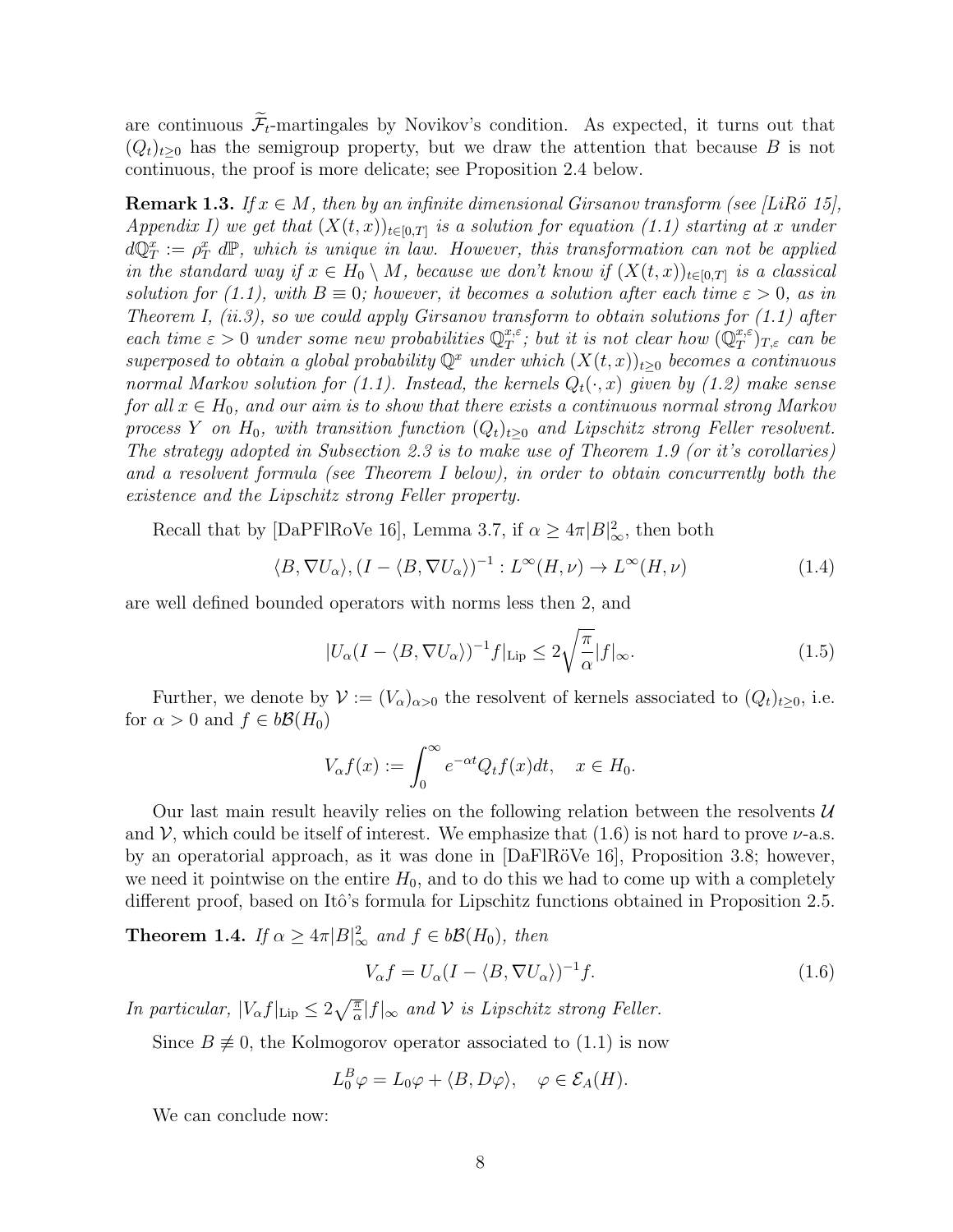**Theorem II.** There exists a conservative right Markov process  $Y = (\Omega, \mathcal{G}, (\mathcal{G}_t)_{t>0}, (Y(t))_{t>0},$  $(\theta(t))_{t\geq0},(\mathbb{Q}^x)_{x\in H_0})$  on  $H_0$  with a.s. | · |-continuous paths, transition function  $(Q_t)_{t\geq0}$ , and Lipschitz strong Feller resolvent  $\mathcal V$ . In addition, the following assertions hold:

- (i)  $(Q_t)_{t\geq0}$  extends to a strongly continuous semigroup on  $L^2(\nu)$ , whose infinitesimal generator  $(L^B, D(L^B))$  is the closure of  $(L_0^B, \mathcal{E}_A(H))$ ; in particular,  $D(L^B) = D(L)$ .
- (ii) For every  $x \in H_0$ ,  $\mathbb{Q}^x$  solves the martingale problem for  $L^B$  with the same test function space as in Theorem I and initial condition x, i.e.  $Y(0) = x \mathbb{Q}^x$ -a.s. and under  $\mathbb{O}^x$

$$
\varphi(Y(t)) - \varphi(Y(0)) - \int_0^t L^B \varphi(Y(s))ds, \quad t \ge 0,
$$
\n(1.7)

is a continuous  $(\mathcal{F}_t)$ -martingale for all  $\varphi \in D_0$ .

- (iii) If  $x \in M$ , then under  $\mathbb{Q}^x$ , the Markov process Y is a (unique in law) probabilistically weak solution for equation  $(1.1)$  (in the mild sense), which remains in M.
- (iv) If  $x \in H_0 \backslash M$  and  $\varepsilon > 0$  is arbitrarily fixed, then under  $\mathbb{Q}^x$  we have that  $(Y(t+\varepsilon))_{t\geq 0}$ is a solution to equation (1.1) (in the mild sense) starting from  $Y(\varepsilon)$  and remaining in M.

**Remark 1.5.** Since on M the process Y is a weak solution for (1.1), case  $B \not\equiv 0$ , one can easily see that Itô's formula from Proposition 2.5 remains valid for L replaced by  $L^B$ .

### 1.2 A natural extension of Markov processes

Throughout this subsection we place ourselves in the following general situation:  $(E, \mathcal{B})$ is a Lusin measurable space (i.e., it is measurable isomorphic to a Borel subset of a metrizable compact space endowed with the Borel  $\sigma$ -algebra), and  $M \in \mathcal{B}$  is a subset of E. Further, we assume that there exists a right Markov process  $X = (\Omega, \mathcal{F}, \mathcal{F}_t, X(t), \theta(t), \mathbb{P}^x)$ with state space M and resolvent family  $\mathcal{U} = (U_{\alpha})_{\alpha>0}$ . In particular, the process X starts and remains in  $M$ . We remark that no topology is a priori given on  $E$ . This is because the resolvent  $\mathcal U$  comes with its own topology, the so called fine topology, and the continuity properties of the paths of  $X$  are regarded w.r.t. this topology; the reason is that if a right process has right continuous paths with respect to some given Lusin topology  $\tau$ (see Definition 3.3) whose Borel  $\sigma$ -algebra is  $\mathcal{B}$ , then  $\tau$  is automatically coarser than the fine topology (see Appendix for details). For simplicity and in spite of the applications considered in the previous subsection, we assume that the lifetime of the process is infinite; nevertheless, the results of this subsection remain true when X has finite lifetime. Our aim here is to extend X to a right Markov process  $\overline{X}$  on the entire space E in such a way that when  $\overline{X}$  starts from M it evolves like X, and when it starts from  $E \setminus M$  it will immediately enter  $M$ , from where it continues to evolve like  $X$ . Formally, we have the following definition, which is central for most of the work done in this paper.

**Definition 1.6.** We say that a Markov process  $\overline{X} = (\overline{\Omega}, \overline{\mathcal{F}}, \overline{\mathcal{F}}_t, \overline{X}(t), \overline{\theta}(t), \overline{\mathbb{P}}^x)$ , with state space  $E$ , is a natural extension of  $X$  if the following conditions are fulfilled.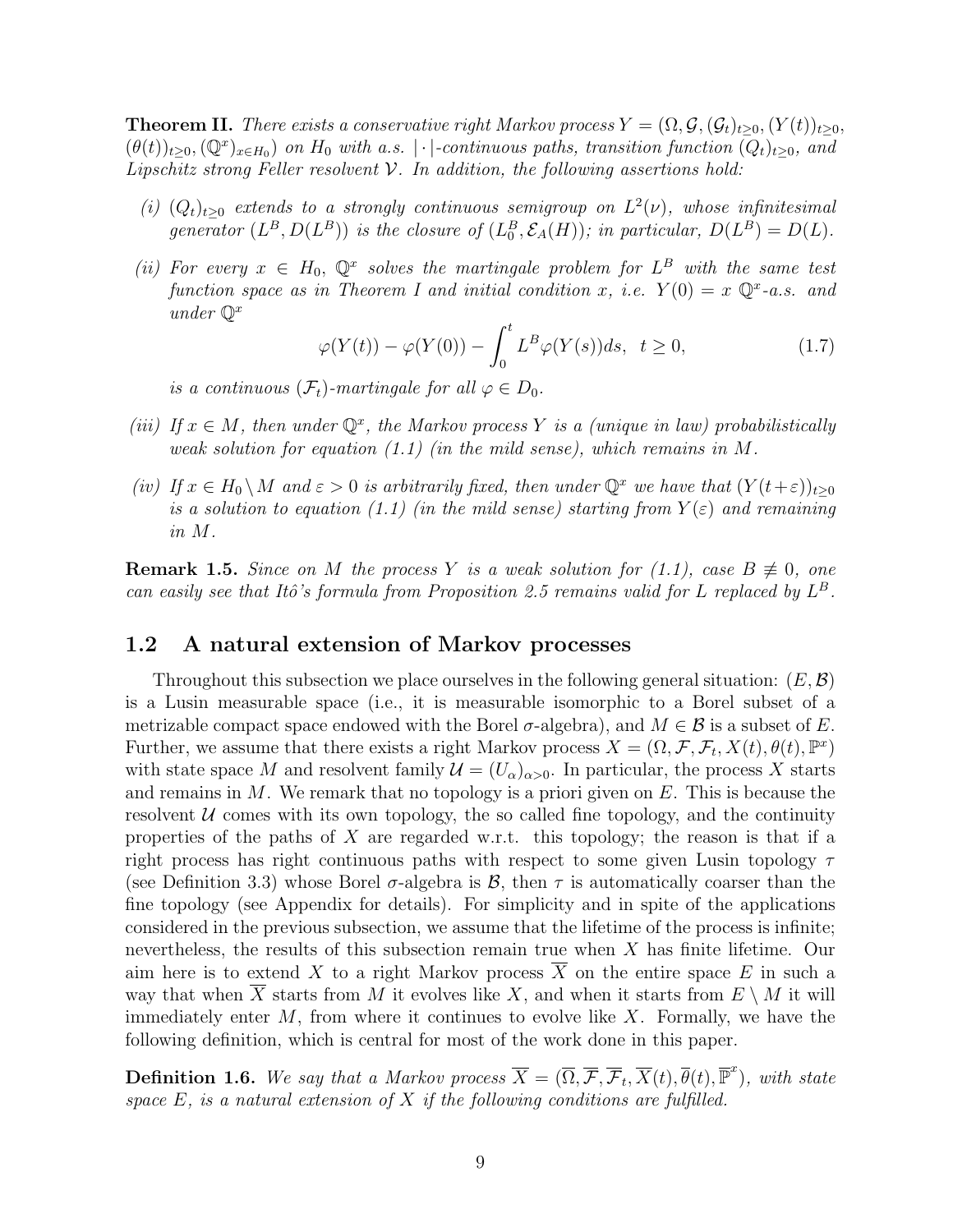- (i)  $\overline{X}$  is a right process.
- (ii) The processes  $((X(t))_{t\geq0}, \mathbb{P}^x)$  and  $((\overline{X}(t))_{t\geq0}, \overline{\mathbb{P}^x})$  are equal in distribution for all  $x \in M$ ;
- (iii) For every  $x \in E$  one has  $\overline{\mathbb{P}^x}$ -a.s.  $\overline{X}(t) \in M$  for all  $t > 0$ , i.e.  $E \setminus M$  is polar w.r.t.  $\overline{\mathcal{U}}$  .

As it will be seen in the proofs of the main results from the previous subsection, a direct pathwise extension is not always possible; instead, it is much more at hand to extend the one dimensional distributions of the process. In fact, from a potential theoretical point of view (see Appendix), what we need is an extension of the resolvent, in the following sense.

**Definition 1.7.** A sub-Markovian resolvent of kernels  $\overline{U} := (\overline{U}_{\alpha})_{\alpha > 0}$  on E is called an extension of U if:

- (i)  $\overline{U}_{\alpha}(1_{E\setminus M})=0.$
- (ii)  $(\overline{U}_{\alpha}f)|_M = U_{\alpha}(f|_M)$  (on M) for all  $\alpha > 0$  and  $f \in b\mathcal{B}$ .

It is easy to see that Definition 1.7 is consistent with Definition 1.6. More precisely, we have:

**Proposition 1.8.** If  $\overline{X}$  is a natural extension of X, then its resolvent denoted by  $\overline{U}$  is an extension of U.

The aim of this subsection is to investigate the converse of Proposition 1.8, namely: if  $\overline{\mathcal{U}}$  is an extension of  $\mathcal{U}$ , under which conditions  $\overline{\mathcal{U}}$  is the resolvent of a natural extension X of  $X$ ? To answer this question, we need to consider the following condition which is a version of the assumption  $(H1) - (H3)$  from [BeRö 11a], page 846.

- (H) There exists a min-stable convex cone  $\mathcal{C} \subset bp\mathcal{B}$  such that
	- (i)  $1 \in \mathcal{C}$  and  $\sigma(\mathcal{C}) = \mathcal{B}$ .
- (ii) For some (hence all)  $\beta > 0$  we have  $\overline{U}_{\beta} f \in \mathcal{C}$  for all  $f \in \mathcal{C}$ .
- (iii)  $\lim_{\alpha \to \infty} \alpha U_{\alpha} f = f$  point-wise on E for all  $f \in \mathcal{C}$ .

We are now in the position to present the main result of this subsection.

**Theorem 1.9.** Let  $\overline{\mathcal{U}}$  be an extension of  $\mathcal{U}$ . Then there exists a natural extension  $\overline{X}$  of X, with resolvent  $\overline{\mathcal{U}}$ , if and only if (H) is satisfied.

A consequence of (the proof of) the previous theorem is that any natural extension of X, if exists, is unique in distribution:

Corollary 1.10. Any extension  $\overline{U}$  of U which satisfies (H), is uniquely determined. In particular, any natural extension of  $X$  is unique in distribution.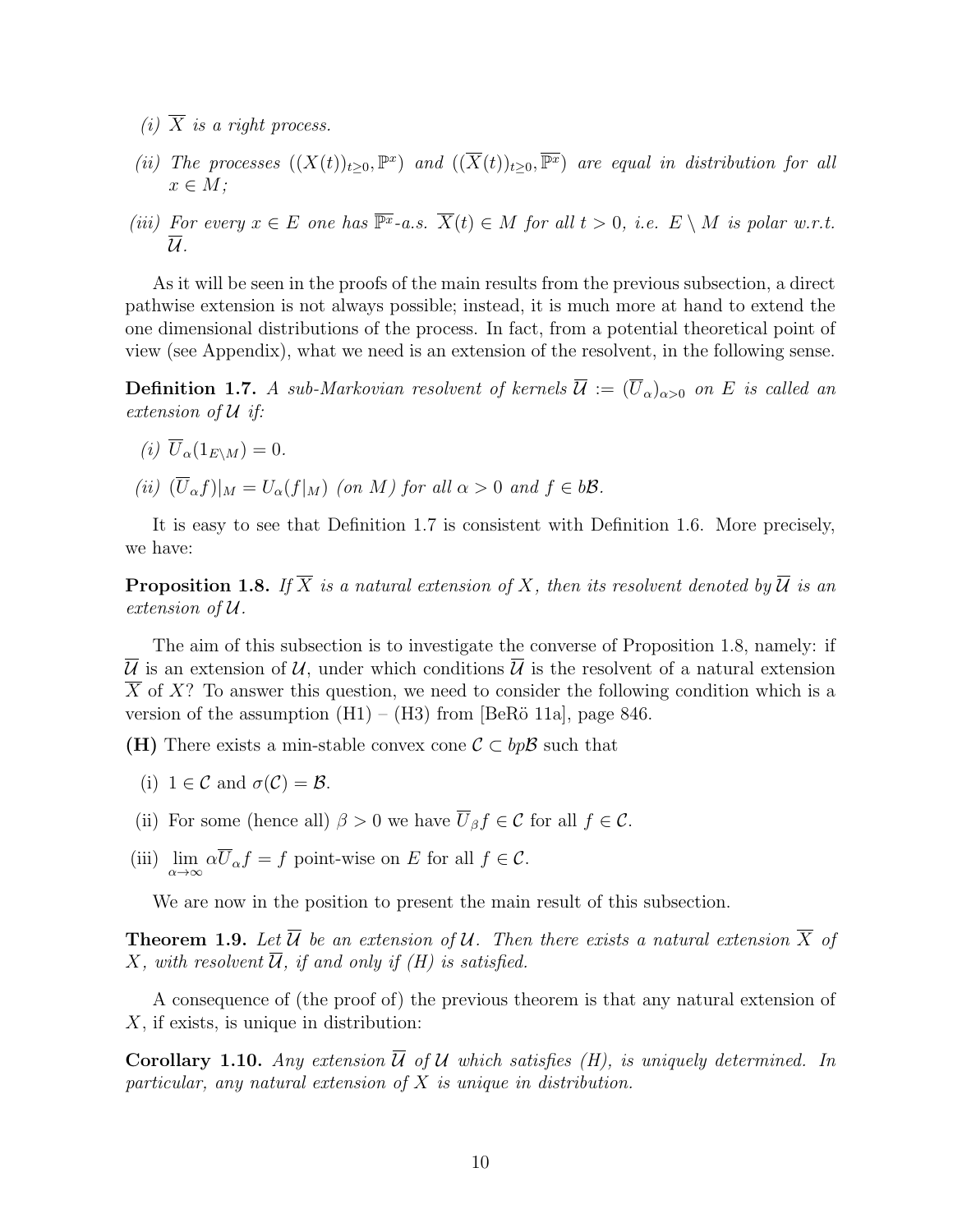Further results concerning natural topologies. Until the next paragraph on general remarks about condition (H), we assume that the latter is fulfilled, so that  $\overline{\mathcal{U}}$  is the resolvent of a right Markov process X on E, which is a natural extension of X, as in Theorem 1.9. In addition, we suppose that we are given a Lusin topology  $\tau$  on E, whose Borel  $\sigma$ -algebra coincides with B, such that X has a.s. right continuous paths w.r.t.  $\tau$ . By Definition 3.1, Theorem 3.9, and Corollary 3.10 from Appendix, it means that  $\tau$  is a natural topology on  $M$  w.r.t.  $\mathcal{U}.$ 

Unfortunately, we can not say that  $\tau$  remains a natural topology on E w.r.t.  $\overline{\mathcal{U}}$ , without further assumptions. Nevertheless, at least on M, we can show that  $\overline{X}$  inherits the same path-continuity properties as X. In fact, because  $E \setminus M$  is polar, we can say a little bit more:

Proposition 1.11. The following assertions hold.

- (i) The paths  $(0, \infty) \ni t \mapsto \overline{X}(t)$  are  $\overline{\mathbb{P}}^x$ -a.s. right continuous w.r.t.  $\tau$ , for all  $x \in E$ ; in addition, if  $x \in M$ , then the paths are continuous in 0 w.r.t.  $\tau$ .
- (ii) If X has paths with left limits in M (or E) w.r.t.  $\tau$ , then so does  $\overline{X}$ .
- (iii) If X has continuous trajectories on M, then the paths  $(0, \infty) \ni t \mapsto \overline{X}(t)$  are  $\overline{\mathbb{P}}^x$ -a.s. continuous w.r.t.  $\tau$ , for all  $x \in E$ .

In view of Proposition 1.11, if  $x \in E \setminus M$ , the  $\overline{\mathbb{P}}^x$ -a.s.  $\tau$ -continuity in 0 of the paths of  $\overline{X}$  is a more delicate issue, which requires more information about how the fine topology is related to the given topology  $\tau$ . Our next aim is to discuss some general conditions which allow us to tackle this issue. However, because of their generality, in certain concrete applications like those studied in Subsection 1.1 (where  $\tau$  is the  $|\cdot|$ -topology), one has to use specific tools in order to show that  $\tau$  is a natural topology. Throughout,  $C_b(E)$ denotes the space of real valued, bounded and  $\tau$ -continuous functions on E.

First of all, under a minimal extra condition, we can say a bit more on how  $\tau$  can be related, in general, to the fine topology associated to  $U$ .

**Proposition 1.12.** In addition to  $(H)$ , assume that there exists a vector lattice  $C' \subset b\mathcal{B}$ possessing a countable subset which separates the points of E, such that  $\overline{U}_{\alpha}C' \subset C_b(E)$  for all  $\alpha > 0$ . Then one can choose a natural (in fact, Ray) topology  $\tau_0$  on E (w.r.t.  $\overline{\mathcal{U}}$ ) which is smaller than the given topology  $\tau$ .

Concerning the case when  $\tau$  itself is a natural topology, we make first the following observation.

**Remark 1.13.** Assume that  $\lim_{\alpha\to\infty} ||\alpha \overline{U}_{\alpha}f - f||_{\infty} = 0$  for all  $f \in \mathcal{C}$ , where  $\mathcal{C} \subset C_b(E)$  is such that it generates the topology  $\tau$  on E. Then  $\tau$  is a natural topology on E.

Unfortunately, the uniform convergence assumption from Remark 1.13 is difficult to check in many situations, even in finite dimensions. We therefore turn our attention to a more practical situation:

**Assumption.** There exists a positive measure  $\nu$  on E, with full support, and  $\overline{\mathcal{U}}$  regarded as a family of operators on  $L^p(\nu)$  for some  $1 \leq p < \infty$ , is the resolvent of an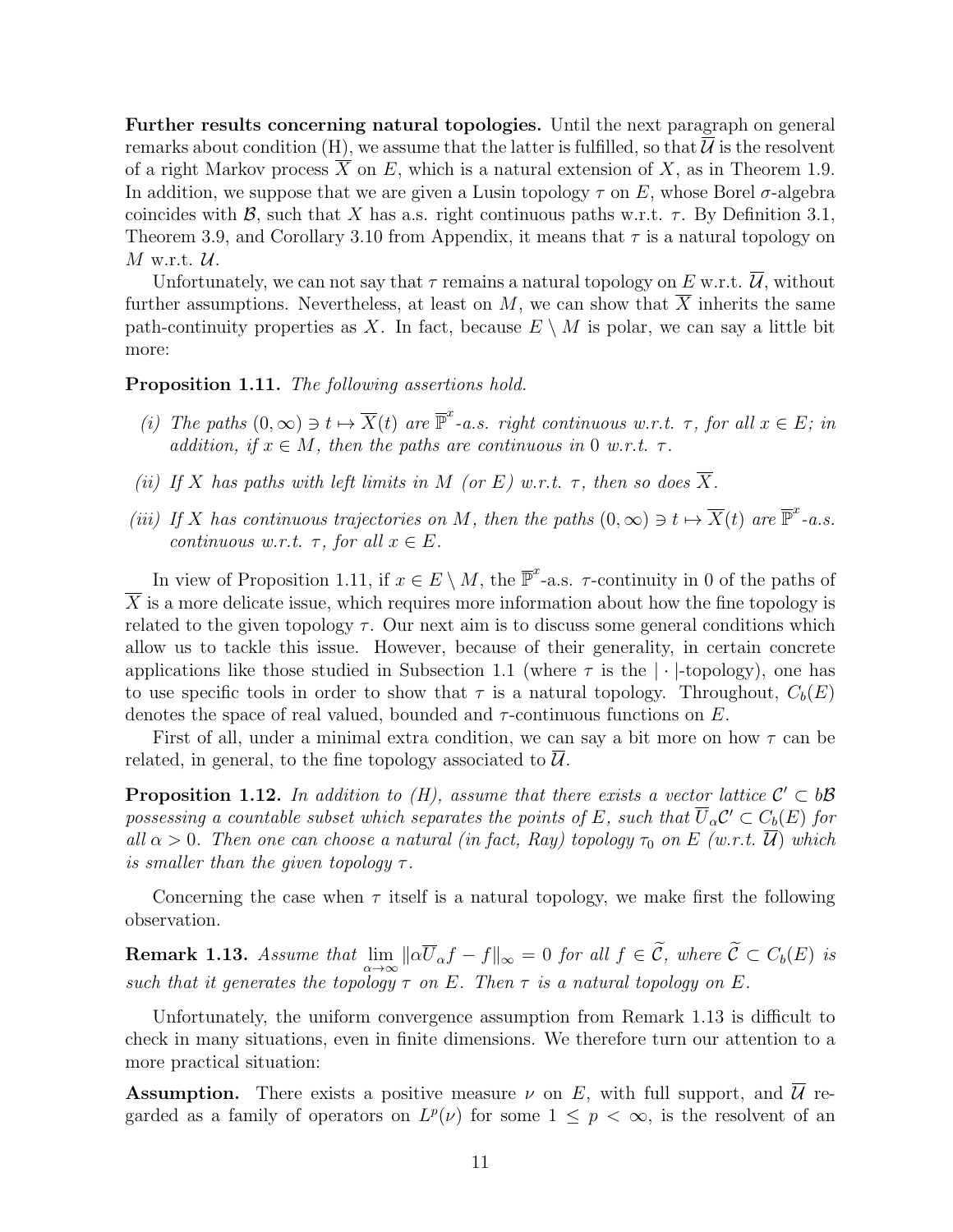m-dissipative operator  $(L, D(L))$  on  $L^p(\nu)$ . In addition, suppose that  $\overline{\mathcal{U}}$  is  $L^p$ -strong Feller, i.e.  $\overline{U}_{\alpha}(L^p(\nu)) \subset C(E)$  for one (hence all)  $\alpha > 0$ .

**Remark 1.14.** Under the above assumption, since  $D(L) = \overline{U}_{\alpha}(L^p(E))$ ,  $\alpha > 0$ , it is clear that any element  $f \in D(L)$  has a continuous version on E.

**Proposition 1.15.** Consider that the above assumption is fulfilled. Then each function  $f \in C(E) \cap D(L)$  is finely continuous. In particular, if A is a countable subset of functions from  $C(E) \cap D(L)$  which separates the points of E, then the (initial) topology generated by A is a natural topology.

#### General remarks on condition (H).

**Remark 1.16.** Let  $\overline{\mathcal{U}}$  be an extension of  $\mathcal{U}$ .

- (i) By Lusin theorem, if  $\mathcal{C} \subset b\mathcal{B}$  contains a countable subset which separates the points of E, then  $\sigma(C) = \mathcal{B}$ ; in this case, condition (H), (i) reduces to  $1 \in \mathcal{C}$ .
- (ii) If  $\mathcal{C} \subset C_b(E)$  is a min-stable convex cone and  $\overline{\mathcal{U}}$  is Feller, then condition (H), (ii) becomes: for some  $\beta > 0$  one has  $U_{\beta}(\mathcal{C}|_M) \subset \mathcal{C}|_M$ .
- (iii) If (H) holds,  $\overline{U}_{\alpha}(\mathcal{C}) \subset C_b(E)$  for all  $\alpha > 0$ , and  $\alpha U_{\alpha}(f|_{M}) \to f$  uniformly on M when  $\alpha \to \infty$  for all  $f \in \mathcal{C}$ , then  $\mathcal{C} \subset C_b(E)$ . Indeed, observe first that if a sequence  $(x_n)_n \subset M$  is converging to  $x \in E$ , then  $\lim_{n} f(x_n) = f(x)$  if  $f \in C$ :

$$
|f(x) - f(x_n)| \le |f(x) - f_k(x)| + |f_k(x) - f_k(x_n)| + |f_k(x_n) - f(x_n)|,
$$

where  $f_k := k \overline{U}_k(f|_M)$ , and by the uniformly convergence assumption, there exists  $k_0 \in \mathbb{N}$  such that if  $k \geq k_0$  then  $|f_k(x_n) - f(x_n)| < \varepsilon$  for all n. To conclude that f is a continuous function on  $E = \overline{M}$ , we can argue now as in the proof of Remark 1.1 from  $[Be 11]$ .

(iv) Let A be the closure in the supremum norm of the linear space spanned by  $b\mathcal{E}(\overline{\mathcal{U}}_{\beta}).$ If  $C \subset A$ , then condition (H), (iii) holds. Note that  $C \subset A$  provided that  $\lim_{\alpha \to \infty} ||\alpha U_{\alpha}(f|_{M}) - f||_{\infty} = 0$  for all  $f \in \mathcal{C}$ .

**Lemma 1.17.** Assume that  $\overline{U}$  is an extension of U, and that  $(H), (ii)$  is satisfied. If  $\mathcal{C} \subset C_b(E)$  and there exist  $\beta \geq 0$  such that for each  $f \in \mathcal{C}$  the family  $(\alpha \overline{U}_{\alpha+\beta}f)_{\alpha>0}$  is equicontinuous on  $E$ , then  $(H)$ , (iii) holds.

A typical situation when (H) is automatically fulfilled is as follows; see Subsection 1.1, Theorem 0.

**Corollary 1.18.** Assume that  $(E,d)$  is a Polish metric space and let  $Lip_b(E)$  denote the space of all bounded Lipschitz functions on E. Suppose that  $\overline{\mathcal{U}}_{\alpha}(Lip_b(E)) \subset Lip_b(E)$  for some (hence all)  $\alpha > 0$ , and that there exist  $\beta \geq 0$  such that for each  $f \in Lip_b(E)$ , the family  $({\alpha \overline{U}_{\alpha+\beta}f})_{\alpha>0}$  is equicontinuous on E.

Then (H) holds with  $\mathcal{C} := \{f \in Lip_b(E) : f \geq 0\}.$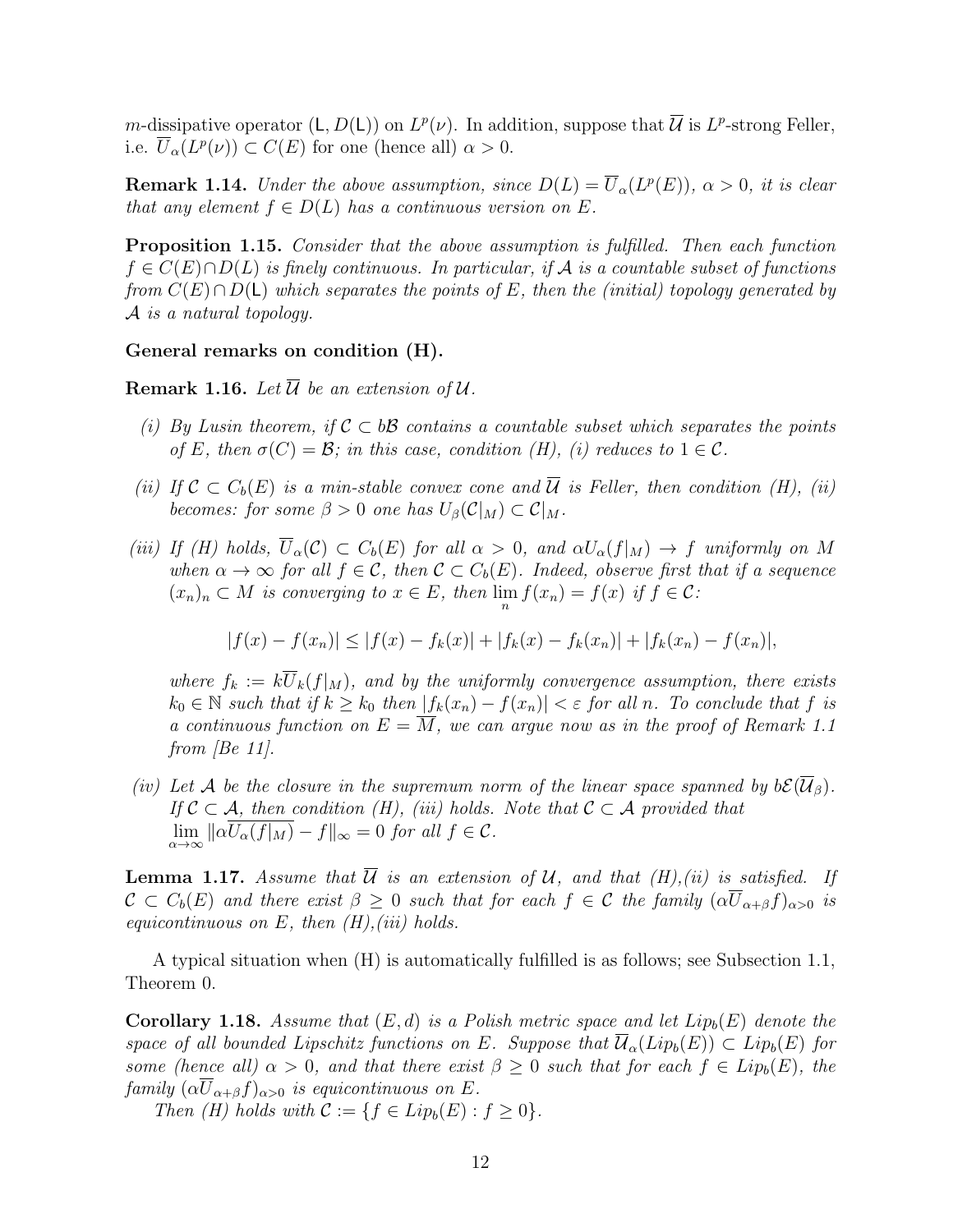### 1.3 A typical application of Theorem 1.9

By  $[MaRö 92]$  (see [FuOsTa 11] for the symmetric case, but also [St 99b] for a generalized theory), if  $(\mathcal{E}, D(\mathcal{E}))$  is a (quasi-regular) Dirichlet form on  $L^2(E, \nu)$ , then one can always associate a standard (in particular, right) process  $X$ , whose transition function, regarded on  $L^2(E,\nu)$ , coincides with the  $C_0$ -semigroup generated by  $\mathcal E$ . A specific issue of the powerful Dirichlet forms approach of constructing Markov processes is that, in general, there is a  $\nu$ -exceptional set which has to be removed from the space E in order to construct a right process which solves the martingale problem. In order to obtain a process on the entire space, a typical artificial extension is performed: if the process starts from the exceptional set, it is forced to remain stuck. This is usually called the trivial extension, and it is clearly in contrast with our natural extension considered in the previous subsection, where if the process starts from a "bad" point, it will immediately return to the set of "good" points, from where it follows the dynamic governed by the infinitesimal generator. So a natural question arises: given a preferred sub-Markovian resolvent of kernels  $U$  on  $E$ , which is associated (up to  $\nu$ -classes) to a quasi-regular Dirichlet form  $\mathcal{E}$ , can we construct a right process with resolvent  $\mathcal{U}$ , without further modifications?

Motivated by (and forgetting of) the aforementioned context of Dirichlet forms, we turn now to the following general situation: let  $\mathcal{U}$  be a sub-Markovian resolvent of kernels on a Lusin topological space  $(E, \tau)$ , fulfilling the following assumptions:

- (i) Condition (H) holds with  $U$  instead of  $U$ .
- (ii) There exists a reference measure  $\nu$  on  $\mathcal B$  for  $\mathcal U$ , i.e. if  $\nu(A) = 0$  then  $U(1_A) \equiv 0$  for all  $A \in \mathcal{B}$ .
- (iii) There exists a countable measure separating subset  $A_0 \subset b\mathcal{B}$  such that  $U_\alpha(\mathcal{A}_0) \subset$  $C_b(E)$  for all  $\alpha > 0$ .

**Definition 1.19.** A sub-Markovian resolvent of kernels  $\widetilde{\mathcal{U}} := (\widetilde{U}_{\alpha})_{\alpha > 0}$  on E is called a *v*-version of U if  $U_{\alpha}f = \widetilde{U}_{\alpha}f$  *v*-a.e. for all  $f \in b\mathcal{B}, \alpha > 0$ .

Our next result shows that once we know that a  $\nu$ -version of  $\mathcal{U}$  (e.g. one obtained by a trivial extension) has associated a right process, then so does  $\mathcal{U}$ .

Corollary 1.20. Assume that U has a v-version  $\widetilde{U}$  which has associated a right Markov process  $\overline{X}$  on E with a.s.  $\tau$ -right continuous paths. Then there exists a right Markov process X on E, with resolvent U. In fact, X is the natural extension of the restriction of  $\widetilde{X}$  from E to a smaller set  $M \subset E$ . In particular, Propositions 1.11 and 1.12 apply.

### 2 Proofs of the results from Section 1

### 2.1 Proofs of the results from Subsection 1.2

*Proof of Theorem 1.9.* For the direct implication, we use only that  $\overline{X}$  is a right process with resolvent  $\overline{\mathcal{U}}$ , because by Definition 3.5 and Remark 3.6, (ii) from Appendix, we can take  $\mathcal C$  to be a Ray cone w.r.t.  $\mathcal U$ .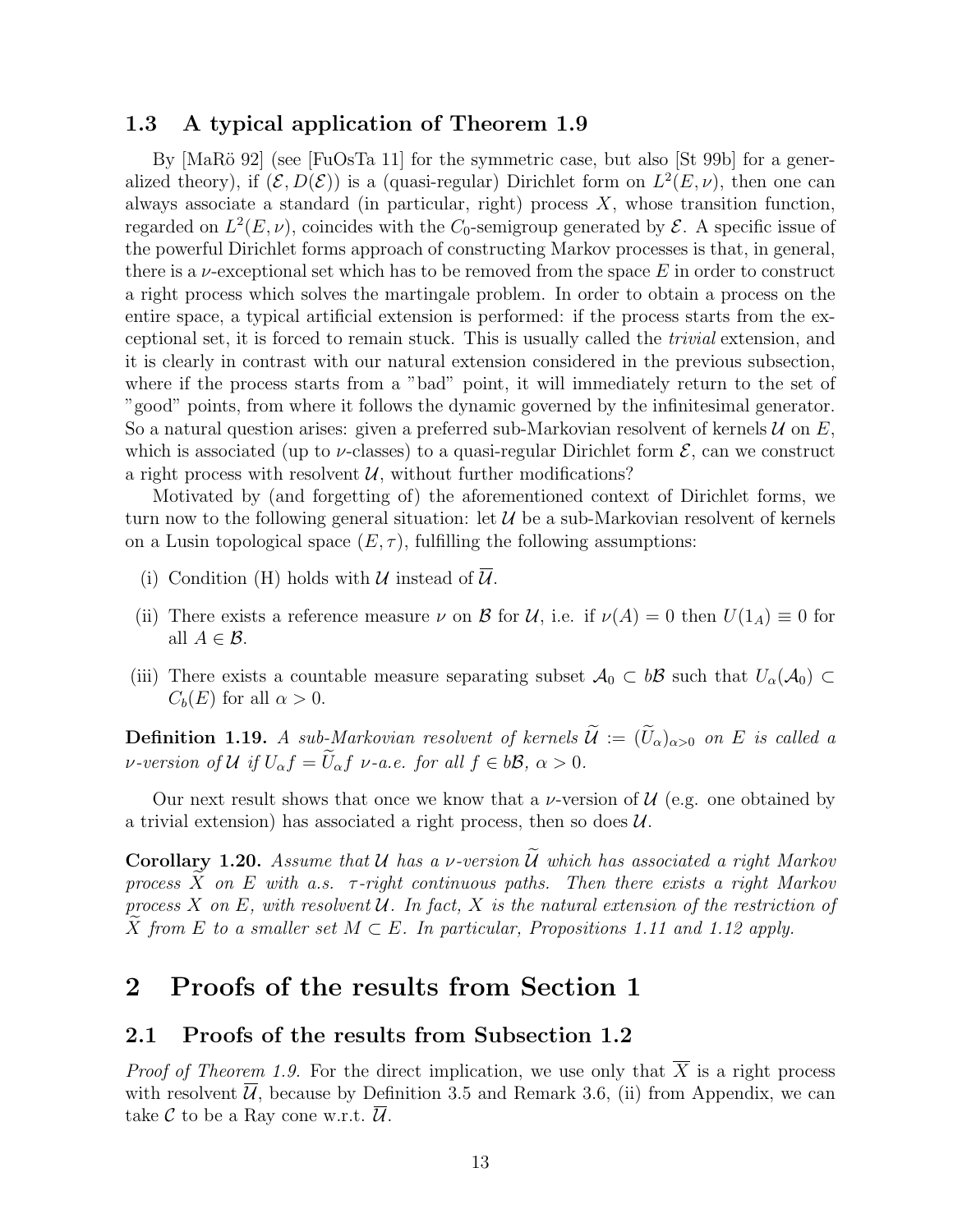Assume now that condition (H) is satisfied. One can see that the restriction to M of any  $\mathcal{U}_{\beta}$ -excessive function is  $\mathcal{U}_{\beta}$ -excessive and the converse also holds:

(1) Any  $\mathcal{U}_{\beta}$ -excessive funtion w has a unique extention  $\overline{w}$  to E which is  $\overline{\mathcal{U}}_{\beta}$ -excessive, hence  $\mathcal{E}(\mathcal{U}_{\beta}) = \mathcal{E}(\overline{\mathcal{U}}_{\beta})|_{M}.$ 

Indeed, let  $w \in \mathcal{E}(\mathcal{U}_{\beta})$ . We may assume that  $w \leq 1$ . Then the function  $w_1$  extending w with the value 1 on  $E \setminus M$  is  $\mathcal{U}_{\beta}$ -supermedian and the  $\mathcal{U}_{\beta}$ -excessive regularization of  $w_1$  is the  $\mathcal{U}_{\beta}$ -excessive function extending w from M to E; see Appendix, right after Definition 3.1.

We prove now that  $\overline{\mathcal{U}}$  satisfies the assumption (H') from the beginning of Appendix, i.e.:

(2)  $\sigma(\mathcal{E}(\overline{\mathcal{U}}_{\beta})) = \mathcal{B}$  and all the points of E are non-branch points with respect to  $\overline{\mathcal{U}}_{\beta}$ , that is  $1 \in \mathcal{E}(\overline{\mathcal{U}}_{\beta})$  and if  $u, v \in \mathcal{E}(\overline{\mathcal{U}}_{\beta})$  then  $\inf(u, v) = \inf(u, v)$ .

The proof of  $(2)$  follows essentially the proof of Proposition 2.1 from [BeRö 11a]. Indeed, first of all note that  $\sigma(U_\beta(b\mathcal{B})) \subset \sigma(\mathcal{E}(\overline{\mathcal{U}}_\beta)) \subset \mathcal{B}$ . On the other hand, by (H)-(iii) and the resolvent equation we get that any element from  $\mathcal C$  is a point-wise limit of functions from  $U_\beta(b\mathcal{B})$ , hence  $(\mathcal{B} = \sigma(\mathcal{C}) \subset \sigma(U_\beta(b\mathcal{B}))$ , so the first assertion follows. Next, if  $f, g \in \mathcal{C}$  then the function  $w := inf(\overline{U}_{\beta}f, \overline{U}_{\beta}g)$  is  $\overline{\mathcal{U}}_{\beta}$ -supermedian and belongs to  $\mathcal{C}$ by (H). On the other hand, by (H)-(iii), we get that  $w = \lim_{\alpha \to \infty} \alpha U_{\alpha} w$ , hence w is  $\mathcal{U}_{\beta}$ excessive. Now, using (H)-(i) and Lemma 1.2.10 from [BeBo 04a], we get that the set of all non-branch points w.r.t.  $\overline{\mathcal{U}}_{\beta}$  is E.

Let  $(M_1, \mathcal{B}_1)$  be the saturation of M, and  $\mathcal{U}_1$  be the extension of U to  $M_1$ , given by relation (3.1) from Appendix. The next step is to show that:

(3) The map  $E \ni x \stackrel{j}{\mapsto} \delta_x \circ \overline{U}_{\beta} \in Exc(\mathcal{U}_{\beta})$  is a measurable embedding of E into  $M_1$ ,  $j(\mathcal{B}) = \mathcal{B}_1|_{j(E)}$ , and  $\overline{\mathcal{U}}$  is the restriction of  $\mathcal{U}^1$  from  $M_1$  to  $E, \mathcal{E}(\overline{U}_{\beta}) = \mathcal{E}(\mathcal{U}_{\beta}^1)|_E$ .

Indeed, we already observed that  $\delta_x \circ \overline{U}_\beta$  is a measure on M and one can see that it belongs to  $Exc(\mathcal{U}_{\beta})$ . Recall that by [St 89], (2) implies that the specific solidity of potentials holds in  $Exc(\overline{\mathcal{U}}_{\beta})$ : if  $\xi_1, \xi_2, \mu \circ \overline{\mathcal{U}}_{\beta} \in Exc(\overline{\mathcal{U}}_{\beta}), \xi_1 + \xi_2 = \mu \circ \overline{\mathcal{U}}_{\beta}$ , then there exist two measures  $\mu_1, \mu_2$  on E such that  $\xi_i = \mu_i \circ \overline{U}_{\beta}, i = 1, 2$ . Consequently,  $\delta_x \circ \overline{U}_{\beta} \in M_1$ . The injectivity of j follows from (H). To see that j is  $\mathcal{B}/\mathcal{B}_1$ -measurable, it is sufficient to prove that for every  $v \in \mathcal{E}(\mathcal{U}_{\beta})$  the function  $\tilde{v} \circ j$  is B-measurable. If  $x \in E$  then  $\widetilde{v}\circ j(x) ~=~ L^{\beta}(\delta_x\circ \overline{U}_{\beta},v) ~=~ \sup_{\alpha}L^{\beta}(\delta_x\circ \overline{U}_{\beta},\alpha U_{\beta+\alpha}v) ~=~ \sup_{\alpha}L^{\beta}(\delta_x\circ \alpha \overline{U}_{\beta+\alpha}\circ U_{\beta},v) ~=~$  $\alpha$  and  $\alpha$  $\sup_{\alpha} \alpha U_{\beta+\alpha} v(x) = \overline{v}(x)$ , hence  $\widetilde{v} \circ j = \overline{v}$  and by (1) we get  $\widetilde{v} \circ j \in p\mathcal{B}$ . From Lusin's α Theorem we conclude that  $j(\mathcal{B}) = \mathcal{B}_1|_{j(E)}$ . If  $\xi = \delta_x \circ \overline{U}_{\beta}, x \in E, f \in bp\mathcal{B}_1$ , and  $\alpha > 0$ , then  $\overline{U}_{\alpha}(f|_{E})(x) = L^{\beta}(\delta_x \circ \overline{U}_{\beta}, U_{\alpha}(f|_{M})) = U_{\alpha}^{1}f(\xi)$ , so,  $\overline{\mathcal{U}} = \mathcal{U}^{1}|_{E}$ .

From now on we identify E with  $j(E)$  and B with  $j(\mathcal{B})$ , so,  $E \in \mathcal{B}_1$  and  $\mathcal{B} = \mathcal{B}_1|_E$ .

(4) There exists a Ray cone R associated with  $\mathcal{U}_{\beta}$  s.t.  $\overline{\mathcal{R}} := {\overline{v} : v \in \mathcal{R}}$  separates the points of E. If R is a Ray cone associated with  $\mathcal{U}_{\beta}$  and  $\overline{\mathcal{R}}$  separates the points of E then  $\overline{\mathcal{R}}$  is a Ray cone associated with  $\overline{U}_{\beta}$ .

Indeed, let  $\mathcal{F}_0 \subset b\mathcal{B}$  be countable and measure separating on E, which exists since E is a Lusin space. Then taking into account the standard construction of a Ray cone (see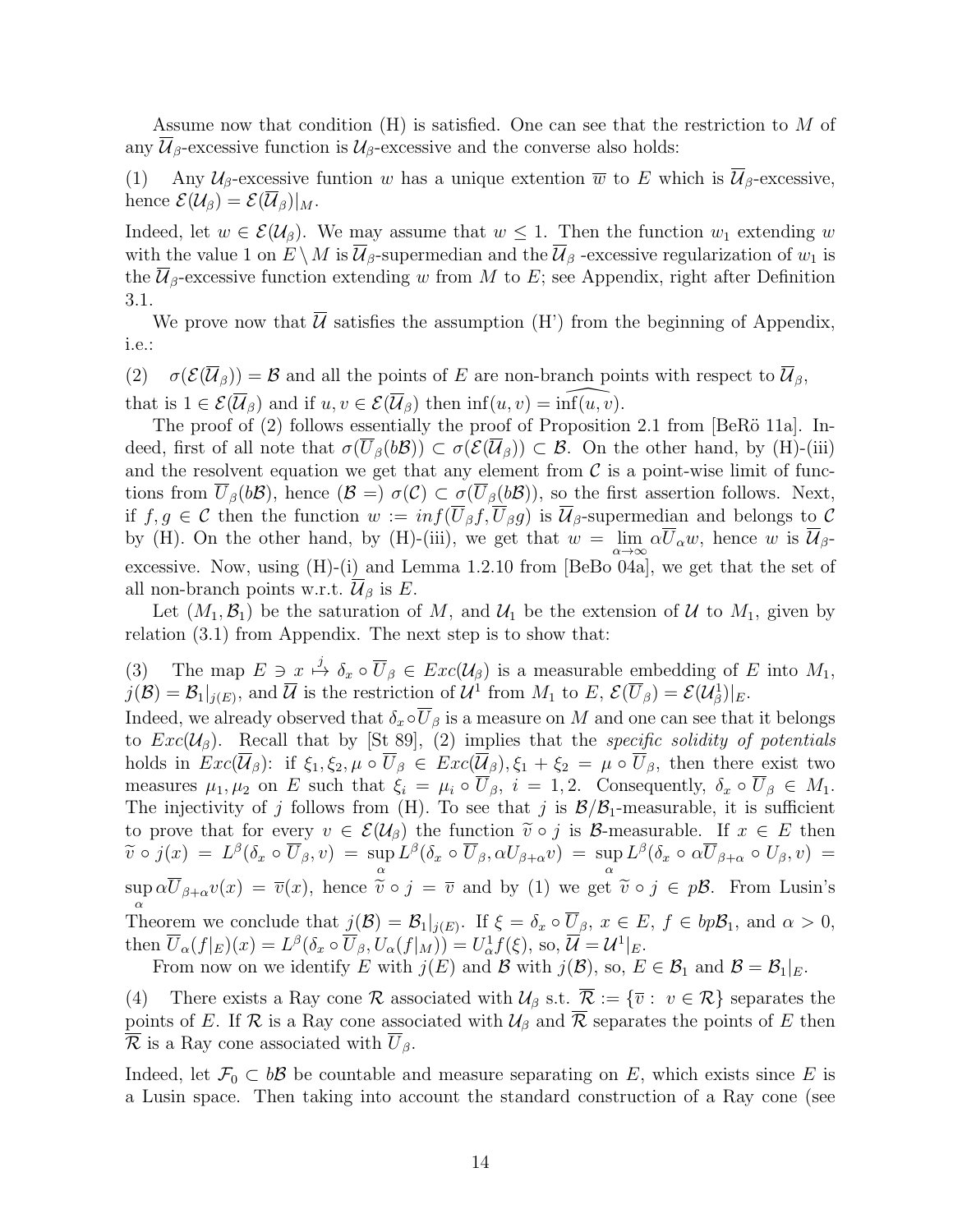Appendix, Remark 3.6, (ii)), one can suppose that it includes the countable set  $U_{\beta}(\mathcal{F}_0)$ , and therefore  $\overline{U}_{\beta}(\mathcal{F}_0)$  separates the points of E. Let now R be a Ray cone with  $\overline{R}$ separating the points of E. We know by (2) that  $\mathcal{E}(\overline{U}_{\beta})$  is min-stable and by (1) we get that  $\overline{U}_{\beta}((\overline{\mathcal{R}} - \overline{\mathcal{R}})_+) = \overline{U}_{\beta}((\mathcal{R} - \mathcal{R})_+) \subset \overline{\mathcal{R}}$  and that  $\overline{\mathcal{R}}$  is min-stable. Since  $\overline{\mathcal{R}}$  is separable, separates the points of E and  $\sigma(\overline{R}) \subset \mathcal{B}$  we deduce by Lusin's Theorem that  $\sigma(\overline{\mathcal{R}}) = \mathcal{B}$ .

Note that by Corollary 3.10 from Appendix, X remains a right process if we endow M with any Ray topology.

We return now to the saturation  $M_1$  of M. Let  $\mathcal R$  be a Ray cone associated with  $\mathcal U_\beta$ such that  $\overline{\mathcal{R}}$  separates the points of E, which exists by (4).

One can equip  $M_1$  with the Ray topology  $\tau_1$  generated by  $\tilde{R} := \{\tilde{v}: v \in \mathcal{R}\}\$ . Then  $M_1$ becomes a Lusin topological space and Theorem 3.15 from Appendix, there exists a right Markov process  $X^1$  with state space  $M_1$  having  $\mathcal{U}^1$  as associated resolvent. In addition, the set  $M_1 \setminus M$  is a polar subset of  $M_1$ . Therefore the set  $M_1 \setminus E$  is also a polar set and thus,  $\overline{\mathcal{U}}$  is the resolvent of the restriction  $\overline{X}$  of  $X^1$  to the absorbing set E.

In conclusion:

(5)  $\overline{X}$  is a right Markov process with state space E endowed with the Ray topology  $\tau_0 := \tau(\overline{\mathcal{R}})$  generated by  $\overline{\mathcal{R}}$ , and by Corollary 3.10 from Appendix, it remains a right process w.r.t. any natural topology. Because  $\mathcal U$  is the restriction to  $M$  of  $\overline{\mathcal U}$ , and since the set  $E \setminus M$  is polar with respect to U (see Theorem 3.13 from Appendix), we get that X is a natural extension of X.

*Proof pf Corollary 1.10.* By (3) from the proof of Theorem 1.9, if  $\overline{\mathcal{U}}$  and  $\overline{\mathcal{U}}'$  are two extensions of  $U$  satisfying (H), then on the saturation  $M_1$  of  $M$  they are both the restriction of  $\mathcal{U}^1$  to E, so they must coincide.

*Proof of Proposition 1.11.* (i) First of all, note that  $(\overline{X}(t), \overline{\mathbb{P}^x})$  is a right process on M with resolvent U. By Appendix, if  $x \in M$ , it follows that  $\overline{X}$  has  $\mathbb{P}^x$ -a.s. right continuous paths w.r.t. any natural topology (w.r.t.  $\mathcal{U}$ ) on M, in particular w.r.t.  $\tau$ .

Let now  $x \in E \setminus M$  and  $s > 0$ . Then, by the Markov property

$$
\overline{\mathbb{P}}^{x}\lbrace t \mapsto \overline{X}(t) \text{ is right continuous on } (s, \infty) \text{ w.r.t. } \tau \rbrace =
$$
\n
$$
= \overline{\mathbb{P}}^{x}\lbrace t \mapsto \overline{X}(t+s) \text{ is right continuous on } (0, \infty) \text{ w.r.t. } \tau \rbrace
$$
\n
$$
= \overline{\mathbb{E}}^{x}\lbrace 1_{\lbrace t \mapsto \overline{X}(t) \text{ is right continuous on } (0, \infty) \text{ w.r.t. } \tau \rbrace} \circ \theta(s) \rbrace
$$
\n
$$
= \overline{\mathbb{E}}^{x}\lbrace \mathbb{P}^{\overline{X}(s)}\lbrace t \mapsto \overline{X}(t) \text{ is right continuous on } (0, \infty) \text{ w.r.t. } \tau \rbrace \rbrace
$$
\n
$$
= 1,
$$

where the last equality holds because  $\overline{\mathbb{P}}^x \{ \overline{X}(s) \in M \} = 1$ , by Definition 1.6. Since  $s > 0$ was arbitrarily chosen, the proof of (i) is complete.

(ii)-(iii) Let D be a countable dense subset of  $\mathbb{R}_+$ . Endowed with the  $\sigma$ -algebra generated by the canonical projections, the power sets  $E^D$  and  $M^D$  are a Lusin measurable spaces; in fact,  $M^D$  is a measurable subset of  $E^D$ . Let  $W^M$  (resp.  $W^E$ ) denote the restrictions to D of the càdlàg paths from  $\mathbb{R}_+$  to M (resp. E). Now, because  $\tau$  is a Lusin

 $\Box$ 

 $\Box$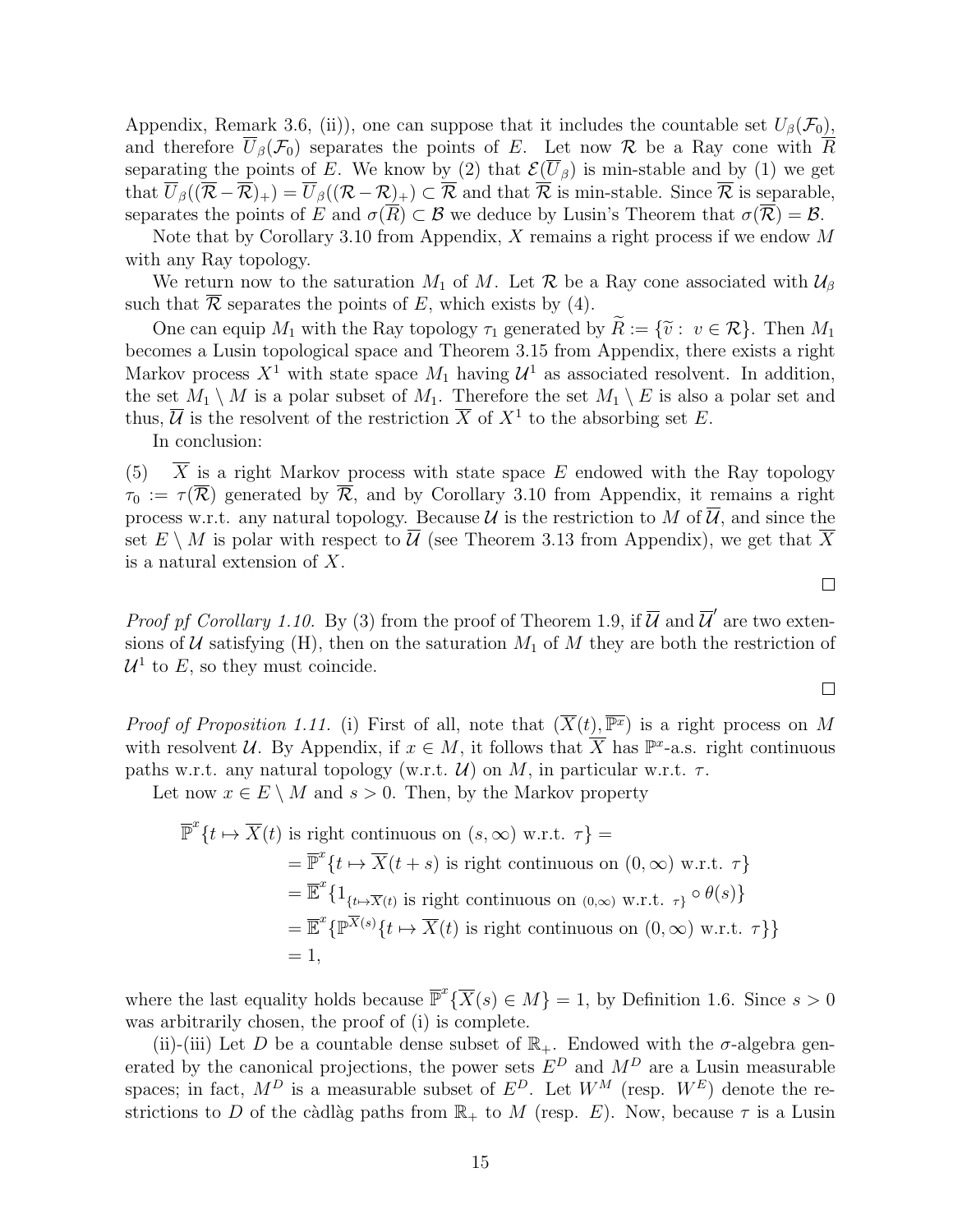topology, by [DeMe 78], Chapter IV, pages 91-92, we have that  $W^M$  and  $W^E$  are measurable subsets of  $M^D$  and  $E^D$ , respectively. The fact that the set  $W^0$  of the restrictions to D of all  $\tau$ -continuous paths in M is measurable, is well known and straightforward.

Suppose now that X has paths with left limits in M. Let us first take  $x \in M$ , and let  $\overline{\mathbb{P}}^x \circ \overline{X}^{-1}$  and  $\mathbb{P}^x \circ X^{-1}$  be the laws on  $M^D$  of the processes  $\overline{X}$  and X, respectively. By Definition 1.6, we have  $\overline{\mathbb{P}}^x \circ \overline{X}^{-1} = \mathbb{P}^x \circ X^{-1}$ . It follows that  $\overline{\mathbb{P}}^x \circ \overline{X}^{-1}$  is supported on  $W^M$ , and since we know from (i) that the paths of  $\overline{X}$  are  $\overline{\mathbb{P}}^x$ -a.s. right continuous w.r.t.  $\tau$ , we conclude that they have also  $\overline{\mathbb{P}}^x$ -a.s. left limits in M w.r.t.  $\tau$ .

The other two cases follow similarly, by replacing  $W^M$  with  $W^E$  and  $W^0$ , respectively.  $\Box$ 

*Proof of Proposition 1.12.* If we start with a countable subset  $A_0 \subset C'$  which separates the points of  $E$ , then as in Remark 3.6, (ii) from Appendix, one can easily construct a Ray cone  $\overline{\mathcal{R}}$  (w.r.t.  $\overline{\mathcal{U}}$ ) such that  $\mathcal{R} \subset C_b(E)$ , and we can take  $\tau_0$  to be it's Ray topology.  $\Box$ 

*Proof of Proposition 1.15.* If  $f \in C(E) \cap D(L)$ , there exists a measurable function q on E which is from  $L^p(\nu)$  such that  $f = \overline{U}_1 g \nu$ -a.e. Set  $v_1 := \overline{U}_1 g^+$  and  $v_2 := \overline{U}_1 g^-$ . Then  $v_1$  and  $v_2$  are 1-excessive functions which are continuous (hence finite) on E. Since  $\nu$  has full support and  $f \in C(E)$ , it follows that  $f = v_1 - v_2$  on E, hence f is finely continuous.

Next, if  $\mathcal{A} \subset C(E) \cap D(L)$  is countable and separates the points of E, it follows that the topology generated by  $\mathcal A$  is a Lusin topology. The second part of the statement follows now by the first one.

*Proof of Lemma 1.17.* Since  $U$  is the resolvent of a right process on  $M$ , we have that  $\alpha U_{\alpha+\beta}(f|_M) \longrightarrow_{\alpha \to \infty} f|_M$ , hence  $\alpha \overline{U}_{\alpha+\beta}f|_M \longrightarrow_{\alpha \to \infty} f|_M$  point-wise on M for all  $f \in \mathcal{C}$ .

Let now  $x \in E \setminus M$ . Since  $f \in C$  is continuous and the family  $(\alpha \overline{U}_{\alpha+\beta}f)_{\alpha>0}$  is equicontinuous on E, for arbitrarily fixed  $\varepsilon > 0$  we have that there exist a neighbourhood  $V(x)$  s.t.  $|\alpha \overline{U}_{\alpha+\beta}f(x)-\alpha \overline{U}_{\alpha+\beta}f(y)|+|f(x)-f(y)| \leq \varepsilon$  for all  $\alpha > 0$  and  $y \in V(x)$ . Therefore,

$$
\alpha \overline{U}_{\alpha+\beta}f(x) - f(x)| \leq |\alpha \overline{U}_{\alpha+\beta}f(x) - \alpha \overline{U}_{\alpha+\beta}f(y)| + |\alpha \overline{U}_{\alpha+\beta}f(y) - f(y)| + |f(x) - f(y)|
$$
  

$$
\leq \varepsilon + |\alpha \overline{U}_{\alpha+\beta}f(y) - f(y)|, \quad y \in V(x), \alpha > 0.
$$

Because M is dense in E, there exists  $y \in V(x) \subset M$ , so by taking limits in the above expression we get that  $\limsup |\alpha U_{\alpha+\beta}f(x)-f(x)| \leq \varepsilon$ . But  $\varepsilon$  was arbitrarily chosen, so  $\alpha \rightarrow \infty$  $\alpha \overline{U}_{\alpha+\beta}f(x) \longrightarrow f(x)$ . By the resolvent equation we obtain the same convergence for all  $\beta > 0$ .

*Proof of Proposition 1.18.* Clearly C is a min-stable convex cone,  $C \subset bp\mathcal{B}$ , and satisfies  $(H),$ (i)-(ii). The third condition of  $(H)$  follows by Lemma 1.17.

 $\Box$ 

 $\Box$ 

 $\Box$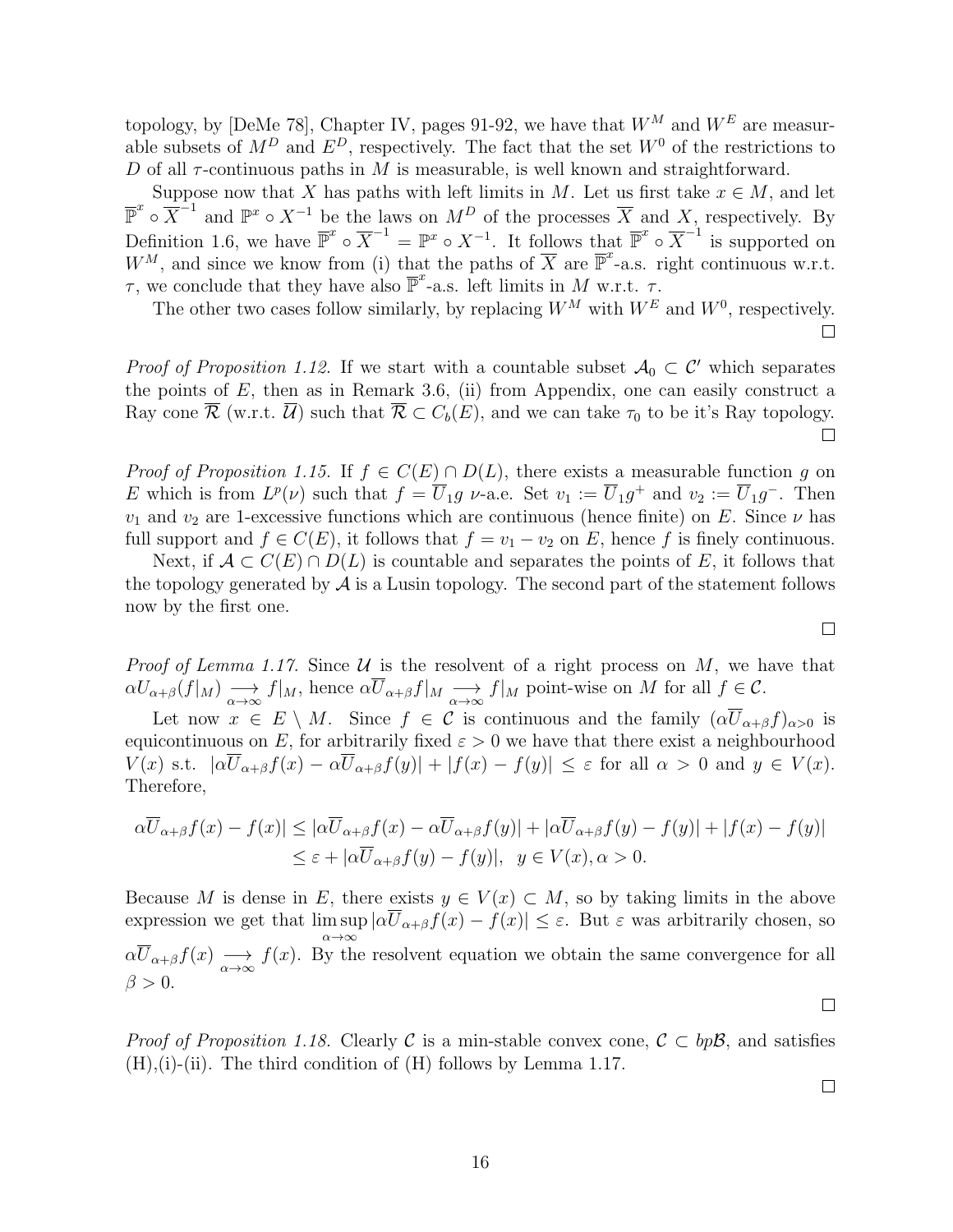### 2.2 Proof of Corollary 1.20

Let  $f \in \mathcal{A}_0$  and  $\alpha > 0$ . Since  $U_\alpha f$  is  $\mathcal{U}$ -finely continuous (since it is  $\tau$ -continuous and  $\tau$  is natural w.r.t.  $\widetilde{\mathcal{U}}$  it follows that the set  $V := [U_{\alpha} f \neq \widetilde{U}_{\alpha} f]$  is  $\widetilde{\mathcal{U}}$ -finely open and  $\nu$ negligible, hence  $\nu$ -polar w.r.t.  $\mathcal{U}$ , i.e.  $\nu(R_{\alpha}^{V}1) = 0$ ; see Appendix for the definition of the reduced function. If we set  $M := [\widetilde{R}_1^V 1 = 0]$ , then  $M^c$  is *v*-inessential (i.e.  $\widetilde{R}_1^{M^c} 1 = 0$  on M and  $M^c$  is v-negligible) and  $V \subset M^c$ . Since  $\mathcal{A}_0$  is countable we can take a v-inessential set  $M^c$  as above such that  $U_{\alpha} f = \tilde{U}_{\alpha} f$  on M for all  $f \in \mathcal{A}_0$  and  $\alpha \in \mathbb{Q}^+$ . Moreover, since M<sup>c</sup> is v-negligible and v is a reference measure for U, it follows that  $U_{\alpha}1_{E\setminus M}=0$  on E.

Let  $\mathcal{U}'$  denote the restriction of  $\widetilde{\mathcal{U}}$  from E to M. Since  $M^c$  is  $\nu$ -inessential, it is well known that  $\mathcal{U}'$  is the resolvent of the right Markov process on M obtained by taking the restriction of  $\widetilde{X}$  to M. Moreover, for each  $\alpha \in \mathbb{Q}^+$  we have that  $(U_{\alpha}f)|_{M} = U'_{c}$  $\int_{\alpha}^{\prime} (f|_M)$  for all  $f \in \mathcal{A}_0$ , and since  $\mathcal{A}_0$  is measure separating, it follows that  $U_\alpha|_M = U'_\alpha$ separating, it follows that  $U_{\alpha}|_M = U'_{\alpha}$ . By the resolvent equation it follows that  $\mathcal{U}|_M = \mathcal{U}'$ .

To conclude, we obtained that  $\mathcal U$  is an extension of  $\mathcal U'$  from M to E, for which condition (H) is fulfilled. Therefore, the statement follows by Theorem 1.9.

### 2.3 Proofs of the results from Subsection 1.1.

For simplicity, throughout this subsection we assume that  $\sigma$  is the identity operator on H. Also, note that by Theorem 0, (i.1), and Remark 3.2 from Appendix, it follows that both conditions (H) and (H') from Section 2 and Appendix hold true for  $\mathcal{U}$ .

*Proof of Theorem I.* First of all, as in the proof of Corollary 1.10 from  $[DaR\ddot{o}Wa\ 09]$ , by [BoDaRo 96], Theorem 1.1 and [St 99a], Chapter II, Theorem 1.9 and Proposition 1.10, there exists a normal Markov process  $X' = (\Omega', \mathcal{F}', \mathcal{F}'_t, X'(t), \theta'(t), \mathbb{P}'^x)$  with continuous trajectories in  $H_0$ , whose resolvent is (merely) a *v*-version of  $U$ . Consequently, we are in the situation of Corrolary 1.20 so that there exists  $\overline{M} \subset H_0$  such that  $H_0 \setminus \overline{M}$  is polar, and there exists a right Markov process  $X = (\Omega, \mathcal{F}, \mathcal{F}_t, X(t), \theta(t), \mathbb{P}^x)$  on  $H_0$  such that if the process starts from  $\widetilde{M}$  then it has continuous trajectories in  $\widetilde{M}$  w.r.t. the  $|\cdot|$ -topology.

What we are going to show later on in (ii) is that, in fact, the process X has  $|\cdot|$ continuous trajectories on  $[0, \infty)$  for all starting points in  $H_0$ . Before we proceed to the proofs of (i-iii), set

$$
\widetilde{A} = A - \omega I \text{ and } \widetilde{F}_0 = F_0 + \omega I,
$$

and  $(e_k)_{k\geq 1} \subset H$  an orthonormal basis consisting of eigenvectors of A, with corresponding eigenvalues  $(-\lambda_k)_{k\geq 1} \subset (-\infty,0)$ . For  $k \geq 1$  let

$$
\varphi_k(x) = \langle x, e_k \rangle, x \in H,
$$

and note that since  $\mathcal{F}\mathcal{C}_b^2 \subset D(L)$  (see Remark 1.1), by localization we get for all  $k \geq 1$ 

$$
\varphi_k, \varphi_k^2 \in D(L)
$$
 and  $L\varphi_k = -\lambda_k \varphi_k + \langle \widetilde{F}_0, e_k \rangle$   
 $L\varphi_k^2 = -2\lambda_k \varphi_k^2 + 2\varphi_k \langle \widetilde{F}_0, e_k \rangle + 2.$ 

(i). Let  $g(x) := (1 + |x|^2)(1 + |F_0(x)|^2), x \in H_0$ . Then  $g \in L^1(\nu)$  by assumption, hence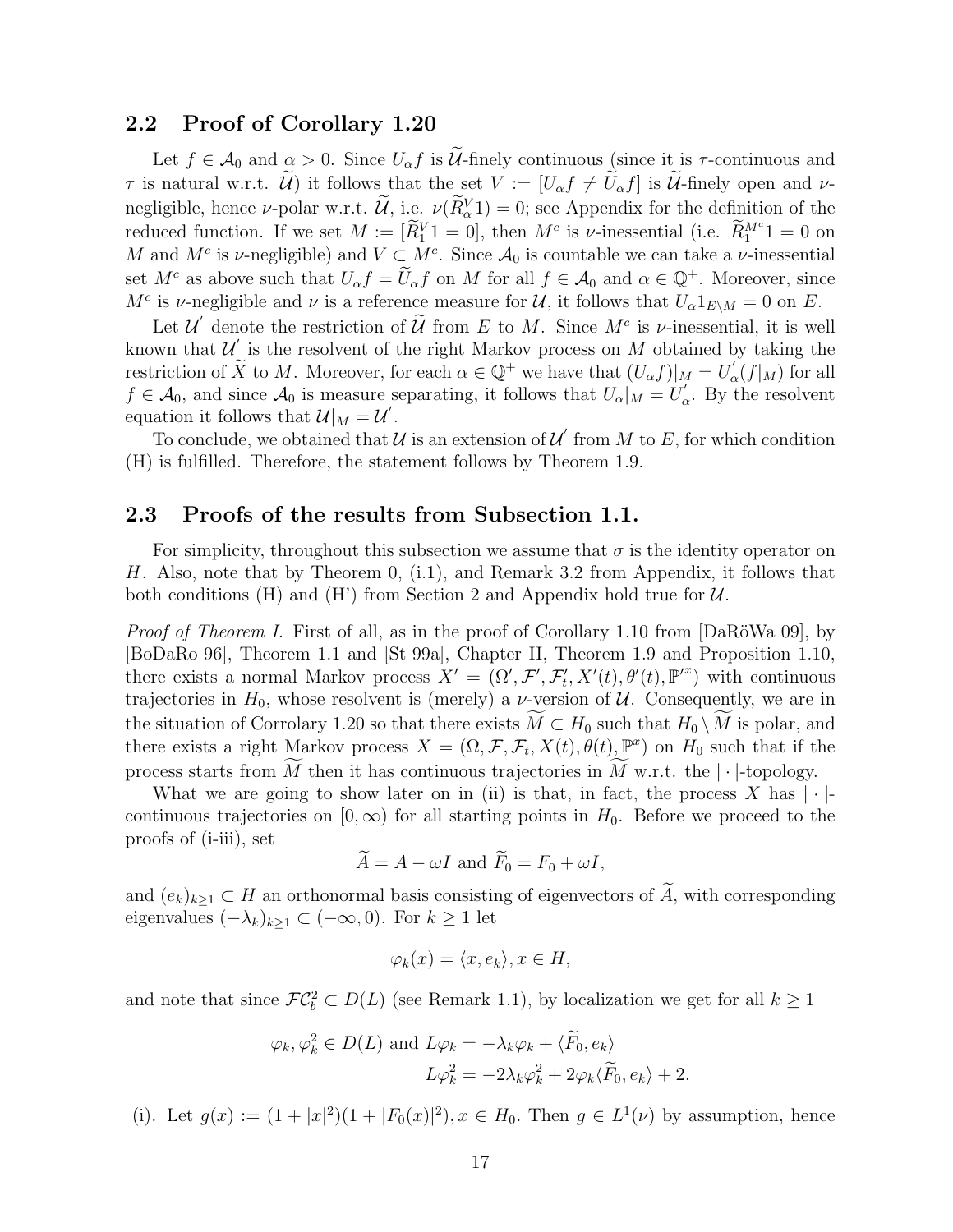$U_{\alpha}g \in L^{1}(\nu)$  and  $U_{\alpha}g < \infty$   $\nu$ -a.e. Since  $\nu$  is a reference measure, it is well known that  $[U_{\alpha}g] = \infty$  is a polar set for all  $\alpha > 0$ , hence the set  $M_0 := E \setminus (\bigcup$  $\alpha$ >0  $[U_{\alpha}g] = \infty]$  =  $E \setminus ($  U  $\alpha \in \mathbb{Q}^*_+$ +  $[U_{\alpha}g = \infty]$ ) has polar complement.

Now, we are going to solve the martingale problem for  $\varphi_k$ , so for  $t \geq 0$  set

$$
\beta_k(t) := \varphi_k(X(t)) - \varphi_k(X(0)) - \int_0^t L\varphi_k(X(s))ds \qquad (2.1)
$$

and

$$
M_k(t) := \varphi_k^2(X(t)) - \varphi_k^2(X(0)) - \int_0^t L\varphi_k^2(X(s))ds.
$$
 (2.2)

Under  $\mathbb{P}^x$ ,  $x \in M_0 \cap \widetilde{M}$ , the integrals in (2.1) and (2.2) are well defined so that  $\beta_k$  and  $M_k$  are real-valued processes with continuous trajectories. Indeed, the continuity of the integrals is due to the integrability ensured when  $x \in M_0$ , so it only remains to make sure that the integrals do not depend on the versions of  $L\varphi_k$  resp.  $L\varphi_k^2$ . But this is a consequence of a more general statement: if  $f : H_0 \to \mathbb{R}$  is a measurable function s.t.  $f = 0$  v-a.e., then  $\int_0^t f(X(s))ds = 0$  for all  $t \geq 0$   $\mathbb{P}^x$ -a.s. This is true because  $f = 0$ v-a.e. implies that  $U_1|f| = 0$  v-a.e., hence  $U_1|f| = 0$  everywhere on E by the strong Feller property (in fact, by a potential theoretical argument, knowing that  $\nu$  is a reference measure is enough).

Let now  $M := M_0 \cap \widetilde{M}$ , whose complement is clearly polar. We claim that  $\beta_k$  and  $M_k$ are martingales w.r.t.  $\mathbb{P}^x$  for all  $x \in M$ ; in fact, the final aim is to show that  $\beta_k, k \geq 1$ are independent standard Brownian motions. First, notice that on M we have for all  $\alpha > 0, i \in {1, 2, k \geq 1}$ 

$$
U_{\alpha}L\varphi^i_k = \alpha U_{\alpha}\varphi^i_k - \varphi^i_k,
$$

since the sets  $[|U_{\alpha}L\varphi_k^i - \alpha U_{\alpha}\varphi_k^i + \varphi_k^i| > 0] \cap M$  are negligible (and hence of null potential) and finely open (w.r.t.  $\mathcal{U}$ ), so they must be empty.

Let us show that  $\beta_k$  is a martingale, the case of  $M_k$  being similar. For  $0 \leq s \leq t$ , by the Markov property we get

$$
\mathbb{E}^x[\beta_k(t+s)-\beta_k(s)|\mathcal{F}_s] = P_t\varphi_k(X(s)) - \varphi_k(X(s)) - \int_0^t P_r L\varphi_k(X(s))dr,
$$

and because  $E \setminus M$  is polar, it is enough to show that on M we have

$$
P_t \varphi_k - \varphi_k - \int_0^t P_r L \varphi_k dr = 0.
$$

This is indeed true because on M

$$
\int_0^\infty e^{-\alpha t} (P_t \varphi_k - \varphi_k) dt = \frac{1}{\alpha} U_\alpha \varphi_k - \varphi_k = \frac{1}{\alpha} U_\alpha L \varphi_k = \int_0^\infty e^{-\alpha t} \int_0^t P_s L \varphi_k ds
$$

for all  $\alpha > 0$ . Since  $t \mapsto \int_0^t P_s L\varphi_k ds$  is continuous, the claim follows by the uniqueness of the Laplace transform.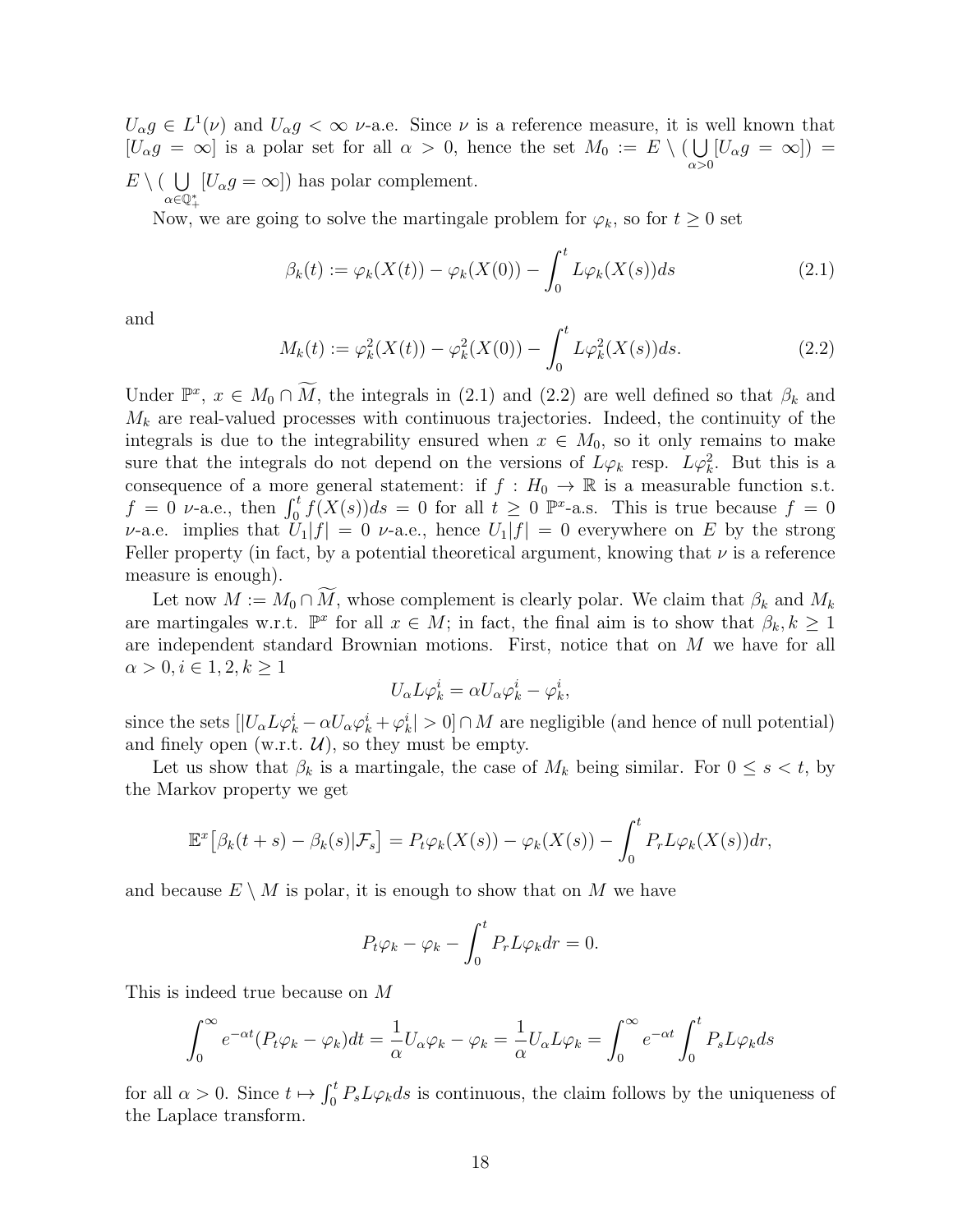The proof now continues as in [DaRöWa 09], and since we shall repeat most of the arguments therein used (but with certain adjustments) a little bit later, let us resume to recall briefly that the idea is to show that if  $x \in M$  then  $[\beta_k, \beta_{k'}] = t \delta_{k,k'} \mathbb{P}^{x}$ -a.s. so that

$$
W := \sum_{k \ge 1} e_k \beta_k \tag{2.3}
$$

is a cylindrical Wiener process on H under  $\mathbb{P}^x$  and  $(\Omega, \mathcal{F}, \mathcal{F}_t, W, X, \mathbb{P}^x)$  becomes a (weak) solution for equation (1.1) starting from x, in the sense of  $[On 04]$ , page 8; then, the monotonicity of  $L$  entails  $X$ -pathwise uniqueness and the existence of a pathwise unique continuous strong solution follows by the Yamada-Watanabe type results from [On 04]; for more details see  $[DaR\ddot{o}Wa\ 09]$ , page 20.

Let us rigourosly show that the solution on  $M$  can be extended to a generalized solution on  $E \setminus H_0$ , in the sense of [DaZa 14], Subsection 7.2.4. Let  $(\widetilde{\Omega}, \widetilde{\mathcal{F}}, \widetilde{\mathcal{F}}_t, \widetilde{W}, \widetilde{\mathbb{P}})$  be a cylindrical Wiener process on H and denote by  $(X(t, x))_{t>0}$  the pathwise unique continuous strong solution to equation (1.1) starting from  $x \in M$ , which is also Markov. If  $x \neq y \in M$ , then as in  $[DaRöWa 09]$ , page 20,

$$
\langle e_k, X(t, x) - X(t, y) \rangle = \langle e_k, x - y \rangle - \lambda_k \int_0^t \langle e_k, X(s, x) - X(s, y) \rangle ds + \int_0^t \langle e_k, \widetilde{F}_0(X(s, x)) - \widetilde{F}_0(X(s, y)) \rangle ds.
$$

Then by the chain rule

$$
\langle e_k, X(t, x) - X(t, y) \rangle^2 = \langle e_k, x - y \rangle^2 - 2\lambda_k \int_0^t \langle e_k, X(s, x) - X(s, y) \rangle^2 ds
$$
  
+ 
$$
2 \int_0^t \langle X(s, x) - X(s, y), e_k \rangle \langle e_k, \widetilde{F}_0(X(s, x)) - \widetilde{F}_0(X(s, y)) \rangle ds
$$

and summing up after k

$$
|X(t, x) - X(t, y)|^2 \le |x - y|^2 + 2\omega \int_0^t |X(s, x) - X(s, y)|^2 ds
$$
  
 
$$
\le |x - y|^2 e^{\omega t} \quad \text{for all } t \ge 0
$$

where the second inequality follows by Gronwall inequality. This means that the mapping

$$
H_0 \supset M \ni x \mapsto X(\cdot, x) \in L^{\infty}(\Omega, C([0, T]; H_0))
$$

is Lipschitz, and because M is dense in  $H_0$ , it can be uniquely extended by continuity to the entire  $H_0$ , and such an extension is precisely a generalized solution in the sense of [DaZa 14].

Let now  $X(\cdot, x)$ ,  $x \in H_0 \setminus M$  denote the extended process obtained in (i), and let us show it is a Markov process with transition function  $(P_t)_{t\geq 0}$ : if  $f_1, ..., f_n \in b\mathcal{B}$  continuous,  $M \ni x_k \underset{k}{\rightarrow} x \in H_0 \setminus M$ , and  $0 \le t_1 \le \dots t_n < \infty$ , then

$$
\mathbb{E}\big[f_1(X(t_1,x))\cdots f_n(X(t_n,x))\big] = \lim_k \mathbb{E}\big[f_1(X(t_1,x_k))\cdots f_n(X(t_n,x_k))\big]
$$
  
= 
$$
\lim_k P_{t_1} f_1 P_{t_2-t_1} f_2 \cdots P_{t_n-t_{n-1}} f_n(x_k)
$$
  
= 
$$
P_{t_1} f_1 P_{t_2-t_1} f_2 \cdots P_{t_n-t_{n-1}} f_n(x).
$$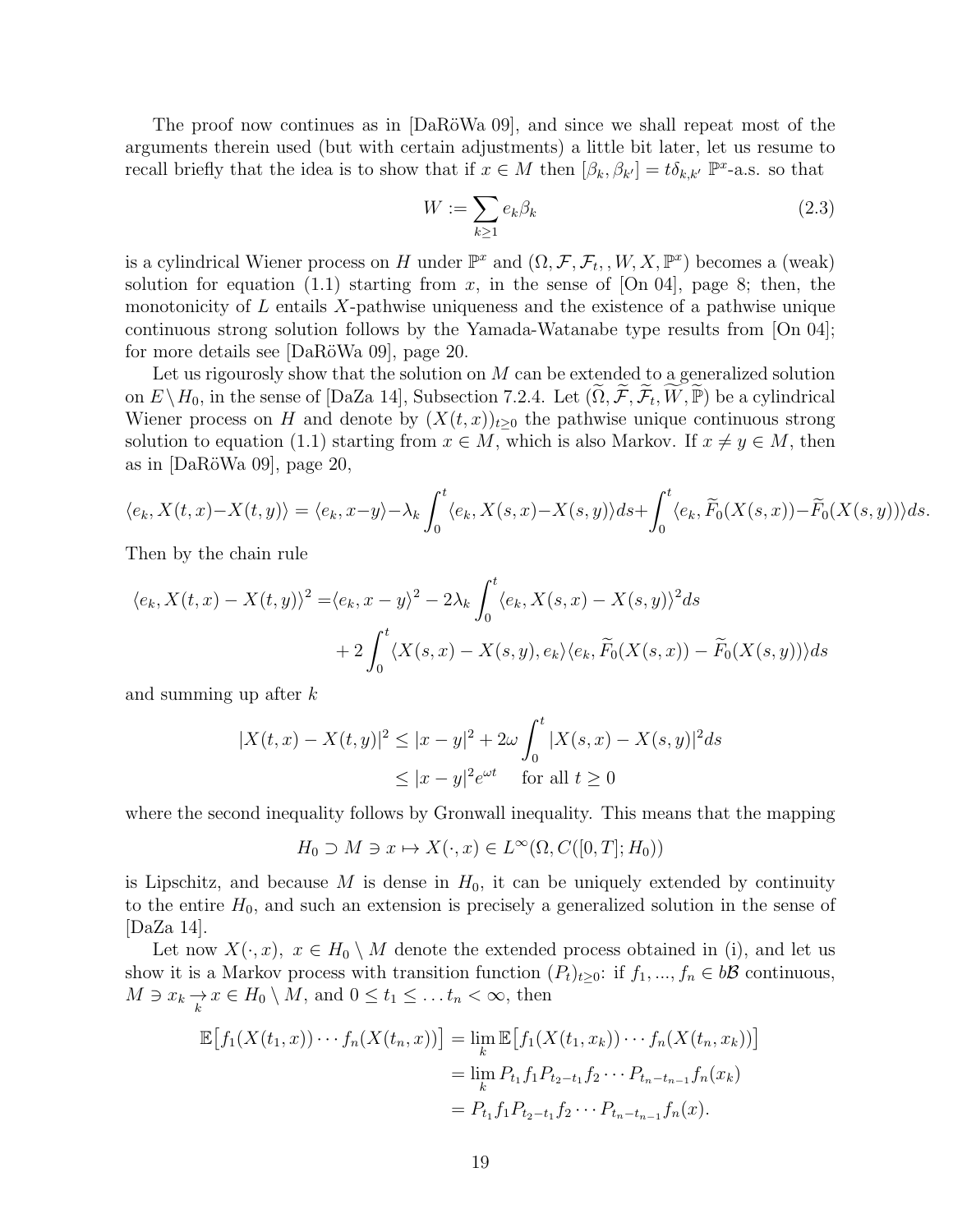By a monotone class argument, it follows that the Chapman-Kolmogorov identities are satisfied for all  $f_1, ..., f_n \in b\mathcal{B}$ .

(ii). Similarly to the proof of Proposition 1.11, we obtain that on the path space, the law  $\mathbb{P}^x \circ X(\cdot)^{-1}$  is the same as  $\overline{\mathbb{P}} \circ X(\cdot, x)^{-1}$ , hence it is supported on the space  $C([0, \infty); H_0)$ of all  $|\cdot|$ -continuous paths from  $[0,\infty)$  to  $H_0$ .

(ii.1). The assertion follows by Theorem 3.13 from Appendix.

(ii.2). It follows precisely like  $[DaR\ddot{o} 02]$ , Theorem 7.4, (ii), or as in the proof of Theorem II, (ii) below.

(ii.3). In principle, the strategy is similar to the one for assertion (i), but this time we have to solve (1.1), with  $B \equiv 0$ , for initial distribution  $\mathbb{P}^x \circ X(\varepsilon)^{-1}$ , which is no longer a Dirac distribution. This comes with additional integrability issues, so let us give a rigorous proof: let  $x \in H_0 \setminus M, \varepsilon > 0$  and set for all  $t \geq 0$ 

$$
\beta_k^{\varepsilon}(t) := \varphi_k(X(t+\varepsilon)) - \varphi_k(X(\varepsilon)) - \int_0^t L\varphi_k(X(s+\varepsilon))ds
$$

and

$$
M_k^{\varepsilon}(t) := \varphi_k^2(X(t+\varepsilon)) - \varphi_k^2(X(\varepsilon)) - \int_0^t L\varphi_k^2(X(s+\varepsilon))ds.
$$

First of all, let us notice that the integrals appearing in the definitions of  $\beta_k^{\varepsilon}$  and  $M_k^{\varepsilon}$ are well defined. Indeed, by assumption  $F_0 \in L^2(\nu)$ , hence  $U_1 | \tilde{F}_0|^2 \in L^1(\nu)$  and there exists  $y \in H_0$  s.t.  $U_1 | \overline{F}_0|^2(y) < \infty$ . On the other hand, by Harnack inequality we have

$$
P_{s+\varepsilon}|\widetilde{F}_0|(x)\leq \left(P_{s+\varepsilon}|\widetilde{F}_0|^2(y)e^{\frac{2\omega|x-y|^2}{1-e^{-2\omega(s+\varepsilon)}}}\right)^{\frac{1}{2}},
$$

which leads to

$$
\int_0^t P_{s+\varepsilon} |\widetilde{F}_0|(x)ds \le \int_0^t \left[ P_{s+\varepsilon} |\widetilde{F}_0|^2(y) e^{\frac{2\omega |x-y|^2}{1-e^{-2\omega (s+\varepsilon)}}} \right]^{\frac{1}{2}} ds
$$
  

$$
\le \sqrt{t} e^{\frac{1}{2}(T+\varepsilon+\frac{2\omega |x-y|^2}{1-e^{-2\omega \varepsilon}})} \left( \int_0^t e^{-(s+\varepsilon)} P_{s+\varepsilon} |\widetilde{F}_0|^2(y) ds \right)^{\frac{1}{2}}
$$
  

$$
\le \sqrt{t} e^{\frac{1}{2}(T+\varepsilon+\frac{2\omega |x-y|^2}{1-e^{-2\omega \varepsilon}})} \left( U_1 |\widetilde{F}_0|^2(y) \right)^{\frac{1}{2}} < \infty.
$$

In fact, since  $L\varphi_k \in L^2(\nu)$ , by a similar computation we get that  $\beta_k^x(t) \in L^1(\mathbb{P}^x)$  for all  $t > 0$ . The fact that  $M_k^{\varepsilon}$  are well defined can be done by localization, see below.

The fact that  $\beta_k^{\varepsilon}$  is a martingale w.r.t.  $\mathbb{P}^x$  follows as in (i) except that this time the polarity of  $H_0 \setminus M$  is crucial, namely

$$
\mathbb{E}^{x}\Big[\beta_{k}^{\varepsilon}(t+s)-\beta_{k}^{\varepsilon}(s)|\mathcal{F}_{s+\varepsilon}\Big] = \mathbb{E}^{x}\Big[\varphi_{k}(X(t+s+\varepsilon))-\varphi_{k}(X(s+\varepsilon))-\int_{s}^{t+s}L\varphi_{k}(X(r+\varepsilon))dr|\mathcal{F}_{s+\varepsilon}\Big]
$$
  
=  $P_{t}\varphi_{k}(X(s+\varepsilon))-\varphi_{k}(X(s+\varepsilon))-\int_{0}^{t}P_{r}L\varphi_{k}(X(s+\varepsilon))dr$   
= 0,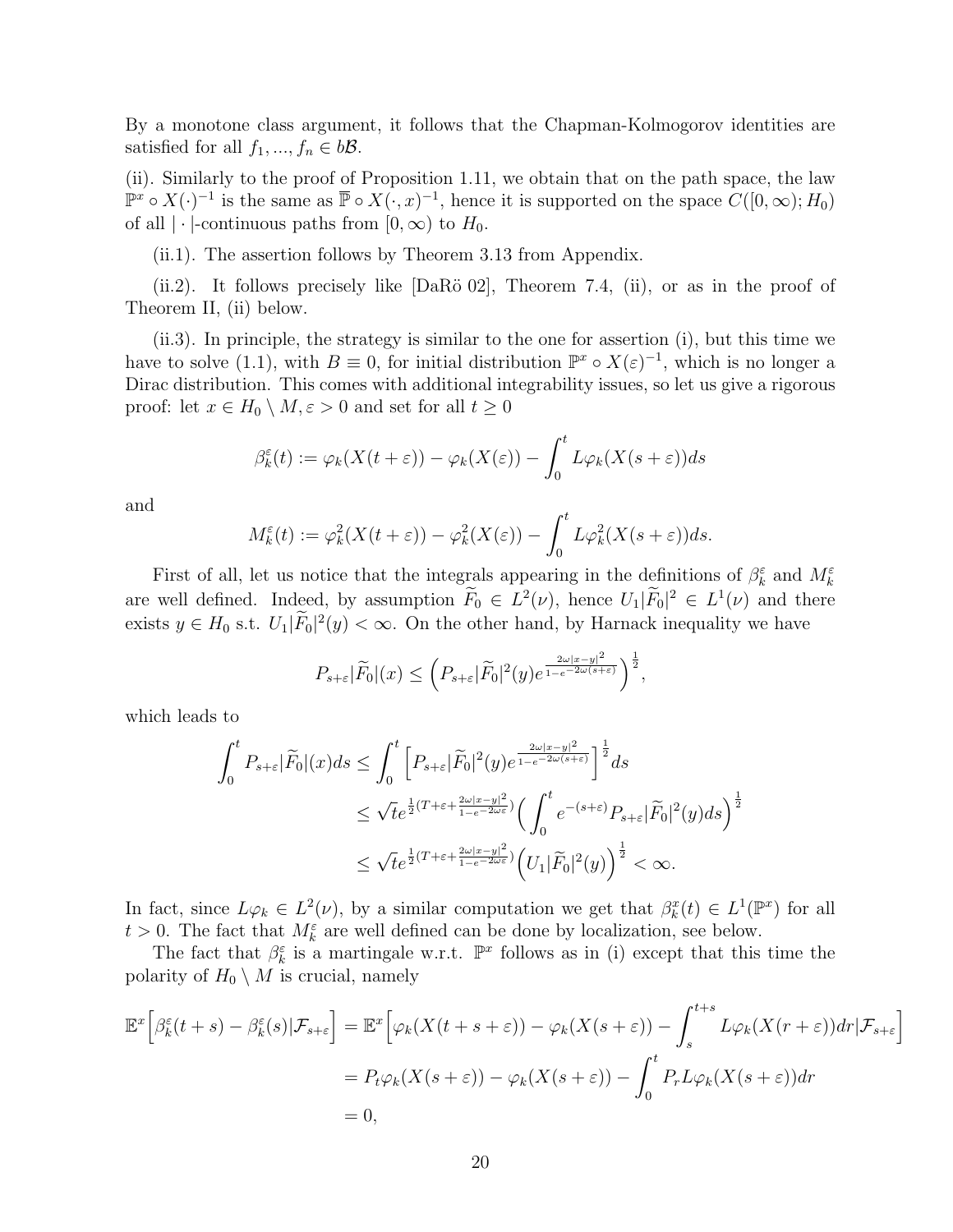because  $X(s + \varepsilon) \in M$  for all  $s \geq 0$ , and on M we know from the proof of (i) that

$$
P_t \varphi_k - \varphi_k - \int_0^t P_r L \varphi_k dr = 0.
$$

Now we show that  $M_k^{\varepsilon}$  is a (continuous) local martingale w.r.t.  $\mathbb{P}^x$ ,  $x \in H_0 \setminus M$ . Let  $\theta_N \in C_0^{\infty}(\mathbb{R})$  such that  $\theta_n(x) = x^2$  on  $[-N, N]$ . Then  $\theta_N \circ \varphi_k \in D(L)$  and

$$
L\theta_N \circ \varphi_k(x) = (\langle F_0(x), e_k \rangle + \langle x, Ae_k \rangle) \theta'_N \circ \varphi_k(x) + \frac{1}{2} \theta''_N \circ \varphi_k(x)
$$
  
=  $-\lambda_k \varphi_k(x) \theta'_N \circ \varphi_k(x) + \langle \widetilde{F_0}(x), e_k \rangle \theta'_N \circ \varphi_k(x) + \frac{1}{2} \theta''_N \circ \varphi_k(x),$ 

in particular,  $\theta_N \circ \varphi_k = \varphi_k^2$  and  $L\theta_N \circ \varphi_k = L\varphi_k^2$  if  $|x|_H \leq N$  v-a.e. Now, just as we did for  $\beta_k^{\varepsilon}$ , one can show that

$$
M_k^{\varepsilon,N}(t) := \theta_N \circ \varphi_k(X(t+\varepsilon)) - \theta_N \circ \varphi_k(X(\varepsilon)) - \int_0^t L\theta_N \circ \varphi_k(X(s+\varepsilon))ds
$$

is an  $(\mathcal{F}_{t+\varepsilon})_{t\geq0}$ -martingale. Consequently, if we consider the  $(\mathcal{F}_{t+\varepsilon})_{t\geq0}$ -stopping times  $T_N := \varepsilon + \inf\{t > 0 : |X(t+\varepsilon)|_H \ge N\}$ , then  $T_N \underset{N}{\nearrow}$  $\infty$  and by Doob's stopping theorem it follows that  $M_k^{\varepsilon}(t \wedge T_N) = M_k^{\varepsilon, N}$  $\mathcal{L}_{k}^{\varepsilon, N}(t \wedge T_N), t \geq 0$  is a martingale.

Next, we show that  $\beta_k^{\varepsilon}, k \geq 1$  are independent standard Brownian motions, and by Levy's characterization and polarization, it is sufficient to show that

$$
[\beta_k^{\varepsilon}, \beta_k^{\varepsilon}](t) = \int_0^t |D\varphi_k(X(s+\varepsilon))|^2 ds = t.
$$

Since the second equality is trivial, let us show the first one.

$$
[\beta_k^{\varepsilon}, \beta_k^{\varepsilon}](t) = [\varphi_k(X(\cdot + \varepsilon)), \varphi_k(X(\cdot + \varepsilon))](t) - \varphi_k^2(X(\varepsilon))
$$
  
\n
$$
= \varphi_k^2(X(t + \varepsilon)) - 2 \int_0^t \varphi_k(X(s + \varepsilon)) d\varphi_k(X(s + \varepsilon)) - \varphi_k^2(X(\varepsilon))
$$
  
\n
$$
= \int_0^t (L\varphi_k^2 - 2\varphi_k L\varphi_k)(X(s + \varepsilon))ds + M_k^{\varepsilon}(t) - 2 \int_0^t \varphi_k(X(s + \varepsilon))d\beta_k^{\varepsilon}(s)
$$
  
\n
$$
= \int_0^t |D\varphi_k(X(s + \varepsilon))|^2 ds + \text{ continuous local martingale.}
$$

The claim now follows since a continuous local martingale with paths of finite variation must be constant.

To conclude, since  $W^{\varepsilon} := \sum$  $k\geq 1$  $e_k \beta_k^{\varepsilon}$  defines a cylindrical Wiener process on H, we have that for  $k \geq 1$ 

$$
\langle e_k, X(t+\varepsilon) \rangle = \langle e_k, X(\varepsilon) \rangle + \int_0^t \langle Ae_k, X(s+\varepsilon) \rangle + \langle e_k, F_0(X(s+\varepsilon)) \rangle ds + \langle e_k, W^{\varepsilon}(t) \rangle
$$

for all  $t \geq 0$   $\mathbb{P}^x$ -a.s.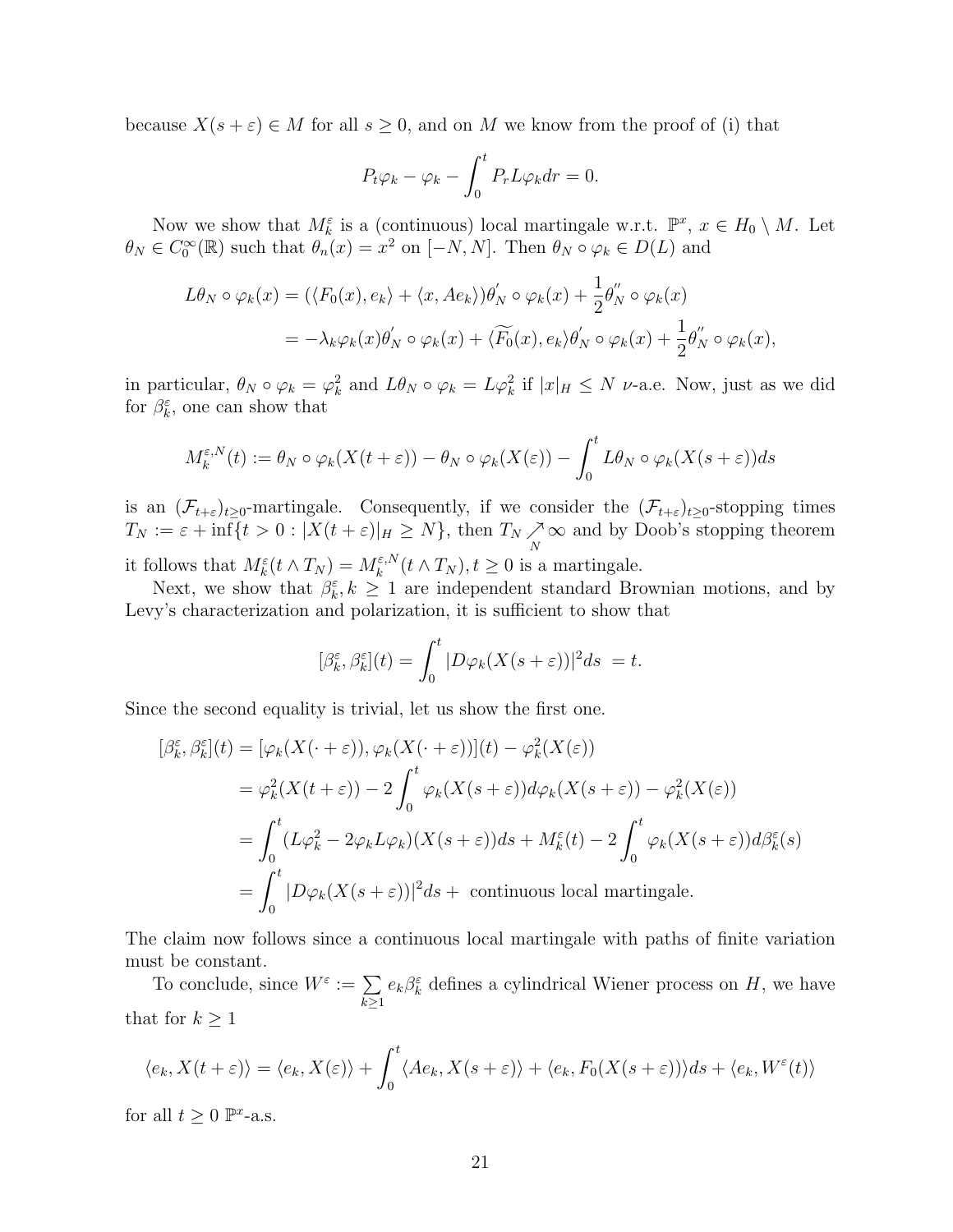By [On 04], Theorem 13, it follows that  $(\Omega, \mathcal{F}, \mathcal{F}_{t+\varepsilon}, \mathbb{P}^x, W^{\varepsilon}, X(t+\varepsilon))$  is a solution to equation (1.1) in the sense of [On 04], page 8.

(iii) Let  $x \in H_0 \setminus M$ ,  $\varepsilon > 0$ , and  $\nu_{\varepsilon}^x := \mathbb{P}^x \circ X(\varepsilon)^{-1}$ . Then by (ii.3), there exists a solution  $X^{\varepsilon}$  (in the sense of [On 04]) for equation (1.1), with  $B \equiv 0$ , with initial distribution  $\nu_{\varepsilon}^{x}$ . Then, the proof continues as in  $[DaRöWa 09]$ , page 20.  $\Box$ 

The case when  $B \neq 0$ . Recall from Subsection 1.1 that for this case we fix a cylindrical Wiener process  $\widetilde{W}$  on a stochastic basis  $(\widetilde{\Omega}, \widetilde{\mathcal{F}}, \widetilde{\mathcal{F}}_t, \widetilde{\mathbb{P}})$ , and take  $(X(t, x))_{t \geq 0}$  to be the generalized solution given by (the proof of) Theorem I.

Before we prove Theorem II we need to go through several steps. First we show that there exists a Markov process on M with transition function  $(Q_t)_{t>0}$ .

Proposition 2.1. There exists a right Markov process on M with a.s. (norm) continuous paths and with transition function  $(Q_t)_{t\geq0}$ .

*Proof.* Let  $(\Omega, \mathcal{F}, \mathcal{F}_t, X(t), \mathbb{P}^x)$  be the continuous Markov process on M obtained in the first part of the proof of Theorem I, and let  $W := \sum$  $k\geq 1$  $e_k \beta_k$  be it's associated cylindrical Wiener process under  $\mathbb{P}^x$  for each  $x \in M$  (see (2.1)), so that  $(X, W, \mathbb{P}^x)$  is a (continuous) solution to equation (1.1). By construction, W is an additive functional of X (see  $(2.18)$ ) below) in the sense of [BlGe 68] or [Sh 88]. Then

$$
M(t) := e^{\int_0^t \langle B(X(s))dW(s) \rangle - \frac{1}{2} \int_0^t |B|^2(X(s))ds}
$$

is a perfect martingale additive functional, hence

$$
\widetilde{Q}_t f(x) := \mathbb{E}^x \{ f(X(t))M(t) \}
$$

defines a Markovian semigroup which is the transition function of a right Markov process with continuous paths in  $M$ ; for details, see [Sh 88], Chapter VII, Section 62.

On the other hand, since on M we have pathwise uniqueness for equation  $(1.1)$ , with  $B \equiv 0$ , it follows by [On 04] that joint uniqueness in law also holds for any initial distribution  $\delta_x, x \in M$ , so that  $((X(t))_{t\geq 0}, W, \mathbb{P}^x)$  has the same law as  $(((X(t,x))_{t\geq 0}, W, \widetilde{\mathbb{P}})).$ Hence  $Q_t = Q_t$  for all  $t \geq 0$  and the statement is proved.

**Remark 2.2.** Concerning the existence of Y, we point out that the proof of the previous proposition doesn't work if  $x \in H_0 \setminus M$ , because W and hence  $(M(t))_{t \geq 0}$  do not make sense under  $\mathbb{P}^x$ ; in fact, this was the main technical difficulty which we had to deal with in the proof of Theorem I, because of the lack of integrability of  $F_0(X(t))$  under  $\mathbb{P}^x \otimes dt$  (see (2.1) and the subsequent remarks).

**Lemma 2.3.** There exist a sequence of continuous functions  $B_n : H_0 \to H_0, n \geq 1$  such that  $\lim_{n} B_n = B \nu$ -a.e., and  $|B_n|_{\infty} \leq |B|_{\infty}$ .

Further, if  $Q_t^n$  and  $\rho_t^{n,x}$  are given by (1.2) resp. (1.3) with B replaced by  $B_n$ , then

$$
\mathbb{E}\{(\rho_t^{n,x})^2\} \le e^{t|B|_{\infty}^2}, n \ge 1
$$
\n(2.4)

$$
\lim_{n} \rho_t^{n,x} = \rho_t^x \text{ in } L^1(\widetilde{\mathbb{P}}),\tag{2.5}
$$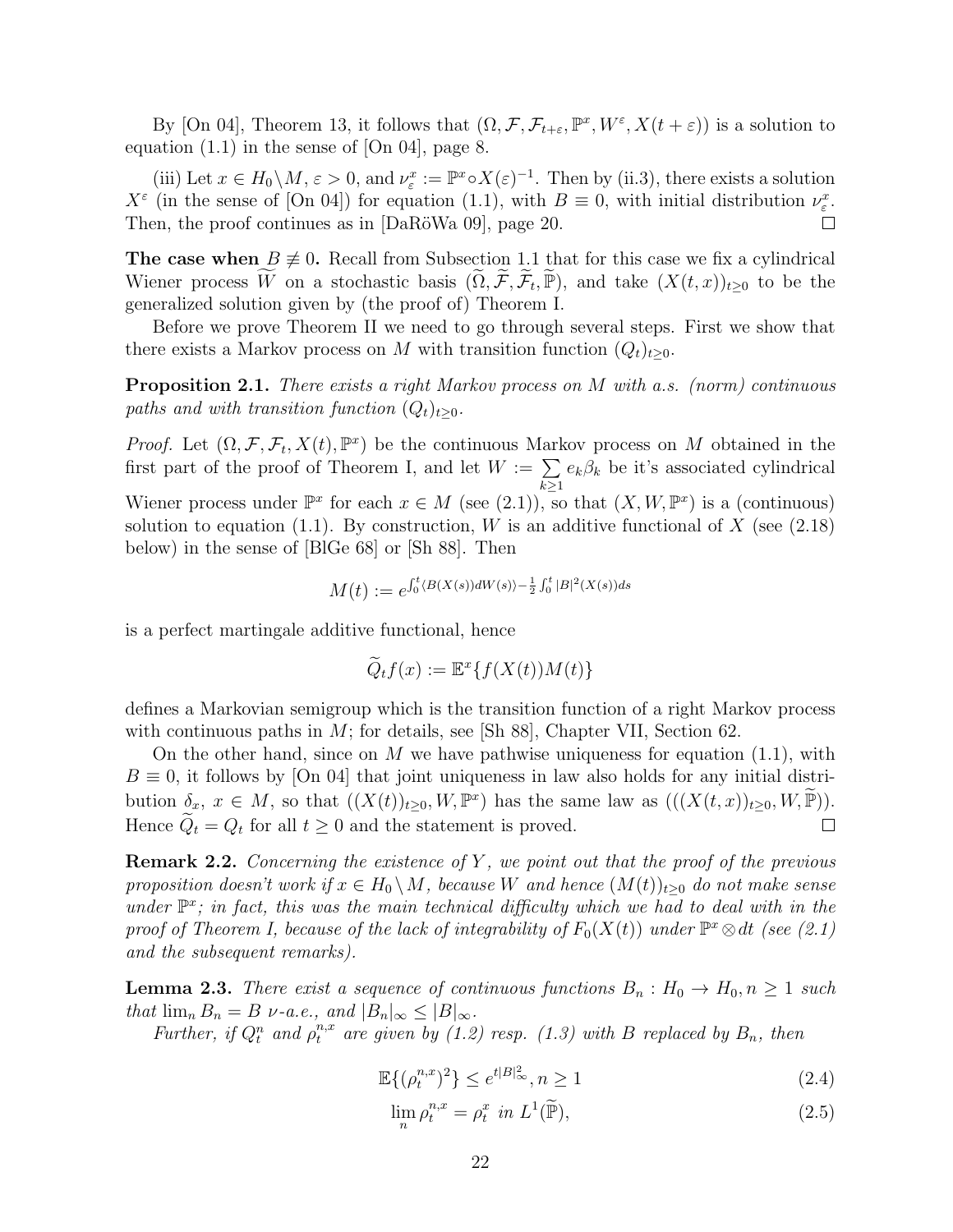$$
\lim_{k} \rho_t^{n,x_k} = \rho_t^{n,x} \text{ in } L^1(\widetilde{\mathbb{P}}), n \ge 1
$$
\n(2.6)

for all  $H_0 \ni (x_k)_{k \geq 1} \rightarrow x$  in  $H_0$ . In particular,  $Q_t^n$  is Feller and

$$
\lim_{n} Q_{t}^{n} f = Q_{t} f \text{ pointwise on } H_{0}. \tag{2.7}
$$

*Proof.* To prove the first statement, let  $(e_k)_{k\geq 1}$  be an orthonormal basis of H and set  $B_{k,\alpha}(x) := \sum^{k}$  $i=1$  $\alpha U_{\alpha}(\langle B(\cdot), e_i \rangle)(x)e_i$  for all  $x \in H_0, k \ge 1$  and  $\alpha > 0$ . Clearly, for each  $k \ge 1$ we have that  $\lim_{k\to\infty} \lim_{\alpha\to\infty} B_{k,\alpha} = B$  in  $L^2(\nu)$ , hence, by a diagonal argument, there exists a subsequence  $(\alpha(k))_{k\geq 1}$  such that  $B_k := B_{k,\alpha(k)}$  converges to B  $\nu$ -a.e. Moreover, each  $B_k$  is continuous by the strong Feller property of  $\mathcal{U}$ , and

$$
|B_k(x)|^2 = \sum_{i=1}^k |\alpha(k)U_{\alpha(k)}(\langle B(\cdot), e_i \rangle)(x)|^2 \le \alpha(k)U_{\alpha(k)}\left(\sum_{i=1}^k |\langle B(\cdot), e_i \rangle|^2\right)(x)
$$
  

$$
\le \alpha(k)U_{\alpha(k)}\left(|B(\cdot)|^2\right)(x) \le |B|_{\infty}^2.
$$

Further, by  $d\rho_t^{n,x} = \langle \rho_t^{n,x} B_n(X(t,x)), dW(t) \rangle$  and Itô isometry we have

$$
\mathbb{E}\{(\rho_t^{n,x})^2\} = 1 + \int_0^t \mathbb{E}\{(\rho_s^{n,x})^2 |B_n(X(s,x))|^2\} ds \le 1 + |B|_\infty^2 \int_0^t \mathbb{E}\{(\rho_s^{n,x})^2\} ds,
$$

so the estimate in (2.4) follows by Gronwall's lemma.

We show now at the same time that both  $(2.5)$  and  $(2.7)$  hold, pointing out in advance that below we use  $|e^a - e^b| \le (e^a + e^b)|a - b|$  for the second inequality, the triangle inequality and Itô isometry for the third inequality, and the bound in  $(2.4)$  and Cauchy-Schwarz inequality for the fourth one:

$$
|Q_t^n f(x) - Q_t f(x)| \le |f|_{\infty} \mathbb{E} \left\{ |\rho_t^{n,x} - \rho_t^x| \right\}
$$
  
\n
$$
\le |f|_{\infty} \mathbb{E} \left\{ (\rho_t^{n,x} + \rho_t^x) \Big| \int_0^t \langle (B_n - B)(X(s, x))dW_s \rangle - \frac{1}{2} \int_0^t (|B_n|^2 - |B|^2)(X(s, x))ds \Big| \right\}
$$
  
\n
$$
\le |f|_{\infty} |\rho_t^{n,x} + \rho_t^x|_{L^2(\mathbb{P})} \Big( \mathbb{E} \left\{ \int_0^t |B_n - B|^2(X(s, x))ds \right\}^{\frac{1}{2}} + \frac{1}{2} \Big| \int_0^t (|B_n|^2 - |B|^2)(X(s, x))ds \Big|_{L^2(\widetilde{\mathbb{P}})} \Big)
$$
  
\n
$$
\le 2|f|_{\infty} e^{\frac{t}{2}|B|_{\infty}^2} \Big( \mathbb{E} \left\{ \int_0^t |B_n - B|^2(X(s, x))ds \right\}^{\frac{1}{2}} + \sqrt{t}|B|_{\infty} \mathbb{E} \left\{ \int_0^t |B_n - B|^2(X(s, x))ds \right\}^{\frac{1}{2}} \Big)
$$
  
\n
$$
= 2|f|_{\infty} e^{\frac{t}{2}|B|_{\infty}^2} (1 + \sqrt{t}) \mathbb{E} \left\{ \int_0^t |B_n - B|^2(X(s, x))ds \right\}^{\frac{1}{2}}
$$
  
\n
$$
\le 2|f|_{\infty} e^{\frac{t}{2}|B|_{\infty}^2} (1 + \sqrt{t}) e^{\frac{t}{2}} (U_1(|B_n - B|^2)(x))^{\frac{1}{2}}.
$$

Hence (2.5) and (2.7) follow by dominated convergence, due to the first part of Lemma 2.3 and the fact that  $\nu$  is a reference measure.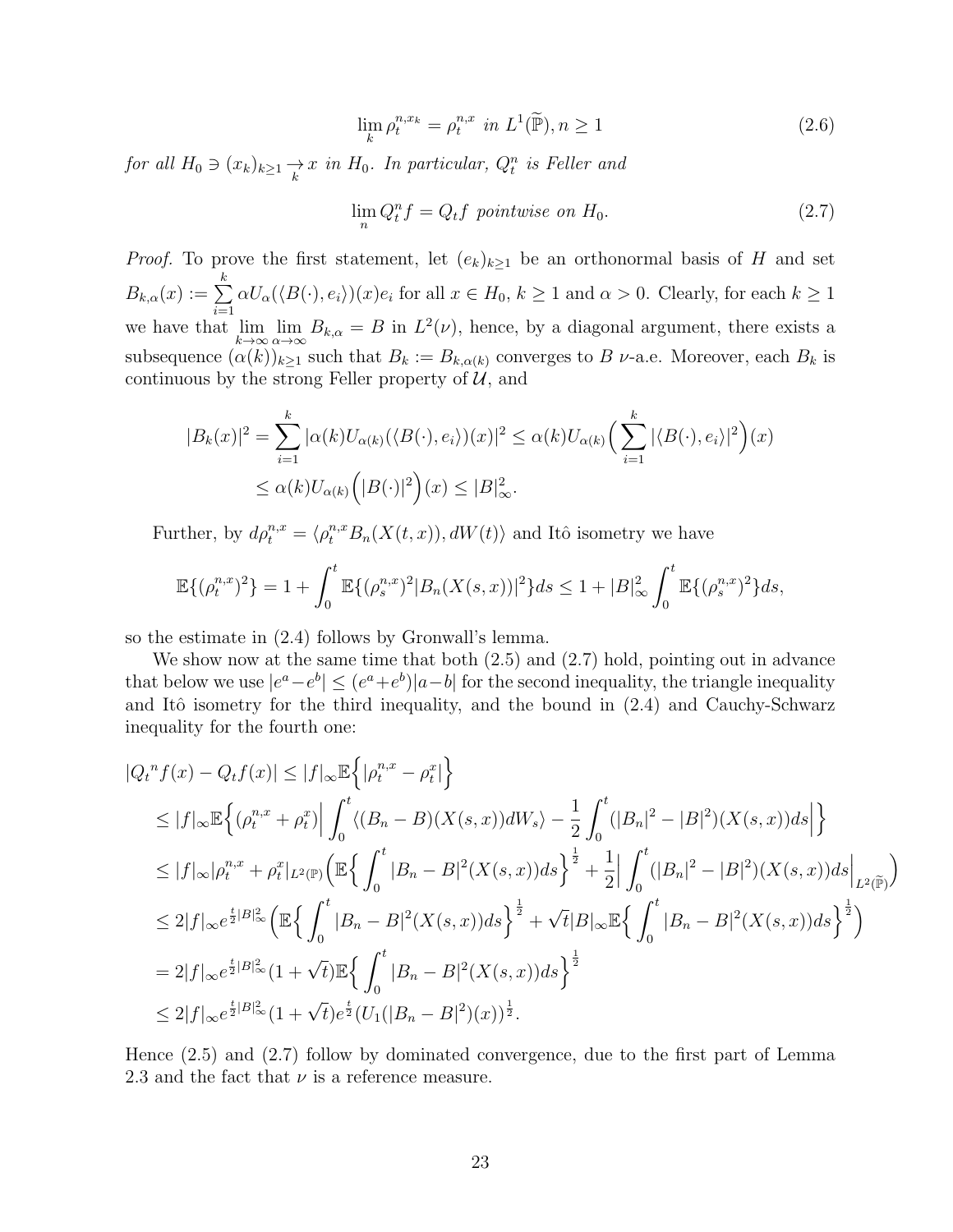To prove (2.6), let  $x_k \underset{k}{\to} x$  in  $H_0$  and fix  $n \ge 1$ . As above, we get

$$
\mathbb{E}\left\{|\rho_t^{n,x_k} - \rho_t^{n,x}|\right\} \le |f|_{\infty} \mathbb{E}\left\{(\rho_t^{n,x_k} + \rho_t^{n,x})\Big| \int_0^t \langle -(B_n(X(s,x_k)) - B_n(X(s,x)))dW(s) \rangle \right.\quad - \frac{1}{2} \int_0^t (|B_n|^2(X(s,x_k)) - |B_n|^2(X(s,x)))ds \Big|\right\}\le 2|f|_{\infty} e^{\frac{t}{2}|B|_{\infty}^2} (1 + \sqrt{t}) \mathbb{E}\left\{ \int_0^t |B_n(X(s,x_k)) - B_n(X(s,x))|^2 ds \right\}^{\frac{1}{2}}
$$

and the convergence follows by dominated convergence.

To show that  $Q_t^n$  is Feller, let f be bounded and continuous, and  $x_k \underset{k}{\rightarrow} x$  in  $H_0$ . Then

$$
|Q_t^n f(x_k) - Q_t^n f(x)| \le |f|_{\infty} \mathbb{E}\left\{| \rho_t^{n,x_k} - \rho_t^{n,x}|\right\} + \mathbb{E}\left\{|f(X(t, x_k)) - f(X(t, x))| \rho_t^{n,x}\right\}
$$
  

$$
\le |f|_{\infty} \mathbb{E}\left\{| \rho_t^{n,x_k} - \rho_t^{n,x}|\right\} + \mathbb{E}\left\{|f(X(t, x_k)) - f(X(t, x))|^2\right\}^{\frac{1}{2}} \mathbb{E}\left\{| (\rho_t^{n,x})^2\right\}^{\frac{1}{2}}
$$

which converges to 0 when k tends to  $\infty$ , by bounded convergence, (2.4) and (2.6)  $\Box$ 

**Proposition 2.4.**  $(Q_t)_{t\geq0}$  is a Markov transition function on  $H_0$ .

*Proof.* Let  $B_n$  and  $Q_t^n, n \ge 1$  be as in Lemma 2.3. By Proposition 2.1 applied to  $B_n$ , for each $x\in M$ 

$$
Q_{t+s}^n f(x) = \mathbb{E}\{\rho_t^x Q_s^n f(X(t,x))\}.
$$
\n(2.8)

 $\Box$ 

To extend (2.8) to the entire  $H_0$ , let  $M \ni x_k \to x \in H_0 \setminus M$  and f be bounded and continuous. Then

$$
Q_{t+s}^n f(x) = \lim_k Q_{t+s}^n f(x_k) = \lim_k \mathbb{E}\{\rho_t^{n,x_k} Q_s^n f(X(t,x_k))\} = \mathbb{E}\{\rho_t^{n,x} Q_s^n f(X(t,x_k))\} = Q_t^n Q_s^n f(x),
$$

where the first and the third equalities follow by the Feller property of  $Q_t^n$  and by  $(2.6)$ from Lemma 2.3.

To conclude, if  $x \in H_0$  then

$$
Q_{t+s}f(x) = \lim_{n} Q_{t+s}^n f(x) = \lim_{n} \mathbb{E}\{\rho_t^{n,x} Q_s^n f(X(t,x))\} = \mathbb{E}\{\rho_t^x Q_s f(X(t,x))\} = Q_t Q_s f(x),
$$

where for the first and the third identities we used Lemma 2.3,  $(2.5)$  and  $(2.7)$ . The case of general f follows now by a monotone class argument.

We crucially need the following Itô formula which is a refinement of  $[DaFIRöVe 16]$ , Corollary 3.14, in the sense that we can prove it for all starting points  $x \in M$ , there is no need to exclude a further  $\nu$ -inessential set. Also, our proof is a bit simpler and uses more general arguments.

First of all, we recall that by  $[Da$ FlRöVe 16, Lemma 3.6, and Remark 1.1, any Lipschitz function  $\varphi : H \to \mathbb{R}$  is Gateaux differentiable  $\nu$ -a.e.; we denote its derivative by  $\nabla \varphi$ .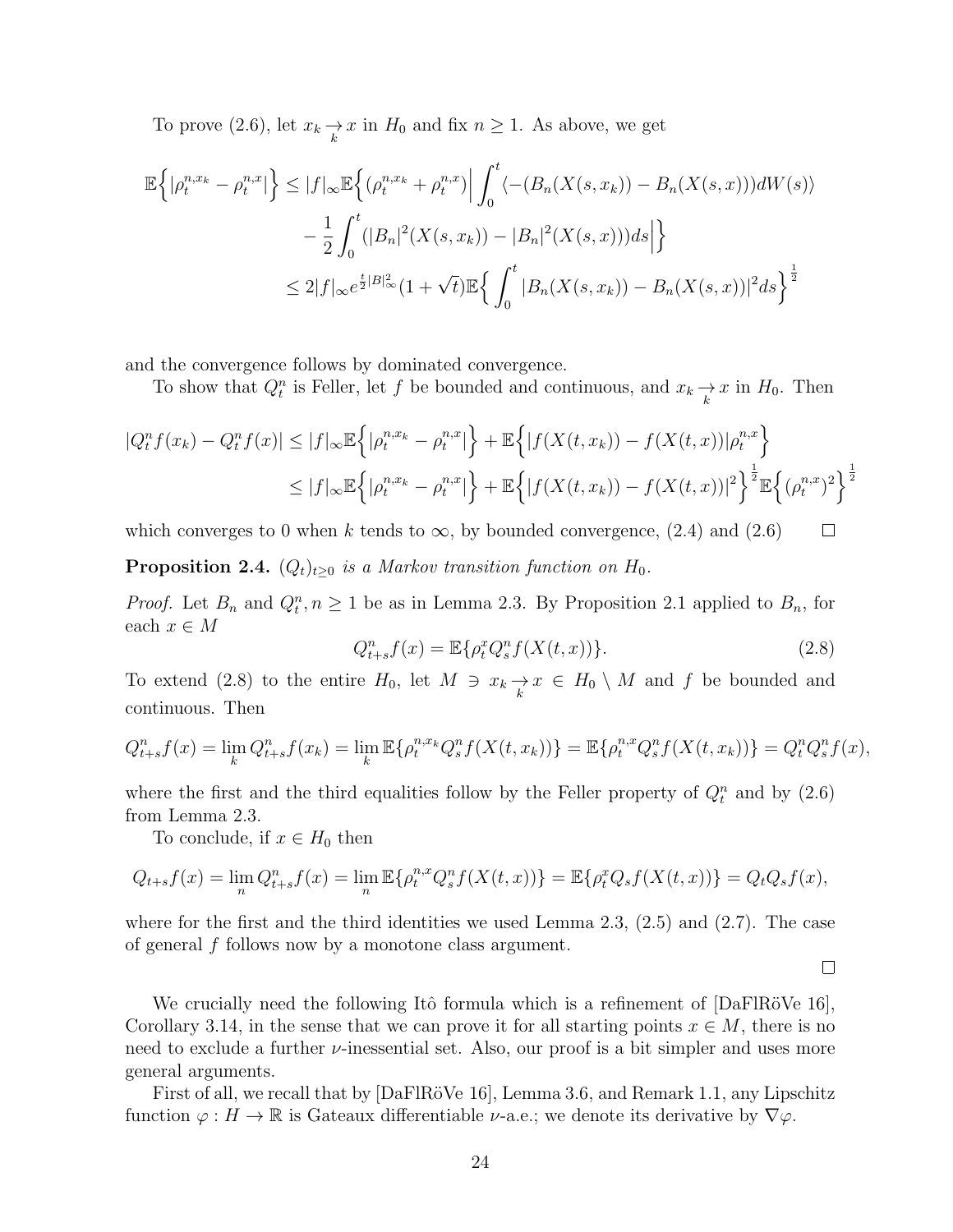**Proposition 2.5.** Let X be the right Markov process and M the set with polar complement provided by Theorem I. Also, let  $f = U_{\alpha}g$  for some  $\alpha > 0$  and  $g \in b\mathcal{B}(H_0)$ . Then the following Itô formula holds  $\mathbb{P}^x$ -a.s. for all  $x \in M$ :

$$
f(X(t)) - f(x) - \int_0^t Lf(X(s))ds = \int_0^t \langle \nabla f(X(s)), dW(s) \rangle \quad t \ge 0. \tag{2.9}
$$

Proof. Note that the two sides of  $(2.9)$  are continuous martingales by Theorem I (and it's proof) under  $\mathbb{P}^x$  for all  $x \in M$ , and also that the rhs does not depend on the *v*-version of  $\nabla f$  due to the Itô isometry and the fact that  $\mathcal U$  is strong Feller.

First, we show that (2.9) holds almost surely w.r.t.  $\mathbb{P}^{\nu} := \int \mathbb{P}^{x} \nu(dx)$ , and note that by the continuity of the paths, it is enough to prove that (2.9) holds a.s. for each  $t \geq 0$ . Since  $\mathcal{FC}_b^2$  is a core for  $(L, D(L))$ , there exists a sequence  $(f_n)_{n\geq 1} \subset \mathcal{FC}_b^2$  s.t.

$$
\lim_{n} \int_{H} [(f - f_n)^2 + |\nabla (f - f_n)|^2 + (L(f - f_n))^2] d\nu = 0.
$$
 (2.10)

Also, since X is a weak solution for (1.1), with  $B \equiv 0$ , and by classical Itô's formula in finite dimensions, we get  $\mathbb{P}^{x}$ -a.s.,  $x \in M$  that

$$
f_n(X(t)) - f_n(x) - \int_0^t Lf_n(X(s))ds = \int_0^t \langle \nabla f_n(X(s)), dW(s) \rangle, \ t \ge 0. \tag{2.11}
$$

Now, by Itô isometry and the fact that  $\nu$  is  $(P_t)$ -invariant, it is straightforward to see that due to (2.10) we can pass to the limit in (2.11) and obtain that (2.9) holds  $\mathbb{P}^{\nu}$ -a.s.

Let us now show that the formula holds  $\mathbb{P}^x$ -a.s. for all  $x \in M$ . By definition, W is an additive functional of X (see  $(2.18)$  below), hence so does the rhs of  $(2.9)$ , and the same is true for the lhs. Therefore, by substracting the two sides of (2.9), we find ourselves in the following abstract situation: we have a real valued continuous martingale starting from 0, say  $(N(t))_{t\geq0}$ , which is an additive functional of X, satisfies  $N(t) = 0$  for all  $t \geq 0$  P<sup> $\nu$ </sup>-a.s., and  $\mathbb{E}^x(N(\overline{t})^2) \leq const \cdot t^2$ . We claim that  $(N(t))_{t \geq 0}$  is the null process  $\mathbb{P}^x$ -a.s. for all  $x \in M$ . To this end, define for all  $x \in M$  the finite measurable function

$$
v(x) := \mathbb{E}^x \Big\{ \int_0^\infty e^{-t} N(t)^2 dt \Big\}.
$$

Let us show that v is 1-excessive: for all  $s \geq 0$  and  $x \in M$  we have

$$
P_s v(x) = \mathbb{E}^x \Big\{ \mathbb{E}^{X(s)} \Big\{ \int_0^\infty e^{-t} N(t)^2 dt \Big\} \Big\} = \mathbb{E}^x \Big\{ \int_0^\infty e^{-t} [N(t) \circ \theta(s)]^2 dt \Big\}
$$
  
\n
$$
= \mathbb{E}^x \Big\{ \int_0^\infty e^{-t} [N(t+s) - N(s)]^2 dt \Big\} = \int_0^\infty e^{-t} \Big\{ \mathbb{E}^x [N(t+s)^2] - \mathbb{E}^x [N(s)^2] \Big\} dt
$$
  
\n
$$
\leq \int_0^\infty e^{-t} \mathbb{E}^x [N(t+s)^2] dt \leq \int_s^\infty e^{-(t-s)} \mathbb{E}^x [N(t)^2] dt
$$
  
\n
$$
\leq e^s v(x),
$$

which proves that  $v$  is 1-supermedian. Also, by dominated convergence, the third equality from above also gives  $P_s v \rightarrow v$  pointwise on M, which proves that v is indeed 1-excessive.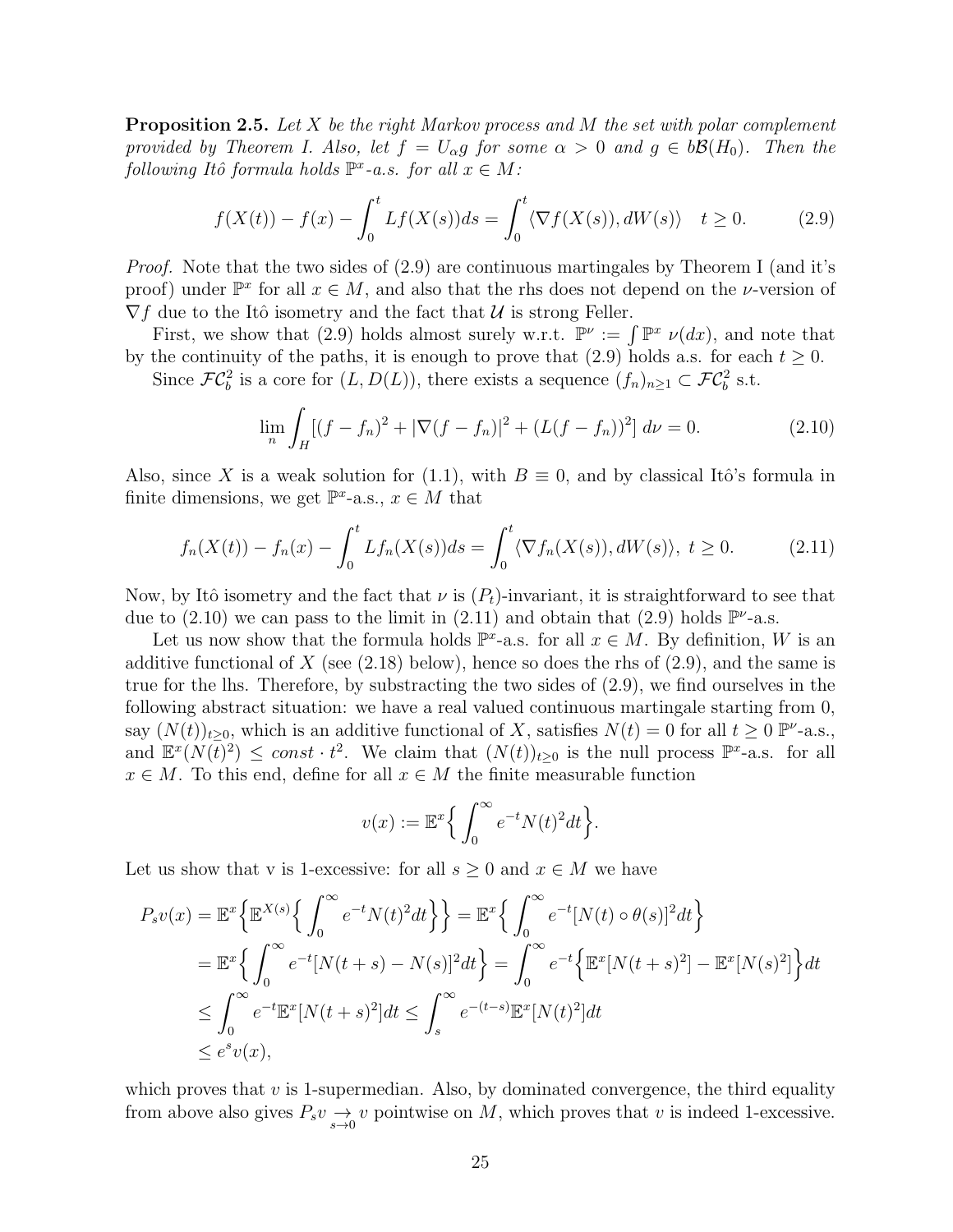To conclude, we have that the set  $[v > 0] \cap M$  is v-negligible and finely open, and since v is a reference measure, it is well known that  $[v > 0] \cap M = \emptyset$ .

**Remark 2.6.** By the pathwise uniqueness (hence joint uniqueness in law) which holds on M, Itô's formula (2.9) holds true for any solution of equation (1.1), with  $B \equiv 0$ , in particular for  $((X(t,x))_{t\geq0}, \widetilde{P})$  for all  $x \in M$ .

For each  $n \geq 1$  we denote by  $(V_\alpha^n)_{\alpha>0}$  the resolvent associated to  $(Q_t^n)_{t\geq0}$  given in Lemma 2.3.

**Lemma 2.7.** The resolvent  $(V_\alpha^n)_{\alpha>0}$  has the Feller property, and if  $\alpha > \frac{|B|_{\infty}}{2}$ , then for all  $f \in b\mathcal{B}$ 

 $\lim_{n} V_{\alpha}^{n} f = V_{\alpha} f$  pointwise on  $H_0$ . (2.12)

*Proof.* Since  $Q_t^n, t \geq 0$  is Feller by Lemma 2.3, the first part of the statement is clear by dominated convergence.

Now, if  $x \in H_0$  then

$$
|V_{\alpha}^{n}f - V_{\alpha}f|(x) \leq \mathbb{E}\left\{\int_{0}^{\infty} e^{-\alpha t} f(X(t, x))|\rho_{t}^{n,x} - \rho_{t}^{x}| dt\right\}
$$

$$
\leq |f|_{\infty} \int_{0}^{\infty} e^{-\alpha t} \mathbb{E}\{|\rho_{t}^{n,x} - \rho_{t}^{x}|\} dt,
$$

which converges to 0 when *n* tends to  $\infty$  by dominated convergence, after using (2.4) and (2.5) from Lemma 2.3.

 $\Box$ 

 $\Box$ 

*Proof of Theorem 1.4.* Let  $f \in b\mathcal{B}$  and  $\varphi = U_{\alpha}f$ , for some fixed  $\alpha \geq 4\pi |B|_{\infty}^2$ . First, let  $x \in M$ . Since  $d\rho_t^x = \langle \rho_t^x B(X(t, x)), dW(t) \rangle$  and  $\varphi(X(t, x))$  satisfies the Itô formula (2.9) (see Remark 2.6), the integration by parts formula gives  $\mathbb{P}\text{-a.s.}$  for all t

$$
\rho_t^x \varphi(X(t,x)) = \varphi(x) + \int_0^t \rho_s^x [L\varphi(X(s,x)) + \langle B(X(s,x)), \nabla \varphi(X(s,x)) \rangle] ds + N(t), \tag{2.13}
$$

where  $(N(t))_{t\geq0}$  is a continuous martingale which by Lemma 2.3, (2.4) satisfies

$$
\mathbb{E}|N(t)| \le |\varphi|_{\infty} e^{\frac{t}{2}|B|_{\infty}^{2}}.
$$
\n(2.14)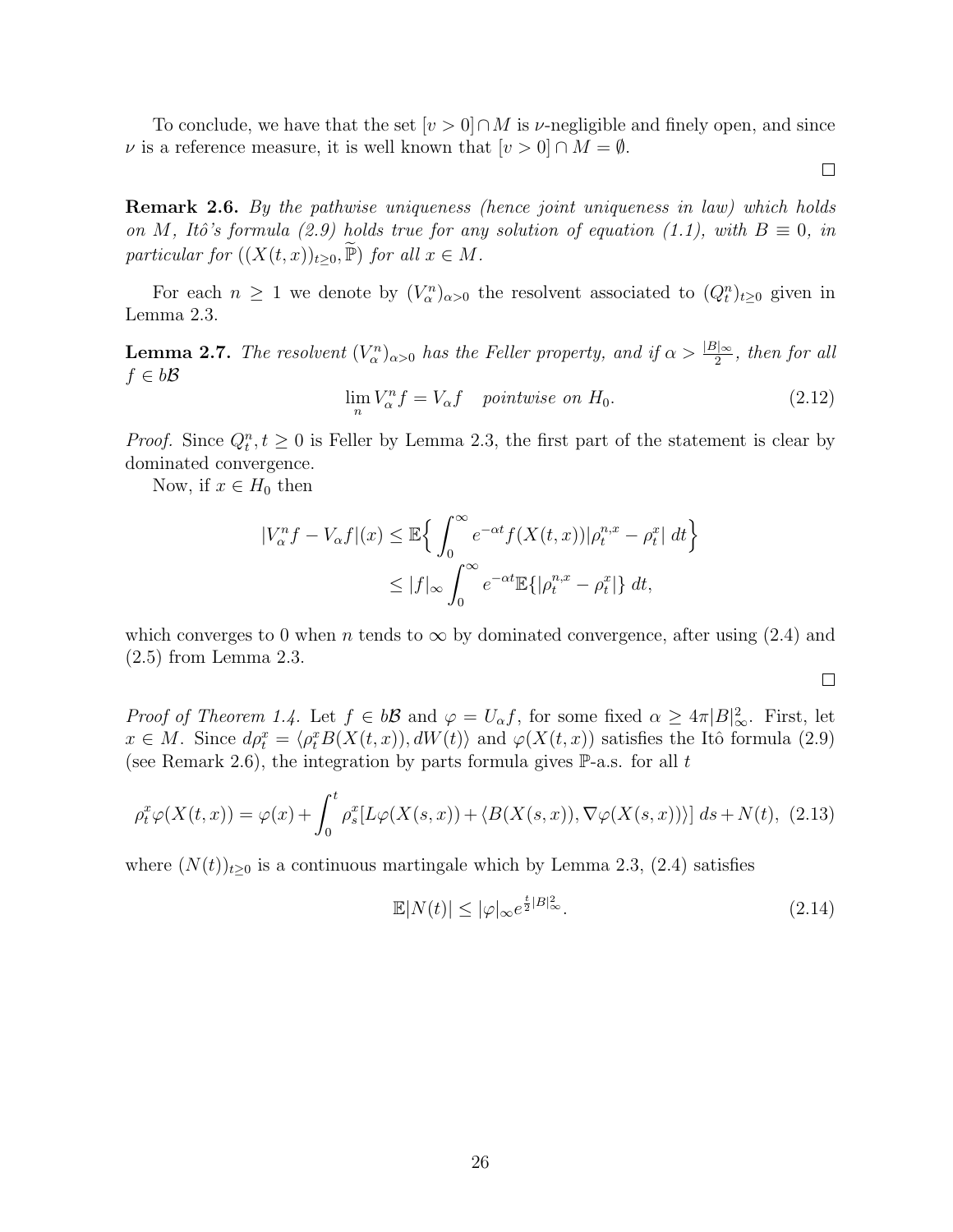Using  $(2.13)$  and  $(2.14)$ , we have

$$
V_{\alpha}\varphi(x) = \mathbb{E}\Big\{\int_0^{\infty} e^{-\alpha t} \rho_t^x \varphi(X(t, x)) dt \Big\}= \mathbb{E}\Big\{\int_0^{\infty} e^{-\alpha t} \Big[\varphi(x) + \int_0^t \rho_s^x [L\varphi(X(s, x)) + \langle B(X(s, x)), \nabla \varphi(X(s, x))\rangle] ds \Big] dt \Big\}= \frac{1}{\alpha}\varphi(x) + \int_0^{\infty} e^{-\alpha t} \int_0^t Q_s [L\varphi + \langle B, \nabla \varphi \rangle](x) ds dt= \frac{1}{\alpha}\varphi(x) + \frac{1}{\alpha} \int_0^{\infty} e^{-\alpha t} Q_t (L\varphi + \langle B, \nabla \varphi \rangle)(x) dt= \frac{1}{\alpha}\varphi(x) + \frac{1}{\alpha} V_{\alpha} (L\varphi + \langle B, \nabla \varphi \rangle)(x)= \frac{1}{\alpha}\varphi(x) + \frac{1}{\alpha} V_{\alpha} (L\varphi + \langle B, \nabla \varphi \rangle)(x),
$$

and since  $\varphi = U_{\alpha} f$ , this means that  $V_{\alpha}(f - \langle B, \nabla U_{\alpha} f \rangle) = U_{\alpha} f$  on M.

The final step of the proof is to extend (1.6) from M to the entire  $H_0$ . To this end, it is sufficient (and, of course, necessary) to show that  $\mathcal V$  is Lipschitz strong Feller. We first prove this for  $V_{\alpha}^{n}$ , which a priori has the Feller property by Lemma 2.7. Also, it is clear that the above computations hold true for each  $B_n, n \geq 1$ , hence, if f is continuous and bounded, then

$$
V_{\alpha}^{n} f = U_{\alpha} (I - \langle B^{n}, \nabla U_{\alpha} \rangle)^{-1} f \quad \text{on } M,
$$
\n(2.15)

and by the Feller property of  $V_\alpha^n$  and the strong Feller property of  $U_\alpha$ , the previous identity hold on the entire  $H_0$ . But now, by (1.5) we have that  $|V_\alpha^n f|_{\text{Lip}} \leq 2\sqrt{\frac{\pi}{\alpha}}|f|_\infty$ , hence by Lemma 2.7 the same estimate holds true for  $V_{\alpha}f$ . If f is merely bounded, then  $|V_{\alpha}(kU_k f)|_{\text{Lip}} \leq 2\sqrt{\frac{\pi}{\alpha}}|kU_k f|_{\infty} \leq 2\sqrt{\frac{\pi}{\alpha}}|f|_{\infty}$ , and the proof is complete.  $|V_\alpha f|_{\text{Lip}} \leq \sup$  $\Box$ k

Proof of Theorem II. In order to prove the existence of the process, the idea is to apply Theorem 1.9. First of all, by Proposition 2.1, there exists a subset  $M \in \mathcal{B}(H_0)$  and a right process on M with a.s. (norm) continuous paths and resolvent  $\mathcal{V}|_M$ , the restriction to M of V. It is clear that V is an extension of  $\mathcal{V}|_M$  from M to  $H_0$ . Also, condition (H) from Section 2 is fulfilled for e.g.  $\mathcal{C} := \{f \in C_b(H_0) : f \geq 0\}$ , taking into account the structure of  $(Q_t)_{t>0}$  given by (1.2), and the Lipschitz strong Feller property obtained in Theorem 3.15. Hence, by Theorem 1.9, there exists a right process  $Y = (Y(t), \mathbb{Q}^x)$  on  $H_0$  with resolvent  $\mathcal V$ , and by the Lipschitz strong Feller property of  $\mathcal V$ , we can apply Proposition 1.12 to make sure that there exists a natural topology  $\tau_0$  on  $H_0$  which is coarser than the norm topology. Consequently, using also Proposition 1.11, (iii), Y has a.s.  $\tau_0$ -continuous paths. Also, note that if  $T > 0$ , the space  $C([0, T], H_0)$  of  $|\cdot|$ -continuous paths from [0, T] to  $H_0$  is a measurable subset of the space  $C_{\tau_0}([0,T], H_0)$  of  $\tau_0$ -continuous paths from  $[0, T]$  to  $H_0$ , endowed with the  $\sigma$ -algebra generated by the canonical projections. Now, because  $(\rho_t^x)_{t\geq 0}$  is a martingale under  $\mathbb P$  for all  $x \in H_0$ , it follows that the law under  $\mathbb Q^x$  of  $(Y(t))_{t\in[0,T]}$  on  $C_{\tau_0}([0,T], H_0)$  is precisely the law of  $(X(t)^x)_{t\in[0,T]}$  on  $C_{\tau_0}([0,T], H_0)$  under  $\rho_T^x \cdot \widetilde{\mathbb{P}}$ . But the latter is supported on  $C([0,T], H_0)$ , hence so is the law of  $(Y(t))_{t \in [0,T]}$ . Let us turn now to assertions (i-iv):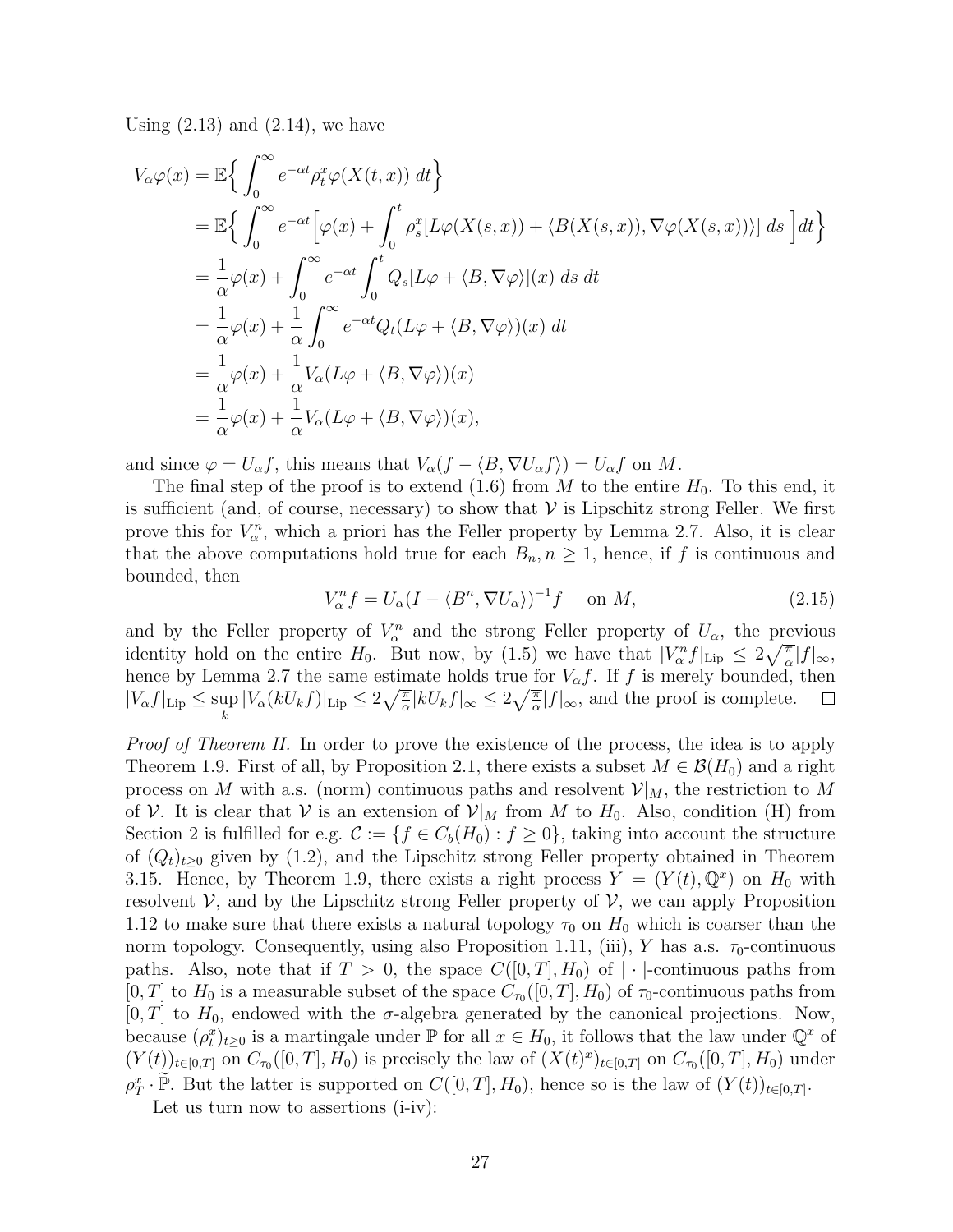(i). By Lemma 2.3, the Cauchy-Schwartz inequality, and the fact that  $\nu$  is  $P_t$ -invariant, we have

$$
\int (Q_t f)^2 d\nu \le e^{2t|B|_{\infty}^2} \int P_t (f^2) d\nu = e^{2t|B|_{\infty}^2} \int f^2 d\nu \quad \text{ for all } f \in b\mathcal{B}(H_0).
$$

This means that  $(Q_t)_{t\geq 0}$  can be extended to a semigroup of Markov operators on  $L^2(\nu)$ , with corresponding norms less than  $e^{t|B|_{\infty}^2}$ . On the other hand,  $\lim_{t\to 0} Q_t f = f$  for all  $f \in$  $C_b(H_0)$ , and one can easily extend this convergence for all  $f \in L^2(\nu)$  by density. Hence  $(Q_t)_{t\geq 0}$  is a  $C_0$ -semigroup of quasi-contractions on  $L^2(\nu)$ , and let  $(L^B, D(L^B))$  be it's infinitesimal generator. Now, if  $x \in M$  then  $(X(t, x))_{t \in [0,T]}$  is a solution for  $(1.1)$ , with  $B \equiv 0$ , and as already mentioned in Remark 1.3, by Girsanov transformation we we have that equation (1.1), case  $B \neq 0$ , has a weak solution given by  $(X(t,x))_{t\in[0,T]}$ , but under  $\rho_T^x \cdot \mathbb{P}$ . By applying Itô's formula for  $\varphi \in \mathcal{E}_A(H)$  and then taking expectations, we get that on  $L^2(\nu)$ 

$$
Q_t \varphi = \varphi + \int_0^t Q_s (L\varphi + \langle B, D\varphi \rangle) ds, \qquad (2.16)
$$

hence

$$
L^{B}\varphi = \lim_{t \to 0} \frac{Q_t \varphi - \varphi}{t} = L\varphi + \langle B, D\varphi \rangle \quad \text{in } L^{2}(\nu). \tag{2.17}
$$

Now, let  $\alpha > |B|^2_{\infty}$  and note that  $V_{\alpha}(b\mathcal{B}(H_0))$  is a core for  $(L^B, D(L^B))$ . On the other hand, by (1.6) we have  $V_{\alpha}(b\mathcal{B}(H_0)) = U_{\alpha}(b\mathcal{B}(H_0))$ . Therefore, since  $\mathcal{E}_A(H)$  is a core for  $(L, D(L))$ , it is dense in  $V_{\alpha}(b\mathcal{B}(H_0))$  in the graph norm w.r.t.  $L^B$ , and this concludes the proof.

(ii) Since we do not know that  $Q_t$  is (strong) Feller, the proof of [DaRö 02], Theorem 7.4, (ii) requires a slight modification, so let us give a complete rigorous proof. First of all, note that  $D_0 = U_\alpha(b\mathcal{B}(H_0)) = V_\alpha(b\mathcal{B}(H_0))$  for one (hence all)  $\alpha > 0$ . Then, the integral appearing in (1.7) is well defined, i.e. are finite (because  $\varphi \in V_{\alpha}(b\mathcal{B}(H_0))$ ) and do not depend on  $\nu$ -classes because of the general argument invoked after relation (2.2). Hence, the process  $A(t) := \varphi(Y(t)) - \varphi(Y(0)) - \int_0^t L^B \varphi(Y(s))ds, t \ge 0$  is an (bounded) additive functional, i.e.

$$
A(t+s) = A(t) + A(s) \circ \theta(s), t, s \ge 0 \text{ a.s.},
$$
\n(2.18)

and it is well known that such an additive functional is a martingale if and only if it has zero expectation, hence if and only if

$$
Q_t \varphi(x) = \varphi(x) + \int_0^t Q_s(L^B \varphi)(x) ds \quad \text{for all } t \ge 0, x \in H_0.
$$
 (2.19)

However, (2.19) holds true *ν*-a.e. by (i), and because  $\varphi = V_{\alpha}g$  for some  $g \in b\mathcal{B}, \alpha > 0$ , and V is strong Feller, it follows that  $Q_t\varphi = V_\alpha Q_t\varphi$  is continuous. Therefore, by density,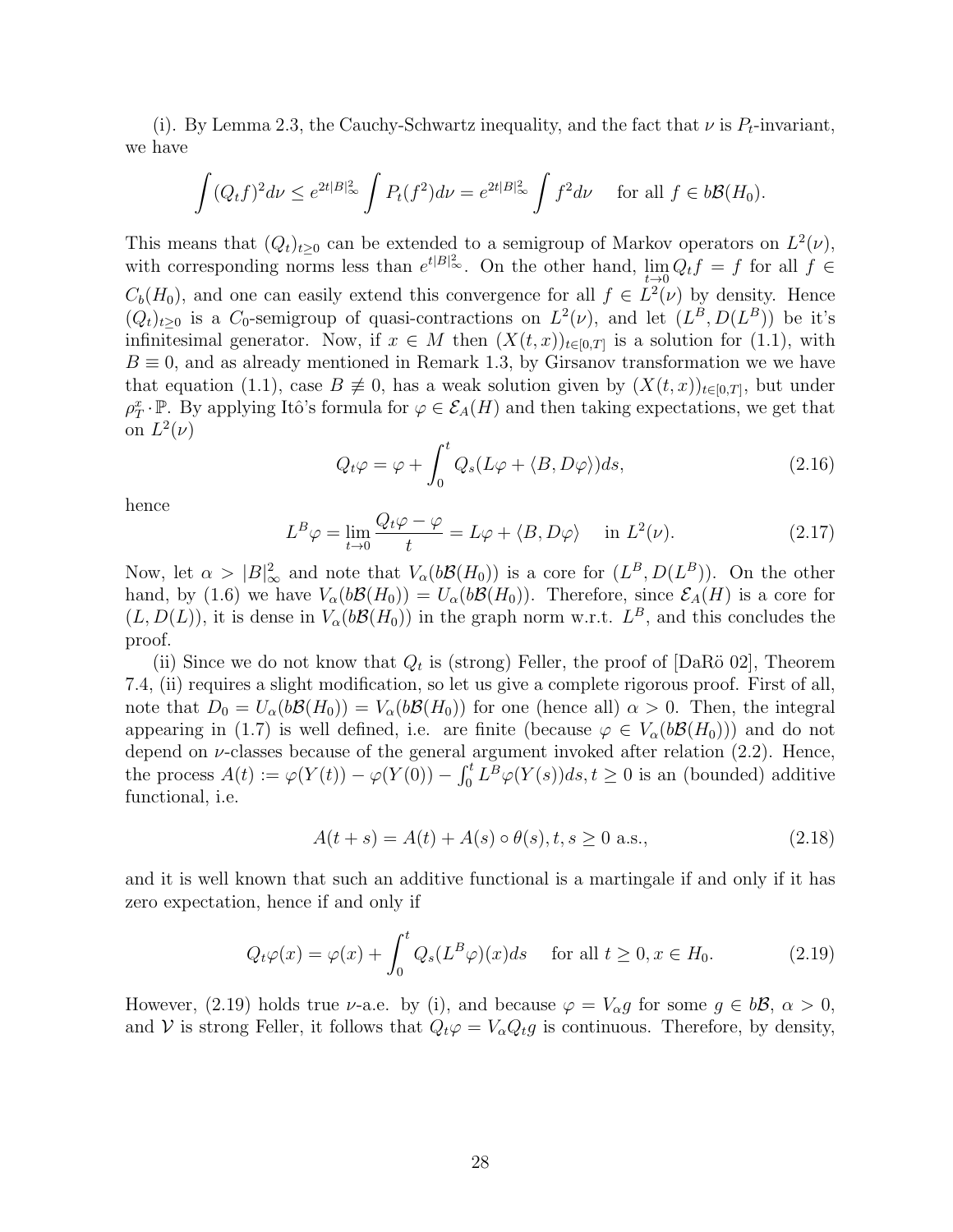it is sufficient to show that the rhs of (2.19) is continuous in  $x \in H_0$ : if  $x_n \to x$  in  $H_0$ , then

$$
\left| \int_0^t Q_s(L^B \varphi)(x_n) - Q_s(L^B \varphi)(x) \right| \le \left| \int_0^t Q_s(L^B \varphi)(x_n) - e^{-\alpha s} Q_s(L^B \varphi)(x_n) \right| +
$$
  
+ 
$$
\left| \int_0^t Q_s(L^B \varphi)(x) - e^{-\alpha s} Q_s(L^B \varphi)(x) \right| + \left| \int_0^t e^{-\alpha s} [Q_s(L^B \varphi)(x_n) - Q_s(L^B \varphi)(x)] \right|
$$
  

$$
\le 2|L^B \varphi|_{\infty} \int_0^t (1 - e^{-\alpha s}) ds + \left| \int_0^t e^{-\alpha s} [Q_s(L^B \varphi)(x_n) - Q_s(L^B \varphi)(x)] \right|
$$
  
= 
$$
2|L^B \varphi|_{\infty} \int_0^t (1 - e^{-\alpha s}) ds +
$$
  
+ 
$$
\left| e^{-\alpha s} [V_\alpha Q_t(L^B \varphi)(x_n) - V_\alpha Q_t(L^B \varphi)(x)] - [V_\alpha(L^B \varphi)(x_n) - V_\alpha(L^B \varphi)(x)] \right|,
$$

where for the last equality we used the formula  $e^{-\alpha t}V_\alpha Q_tf = V_\alpha f - \int_0^t e^{-\alpha s}Q_s f ds$  for all bounded f. Now, using the strong Feller property of  $\mathcal V$ , let n tend to infinity and then  $\alpha$ to 0 in order to obtain the claim.

(iii). This assertion follows similarly to the weak existence part from the proof of Theorem I, (i), with the mention that  $f(\varphi_k) \in D(L^B)$  and  $L^B(f(\varphi_k)) = L_0^B(f(\varphi_k))$  for all twice differentiable functions  $f$  with continuous derivatives, since  $(2.16)$  and  $(2.17)$  remain true with the same justification.

(iv). The proof of the last statement is similar to the proof of Theorem I, (ii.3), once we show that  $\int_0^t Q_{s+\varepsilon}|\widetilde{F}_0|(x)ds < \infty$  for all  $t, \varepsilon > 0$  and  $x \in H_0 \setminus M$ . By [Pr 05], Theorem 39, we have that  $|\rho_t^x|_{L^q(\mathbb{P})} \leq e^{qt|B|^2_{\infty}}$  for all  $1 \leq q < \infty$ , hence by Holder inequality we get  $Q_{s+\varepsilon}|\widetilde{F}_0|(x) \leq e^{q^*t|B|_\infty^2} (P_{s+\varepsilon}|\widetilde{F}_0|^q)^{\frac{1}{q}}(x)$  for all  $1 < q < \infty, \frac{1}{q} + \frac{1}{q^*}$  $\frac{1}{q^*} = 1$ . This means that for q small enough,  $|\overline{F}_0|^q \in L^p(\nu)$  for some  $p > 1$ , and we can conclude just like in the proof of Theorem I, (ii.3), using the Harnack inequality for  $(P_t)_{t>0}$ .  $\Box$ 

Acknowledgments. Financial support by the Deutsche Forschungsgemeinschaft, project number CRC 1283 is gratefully acknowledged. For the first and the second named authors this work was supported by a grant of Ministry of Research and Innovation, CNCS - UEFISCDI, project number PN-III-P4-IDPCE-2016-0372, within PNCDI III.

### 3 Appendix: a brief overview of right processes

Throughout this section we follow mainly the terminology of [BeBo 04a], but we also heavily refer to the classical works [BIGe 68], [Sh 88]; see also the references therein.

Let  $(E, \mathcal{B})$  be a Lusin measurable space. We denote by  $(b)p\mathcal{B}$  the set of all numerical, (bounded) positive B-measurable functions on E. Throughout, by  $\mathcal{U} = (U_{\alpha})_{\alpha>0}$  we denote a resolvent family of (sub-)Markovian of kernels on  $(E, \mathcal{B})$ . If  $\beta > 0$ , we set  $\mathcal{U}_{\beta} :=$  $(U_{\alpha+\beta})_{\alpha>0}.$ 

**Definition 3.1.** A B-measurable function  $v : E \to \overline{\mathbb{R}}_+$  is called excessive (w.r.t. U) if  $\alpha U_\alpha v \leq v$  for all  $\alpha > 0$  and  $\sup \alpha U_\alpha v = v$  point-wise; by  $\mathcal{E}(\mathcal{U})$  we denote the convex cone of all excessive functions w.r.t.  $\mathcal{U}$ .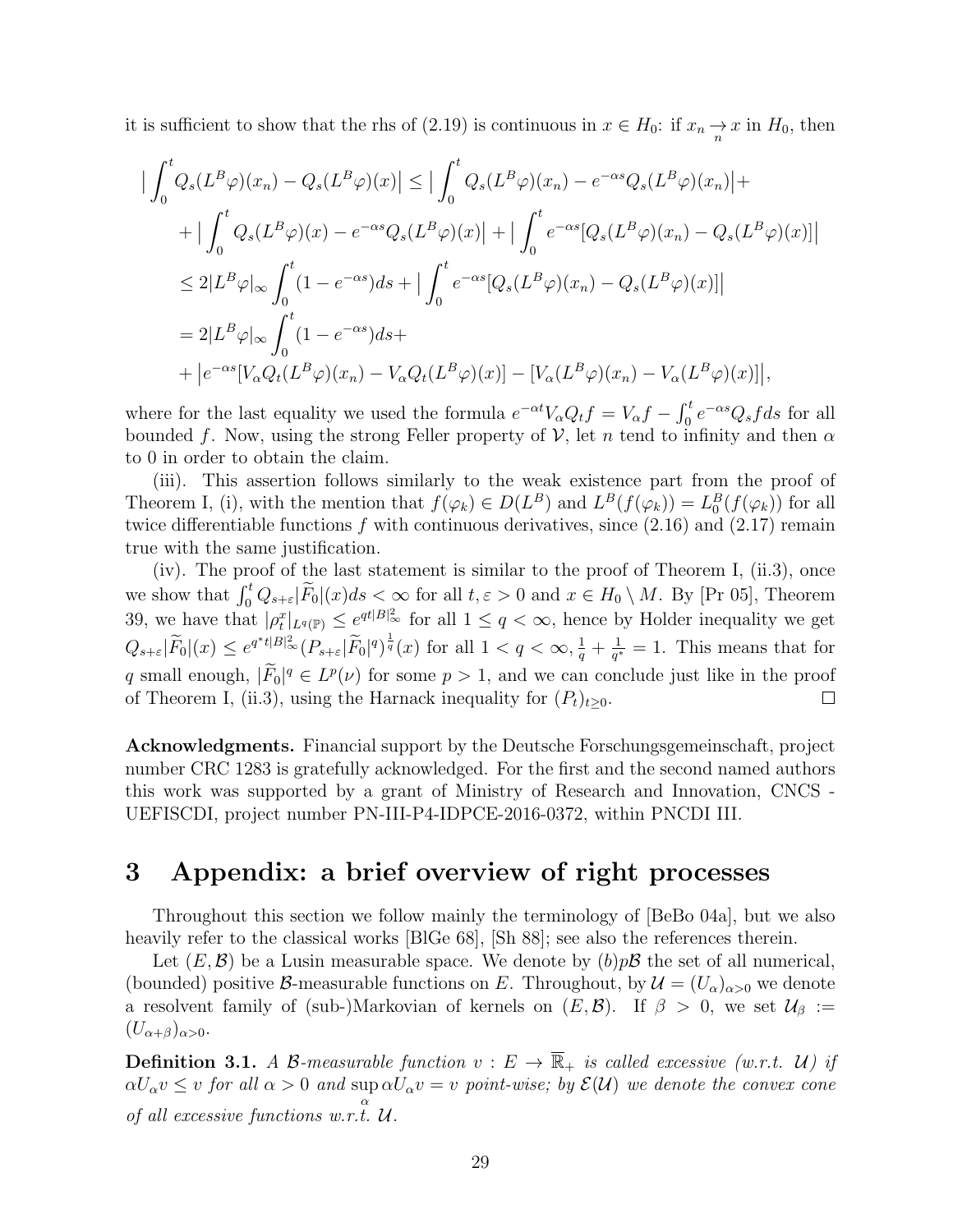If a B-measurable function  $w: E \to \overline{\mathbb{R}}_+$  is merely  $\mathcal{U}_{\beta}$ -supermedian (i.e.  $\alpha U_{\alpha+\beta}w \leq w$ for all  $\alpha > 0$ ), then its  $\mathcal{U}_{\beta}$ -excessive regularization  $\widehat{w} \in \mathcal{E}(\mathcal{U})$  is defined as  $\widehat{w} := \sup_{\alpha} \alpha U_{\beta + \alpha} w$ .

(H') Throughout this section we assume that  $\mathcal{E}(\mathcal{U}_{\beta})$  is min stable, contains the constant functions, and generates  $\mathcal{B}$  for one (hence all)  $\beta > 0$ .

- **Remark 3.2.** (i)  $(H')$  is a minimal requirement, which is automatically satisfied if there exists a right process associated to  $U$ ; see Definition 3.7 below.
- (ii) By Corollary 2.3 from  $\beta$ BeRö 11a,  $\beta$  is equivalent with the existence of a vector lattice  $\mathcal{C} \subset b\mathcal{B}$  satisfying (i)-(iii) of our main condition (H) from the beginning of Section 2.
- **Definition 3.3.** (i) The fine topology on E (associated with  $U$ ) is the coarsest topology on E such that every  $U_q$ -excessive function is continuous for some (hence all)  $q > 0$ .
- (ii) A topology  $\tau$  on E is called natural if it is a Lusin topology (i.e.  $(E,\tau)$  is homeomorphic to a Borel subset of a compact metrizable space) which is coarser than the fine topology, and whose Borel  $\sigma$ -algebra is  $\mathcal{B}$ .

**Remark 3.4.** The necessity of considering natural topologies comes from the fact that, in general, the fine topology is neither metrizable, nor countably generated; see also Corollary 3.10 below.

There is a convenient class of natural topologies to work with (as we do in Section 2), especially when the aim is to construct a right process associated to  $\mathcal{U}$  (see Definition 3.7). These topologies are called Ray topologies, and are defined as follows.

- **Definition 3.5.** (i) If  $\beta > 0$  then a Ray cone associated with  $\mathcal{U}_{\beta}$  is a cone R of bounded  $U_{\beta}$ -excessive functions which is separable in the supremum norm, min-stable, contains the constant function 1, generates B, and such that  $U_{\alpha}((\mathcal{R}-\mathcal{R})_{+}) \subset \mathcal{R}$  for all  $\alpha > 0$ .
- (ii) A Ray topology on E is a topology generated by a Ray cone.

Remark 3.6. (i) Clearly, any Ray topology is a natural topology.

(ii) By e.g. [BeBo 04a], Proposition 1.5.1, [BeBoRö 06] for the non-transient case, or  $[BeR\ddot{o} 11a]$ , Proposition 2.2, a Ray cone always exists and may be constructed as follows: start with a countable subset  $\mathcal{A}_0 \subset p\mathcal{B}$  which separates the points of E, and define inductively

$$
\mathcal{R}_0 := U_{\beta}(\mathcal{A}_0) \cup \mathbb{Q}_+ \mathcal{R}_{n+1} := \mathbb{Q}_+ \cdot \mathcal{R}_n \cup (\sum_f \mathcal{R}_n) \cup (\bigwedge_f \mathcal{R}_n) \cup (\bigcup_{\alpha \in \mathbb{Q}_+} U_{\alpha}(\mathcal{R}_n)) \cup U_{\beta}((\mathcal{R}_n - \mathcal{R}_n)_+),
$$

where by  $\sum$ f  $\mathcal{R}_n$  resp.  $\bigwedge$ f  $\mathcal{R}_n$  we denote the space of all finite sums (resp. infima) of elements from  $\mathcal{R}_n$ . Then, a Ray cone  $\mathcal R$  is obtained by taking the closure of  $\bigcup$ n  $\mathcal{R}_n$ w.r.t. the supremum norm.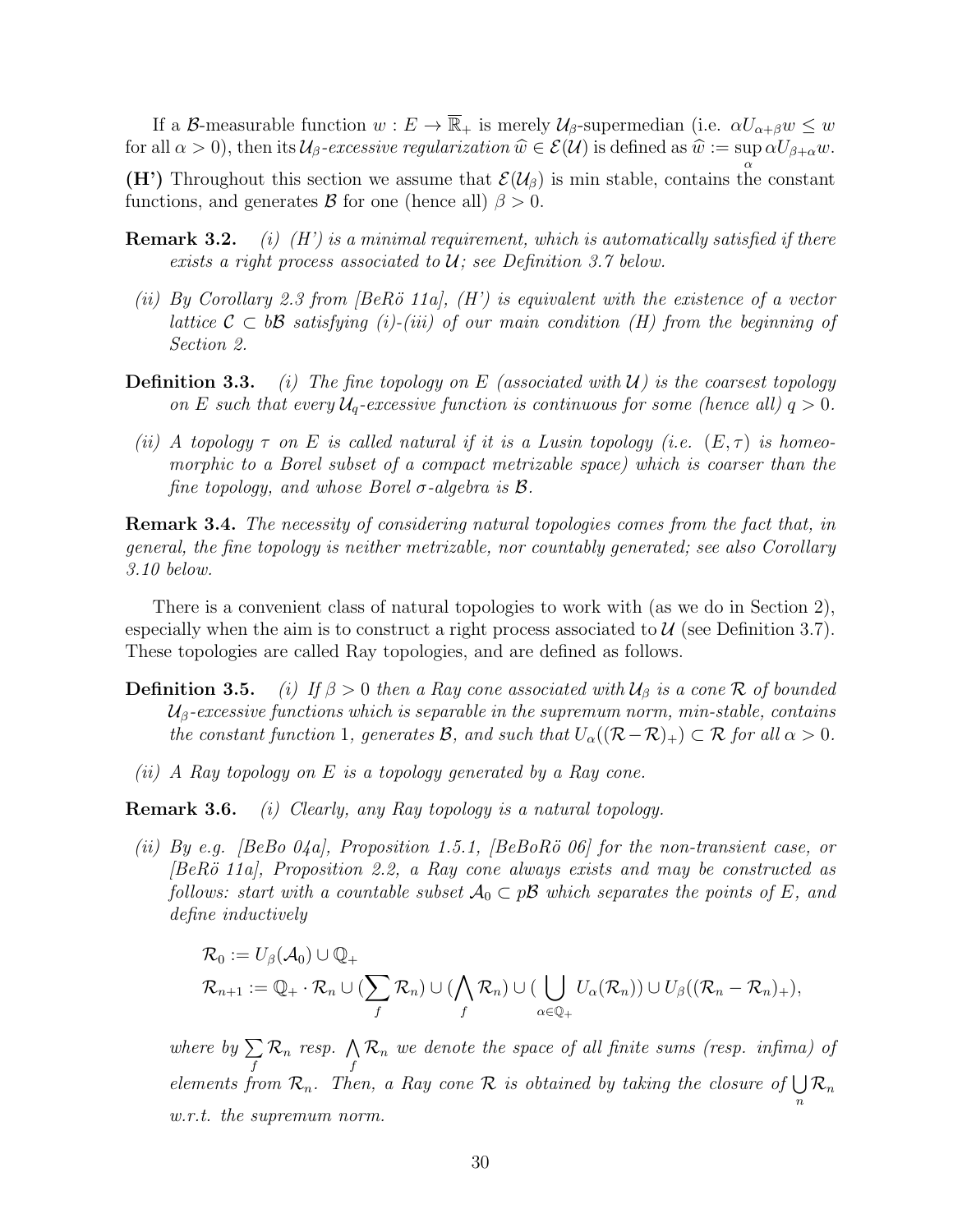**Right processes.** Let now  $X = (\Omega, \mathcal{F}, \mathcal{F}_t, X(t), \theta(t), \mathbb{P}^x)$  be a normal Markov process with state space E and shift operators  $\theta(t): \Omega \to \Omega$ ,  $t \geq 0$ . In spite of the applications considered in this paper, but also in order to avoid the lifetime formalism, we assume that X has infinite lifetime in  $E$ ; otherwise, there is a standard way of adding a cemetery point  $\Delta$  to E, and develop the forthcoming theory on  $E \cup {\Delta}$ ; see [BIGe 68], [Sh 88], or [BeBo 04a].

We assume that X has resolvent U fixed above, i.e. for all  $f \in b\mathcal{B}$  and  $\alpha > 0$ 

$$
U_{\alpha}f(x) = \mathbb{E}^{x} \Big\{ \int_{0}^{\infty} e^{-\alpha t} f(X(t)) dt \Big\}, \quad x \in E.
$$

To each probability measure  $\mu$  on  $(E, \mathcal{B})$  we associate the probability  $\mathbb{P}^{\mu}(A) := \int \mathbb{P}^{x}(A) \mu(dx)$ for all  $A \in \mathcal{F}$ , and we consider the following enlarged filtration

$$
\widetilde{\mathcal{F}}_t := \bigcap_{\mu} \mathcal{F}^{\mu}_t, \quad \widetilde{\mathcal{F}} := \bigcap_{\mu} \mathcal{F}^{\mu},
$$

where  $\mathcal{F}^{\mu}$  is the completion of  $\mathcal F$  under  $\mathbb{P}^{\mu}$ , and  $\mathcal{F}^{\mu}_t$  $\mathcal{F}_t^{\mu}$  is the completion of  $\mathcal{F}_t$  in  $\mathcal{F}^{\mu}$  w.r.t.  $\mathbb{P}^{\mu}$ ; in particular,  $(x, A) \mapsto \mathbb{P}^{x}(A)$  is assumed to be a kernel from  $(E, \mathcal{B}^{u})$  to  $(\Omega, \mathcal{F})$ , where  $\mathcal{B}^u$  denotes the  $\sigma$ -algebra of all universally measurable subsets of E.

**Definition 3.7.** The Markov process X is called a right (Markov) process if the following additional hypotheses are satisfied:

- (i) The filtration  $(\mathcal{F}_t)_{t\geq 0}$  is right continuous and  $\mathcal{F}_t = \mathcal{F}_t, t \geq 0$ .
- (ii) For one (hence all)  $\alpha > 0$  and for each  $f \in \mathcal{E}(\mathcal{U}_{\alpha})$  the process  $f(X)$  has right continuous paths  $\mathbb{P}^x$ -a.s. for all  $x \in E$ .
- (iii) There exists a natural topology on E with respect to which the paths of X are  $\mathbb{P}^{x}$ -a.s. right continuous for all  $x \in E$ .
- **Remark 3.8.** (i) By [Sh 88], Theorem 7.4, condition (ii) of the previous definition is sufficient to be checked on functions f of the form  $U_{\alpha}g$ , for all g bounded and continuous (w.r.t. a natural topology).
- (ii) We emphasize that Definition 3.7 uses no a priori topology on E, which is endowed merely with the  $\sigma$ -algebra  $\mathcal B$ . It is the resolvent  $\mathcal U$  which provides the topology, namely the fine topology; in spite of Remark 3.4 also, this is why it is of interest to consider Markov processes which have path-continuity properties w.r.t. natural topologies; see also Remark 3.11 below.

According to [BlGe 68], Chapter II, Theorem 4.8, or [Sh 88], Proposition 10.8 and Exercise 10.18, Definition 3.7 leads to a key probabilistic understanding of the fine topology, namely:

**Theorem 3.9.** If X is a right process, then a universally B-measurable function f is finely continuous if and only if  $(f(X(t)))_{t\geq0}$  has  $\mathbb{P}^x$ -a.s. right continuous paths for all  $x \in E$ .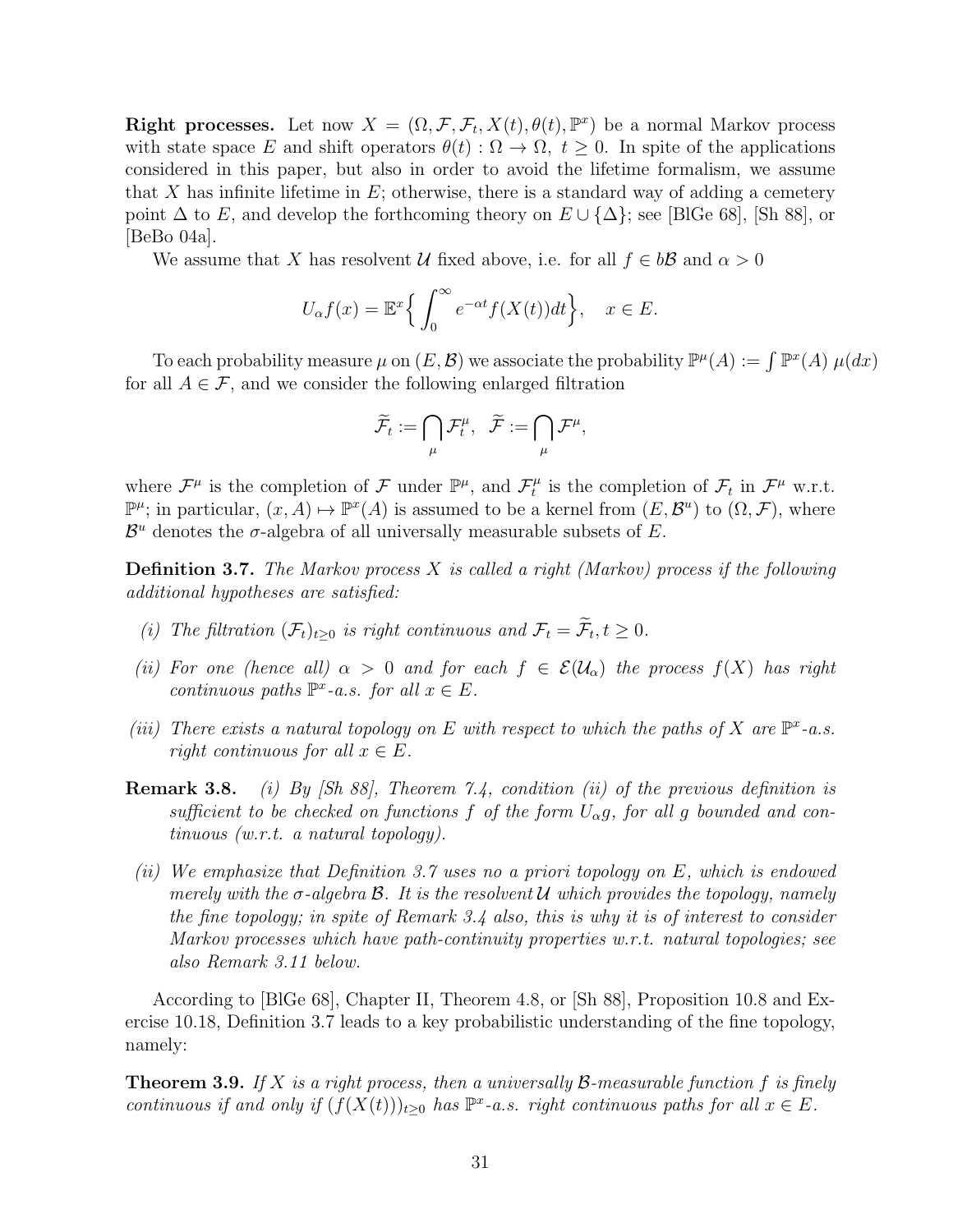**Corollary 3.10.** If X is a right process, then it has a.s. right continuous paths w.r.t. any natural topology on E.

*Proof.* Since a natural topology is countably generated, i.e. it is the initial topology of a countable family of functions, the statement follows by Thereom 3.9.  $\Box$ 

**Remark 3.11.** When we are given a certain topology  $\tau$  on E whose Borel  $\sigma$ -algebra is **B**, it is a separate issue to determine if  $\tau$  is natural, in which case, any right process would have a.s. right continuous paths w.r.t.  $\tau$ . We deal with this problem, in general and concrete situations, in the main body of this paper.

In view of Definition 1.6, (iii), let us recall what a polar set is, from both analytic and probabilistic perspectives.

**Definition 3.12.** (i) If  $u \in \mathcal{E}(\mathcal{U}_{\alpha})$  and  $A \in \mathcal{B}$ , then the  $\alpha$ -order reduced function of u on A is given by

 $R_{\alpha}^{A}u = \inf \{ v \in \mathcal{E}(\mathcal{U}_{\alpha}) : v \geqslant u \text{ on } A \}.$ 

 $R^A_{\alpha}u$  is merely supermedian w.r.t  $\mathcal{U}_{\alpha}$ , and we denote by  $B^A_{\alpha}u = R^A_{\alpha}u$  it's excessive regularization, called the balayage of u on A.

(ii) A set  $A \in \mathcal{B}$  is called polar if  $B_{\alpha}^{A}1 = 0$ .

The following fundamental identification due to G.A. Hunt holds (see e.g. [DeMe 78]):

**Theorem 3.13.** If X is a right process, then for all  $u \in \mathcal{E}(\mathcal{U}_{\alpha})$  and  $A \in \mathcal{B}$ 

$$
B_{\alpha}^{A}u = \mathbb{E}^{x}\lbrace e^{-\alpha T_{A}}u(X(T_{A}))\rbrace,
$$

where  $T_A := \inf\{t > 0 : X(t) \in A\}$ . In particular, A is polar if and only if  $\mathbb{P}^x(T_A < \infty) = 0$ for all  $x \in E$ .

Without further conditions, the assumption  $(H')$  from the beginning of this section, although necessary, is not sufficient to ensure the existence of a right process associated with  $U$  (see Corollary 3.16). Nevertheless, there is always a larger space on which such a process exists, and let us briefly recall it's construction.

We denote by  $Exc(\mathcal{U}_{\beta})$  the set of all  $\mathcal{U}_{\beta}$ -excessive measures ( $\xi \in Exc(\mathcal{U}_{\beta})$  if and only if  $\xi$  is a  $\sigma$ -finite measure on M and  $\xi \circ \alpha U_{\alpha+\beta} \leq \xi$  for all  $\alpha > 0$ ).

Definition 3.14. Let  $\beta > 0$ .

- (i)  $Exc(\mathcal{U}_\beta)$  denotes the set of all  $\mathcal{U}_\beta$ -excessive measures:  $\xi \in Exc(\mathcal{U}_\beta)$  if and only if  $\xi$ is a  $\sigma$ -finite measure on M and  $\xi \circ \alpha U_{\alpha+\beta} \leq \xi$  for all  $\alpha > 0$ .
- (ii) The energy functional associated with  $\mathcal{U}_{\beta}$  is  $L^{\beta}$  :  $Exc(\mathcal{U}_{\beta}) \times \mathcal{E}(\mathcal{U}_{\beta}) \to \overline{\mathbb{R}}_{+}$  given by

$$
L^{\beta}(\xi, v) := \sup \{ \mu(v) \ : \ \mu \ \text{is a } \sigma \text{- finite measure, } \mu \circ U_{\beta} \leq \xi \}
$$

(iii) The saturation of E (with respect to  $\mathcal{U}_{\beta}$ ) is the set  $E_1$  of all extreme points of the set  $\{\xi \in Exc(\mathcal{U}_{\beta}) \ : \ L^{\beta}(\xi,1)=1\}.$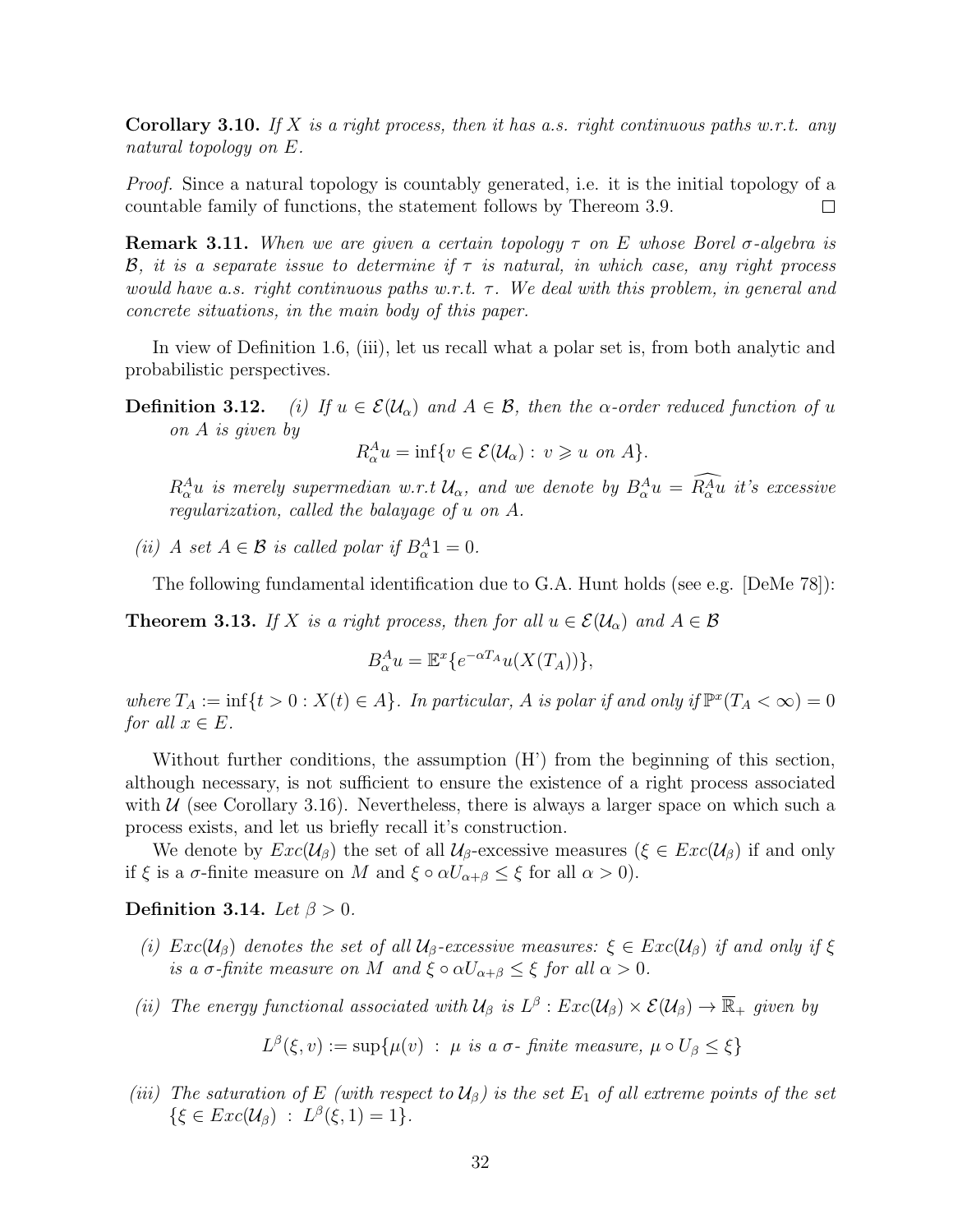The map  $E \ni x \mapsto \delta_x \circ U_\beta \in Exc(\mathcal{U}_\beta)$  is an embedding of E into  $E_1$  and every  $\mathcal{U}_\beta$ excessive function v has an extension  $\tilde{v}$  to  $E_1$ , defined as  $\tilde{v}(\xi) := L^{\beta}(\xi, v)$ . The set  $E_1$  is ordered with the  $\tau$  algebra  $\mathcal{B}$ , concreted by the family  $\{\tilde{v} : v \in \mathcal{E}(U_1)\}$ . In addition, as in endowed with the  $\sigma$ -algebra  $\mathcal{B}_1$  generated by the family  $\{\tilde{v}: v \in \mathcal{E}(\mathcal{U}_{\beta})\}$ . In addition, as in [BeBoRö 06], sections 1.1 and 1.2., there exists a unique resolvent of kernels  $\mathcal{U}^1 = (U^1_\alpha)_{\alpha>0}$ on  $(E_1, \mathcal{B}_1)$  which is an extension of U in the sense of Definition 1.7, and it satisfies the assumption (H') from the beginning of this section; more precisely, it is given by

$$
U_{\alpha}^{1}f(\xi) = L^{\beta}(\xi, U_{\alpha}(f|_{M})) \text{ for all } f \in bp\mathcal{B}_{1}, x \in M_{1}, \alpha > 0.
$$
 (3.1)

Note that  $(E_1, \mathcal{B}_1)$  is a Lusin measurable space, the map  $x \mapsto \delta_x \circ U_\beta$  identifies E with a subset of  $E_1, E \in \mathcal{B}_1$  and  $\mathcal{B} = \mathcal{B}_1|_E$ .

We end this section with the following key result on which our work from Section 2 heavily relies on (cf.  $(2.3)$  from [BeRö 11a], sections 1.7 and 1.8 in [BeBo 04a], Theorem 1.3 from [BeBoRö 06], and section 3 in [BeBoRö 06a]):

**Theorem 3.15.** There is always a right process on the saturation  $(E_1, \mathcal{B}_1)$ , associated with  $\mathcal{U}^1$ . Moreover, the following assertions are equivalent:

- (i) There exists a right process on E associated with  $U$ .
- (ii) The set  $E_1 \setminus E$  is polar (w.r.t.  $\mathcal{U}_1$ ).

We give now a simple example of a strong Feller transition function on a one dimensional space, whose resolvent satisfies hypothesis (H') but does not have associated a right process.

**Corollary 3.16.** Let  $(P_t)_{t>0}$  be the 1-dimensional Gaussian semigroup, i.e., the transition function of the real valued Brownian motion. Let  $E := \mathbb{R} \setminus \{0\}$  and consider the restriction  $\mathcal V$  of U from  $\mathbb R$  to E (which is possible because  $U_\alpha(1_{\{0\}}) \equiv 0, \alpha > 0$ ). Then  $\mathcal V$  is  $C_b^\infty$ -strong Feller (i.e. each kernel  $V_{\alpha}$  maps bounded functions to  $C_b^{\infty}$ -functions), it satisfies (H'), and there is no right process on E with resolvent  $\mathcal V$ .

*Proof.* Clearly, the semigroup  $(P_t)_{t\geq 0}$  is  $C_b^{\infty}$ -strong Feller. Consequently, so is its resolvent U, which in addition satisfies  $(H')$  and V preserves the same properties. Further, we can argue as in [BeRö 11a], the Example at page 849. One can easily see that  $Exc(\mathcal{U}_1)$  =  $Exc(V_1)$  and that  $\delta_0 \circ U_1$  is extremal in  $Exc(U_1)$ . Therefore, if  $E_1$  is the saturation of E then we have the embeddings  $E \subset \mathbb{R} \subset E_1$  and  $\mathcal{U} = \mathcal{U}^1|_{\mathbb{R}}$ . Now, if  $\mathcal{V}$  admits a right process on E, by Theorem 3.15 we have that the set  $\{0\}$  is polar w.r.t. U. But by Theorem 3.13 it means that the real valued Brownian motion never hits 0, which is of course wrong.  $\square$ 

# References

- [Be 11] Beznea, L., The stochastic solution of the Dirichlet problem andcontrolled convergence, Lecture Notes of Seminario Interdisciplinare di Matematica 10, 115–136 (2011).
- [BeBo 04a] Beznea, L. and Boboc, N., *Potential Theory and Right Processes*, Springer Series, Mathematics and Its Applications (572), Kluwer, Dordrecht, 2004.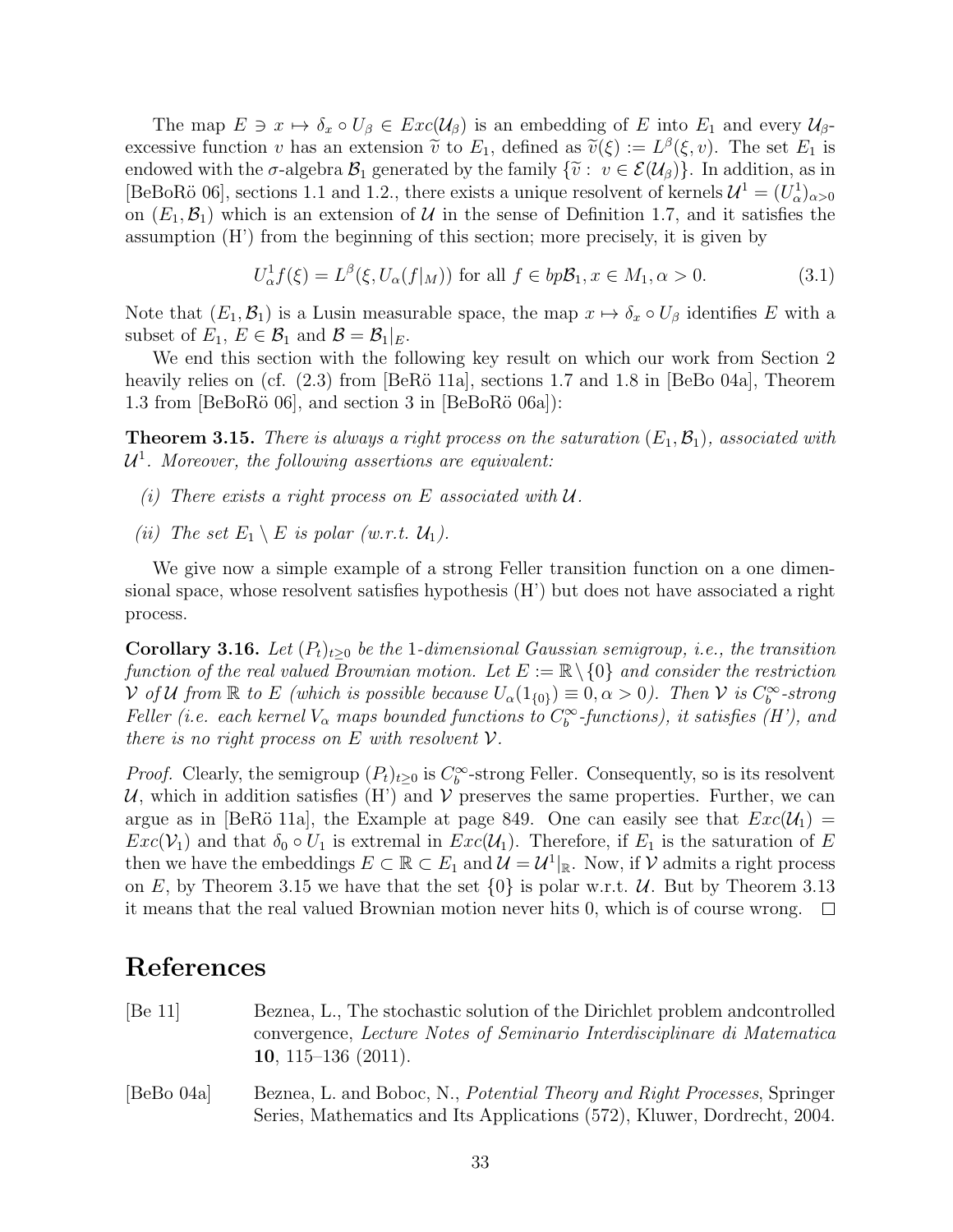[BeBo 04b] Beznea, L. and Boboc, N., Fine Densities for Excessive Measures and the Revuz Correspondence, Potential Anal. 20, 61–83 (2004). [BeBo 05] Beznea, L. and Boboc, N., On the tightness of capacities associated with sub-Markovian resolvents, Bull. London Math. Soc. 37, 899–907 (2005). [BeBoRö 06] Beznea, L., Boboc, N., and Röckner, M., Quasi-regular Dirichlet forms and  $L^p$ -resolvents on measurable spaces, *Potential Anal.* **25**, 269–282 (2006). [BeBoR¨o 06a] Beznea, L., Boboc, N., and R¨ockner, M., Markov processes associated with  $L^p$ -resolvents and applications to stochastic differential equations on Hilbert space, J. Evol. Equ. 6, 745–772 (2006). [BeRö 11a] Beznea, L. and Röckner, M., From resolvents to càdlàg processes through compact excessive functions and applications to singular SDE on Hilbert spaces, Bull. Sci. Math. 135, 844–870 (2011). [BeRö 11b] Beznea, L. and Röckner, M., Applications of compact superharmonic functions: path regularity and tightness of capacities, Compl. Anal. Oper. Theory 5, 731–741 (2011). [BlGe 68] Blumenthal, R.M. and Getoor, R.K., Markov Processes and Potential Theory, Academic Press, New York, 1968. [BoDaRo 96] Bogachev, V., Da Prato, G., and Röckner, M., Regularity of invariant measures for a class of perturbed Ornstein-Uhlenbeck operators, Nonlinear Differential Equations Appl. 3, 261–268 (1996). [DeMe 78] Dellacherie, C. and Meyer, P.A., Probabilities and Potential, Hermann, Paris, 1978. [FuOsTa 11] Fukushima, M., Oshima, Y., and Takeda, M., Dirichlet forms and Symmetric Markov processes, Walter de Gruyter, Berlin/New York, 2011. [Ge 14] Gess, B., Random attractors for stochastic porous media equations perturbed by space-time linear multiplicative noise, Ann. Probab. 42, 818–864 (2014). [LyRö 92] Lyons, T.J. and Röckner, M., A note on tightness of capacities associated with Dirichlet forms, *Bull. London Math. Soc.* **24**, 181–184 (1992). [MaRö 92] Ma, Z.M. and Röckner, M., An Introduction to the Theory of (nonsymmetric) Dirichlet Forms, Springer-Verlag, Berlin, 1992. [DaFlPrRö 13] Da Prato, G., Flandoli, F., Priola, E., and Röckner, M., Strong uniqueness for stochastic evolution equations in Hilbert spaces perturbed by a bounded measurable drift. Ann. Probab. 41, 3306–3344 (2013).